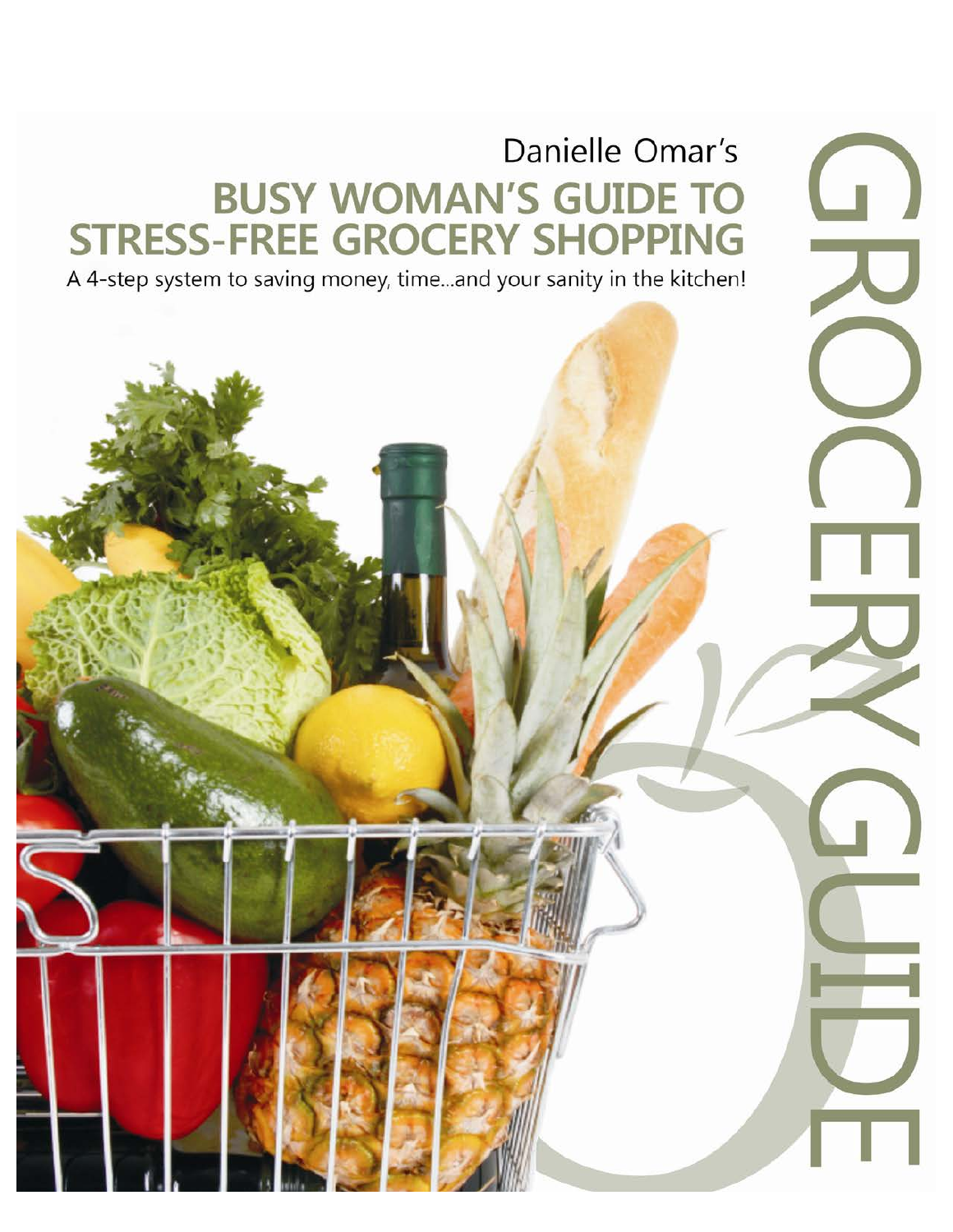**Table of Contents**

## **Before You Begin**

## **About the Author**

**Step 1:** Prepare to Shop **Step 2:** Peruse Your Pantry **Step 3:** Plan your meals **Step 4:** Purchase Your Food

#### **Recipes:**

7 Ways -- Recipes for (almost) every food

#### **Tools & Resources:**

- 1. Magazines, blogs, websites and cooking shows
- 2. How to Freeze & Thaw
- 3. Ingredient Substitutions for Recipes
- 4. Terms To Know When Cooking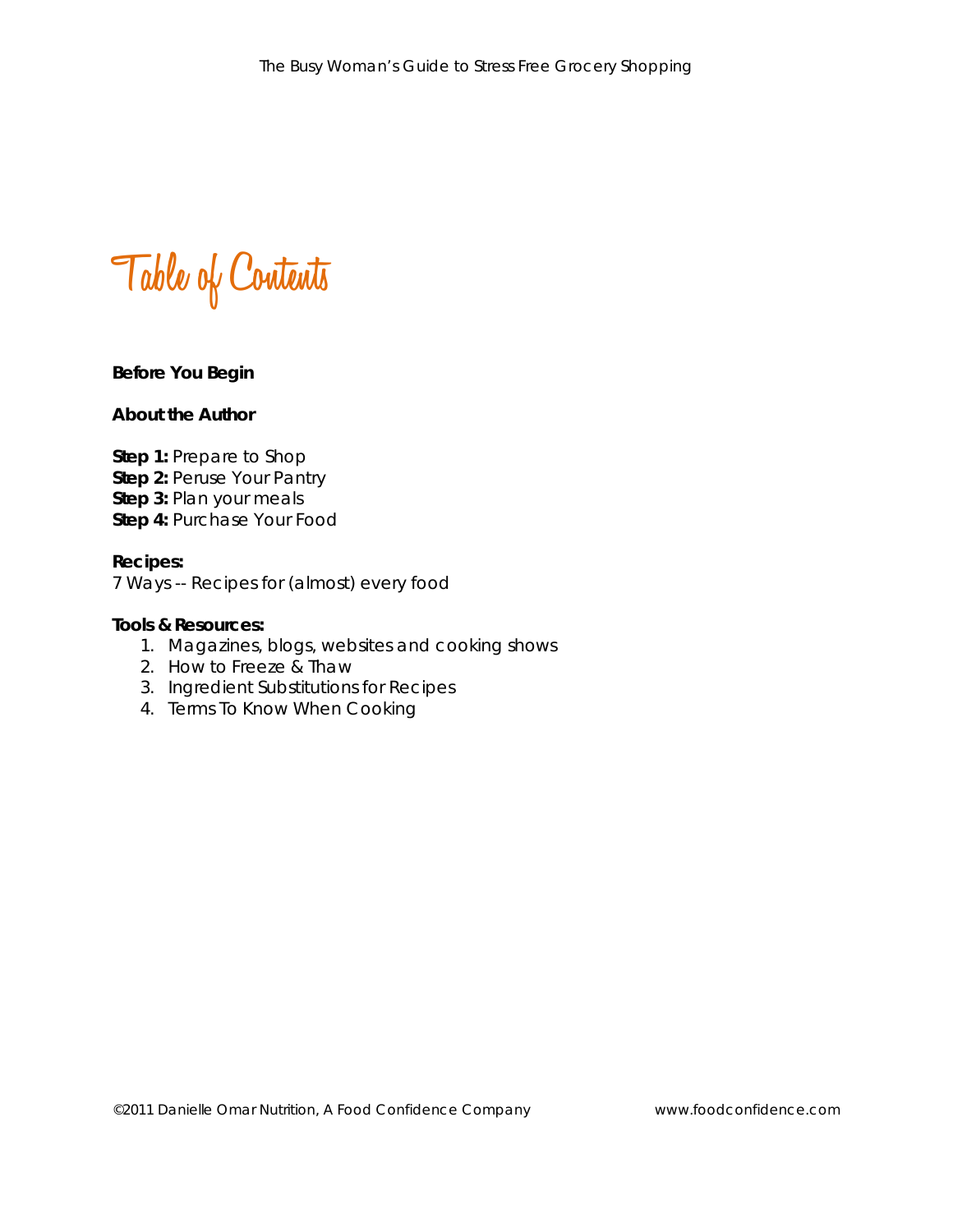

Before we get started, I want to cover a few frequently asked questions that will come up while you are working through the system.

#### **Do I have to follow the steps in order?**

Yes. You should complete the steps in order, as each step builds upon the next. There will come a time that you can complete all the steps simultaneously, but until you've successfully mastered the system, follow the steps in order for the most success!

#### **What if I don't like to cook?**

Cooking is definitely important to the success of this program. However, you probably don't enjoy cooking because it's been associated with negative experiences for so long. My clients have learned to enjoy cooking after they get a few successful meals under their belt. The more you cook the more confident you will get in the kitchen….and once you're good at something you generally enjoy doing it, right?

# **I'm super busy and have no time to grocery shop. Will your system help me get in and get out in the least amount of time?**

Absolutely. Using my system, you will go to the store less often and you'll maximize the time when there because you will know exactly what to purchase and how it will be used once it's in your kitchen.

# **What if I have a really small kitchen and not a lot of pantry space, will I have to shop more often?**

No! Just follow the suggestions outlined in Step 1 for getting your pantry organized. No matter the size of your pantry, an organized space will help make grocery shopping and cooking stress free!

# **You're a dietitian, are you going to make me eat healthy and shop at specialty grocery stores?**

My recipes use common food ingredients and are quick and simple to follow by a beginner or experienced cook. Whether your health goals are to start eating healthy or to just get meals on the table fast, my system can work for everybody.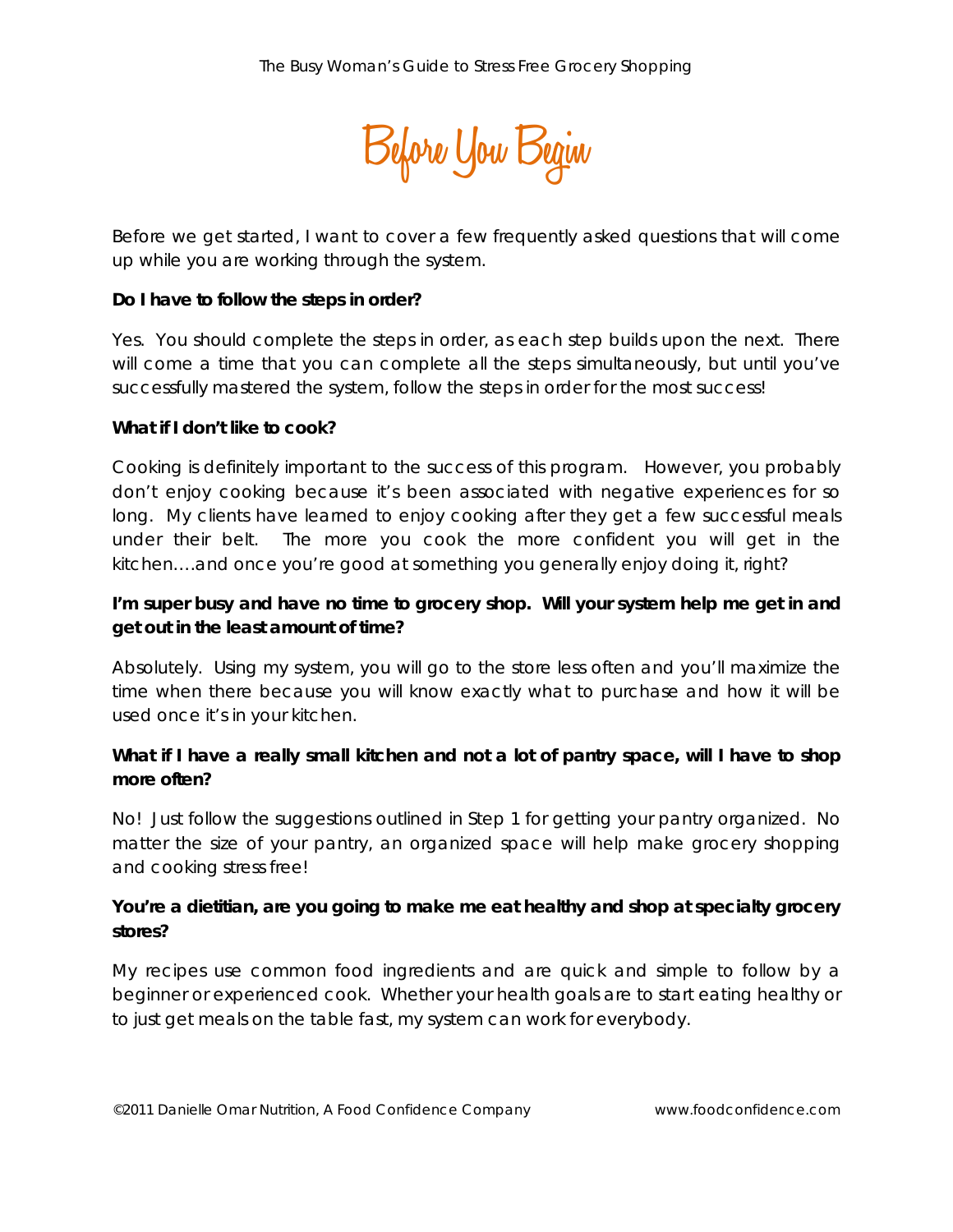# **About the Author**



Danielle is a Registered Dietitian with over 15 years of experience helping people eat and live healthier. Through her private nutrition practice, Danielle works with busy professionals, students, parents, and families providing expert advice for creating a healthier lifestyle through weight management and long-term disease prevention.

Danielle is active in social media. She can be found on Facebook dispensing a quick recipe or Twitter commenting on nutrition news, as well as writing about food, nutrition and healthy eating on her Food Confidence blog.

She's a frequent contributor to national and local magazines, newspapers, and websites, sharing insights on nutrition and providing practical tips to help people make "what should I eat?" decisions with food confidence.

Passionate about nutrition education, Danielle has been teaching nutrition at the college-level for over 10 years. She lives in the Washington, DC area with her husband and preschool daughter.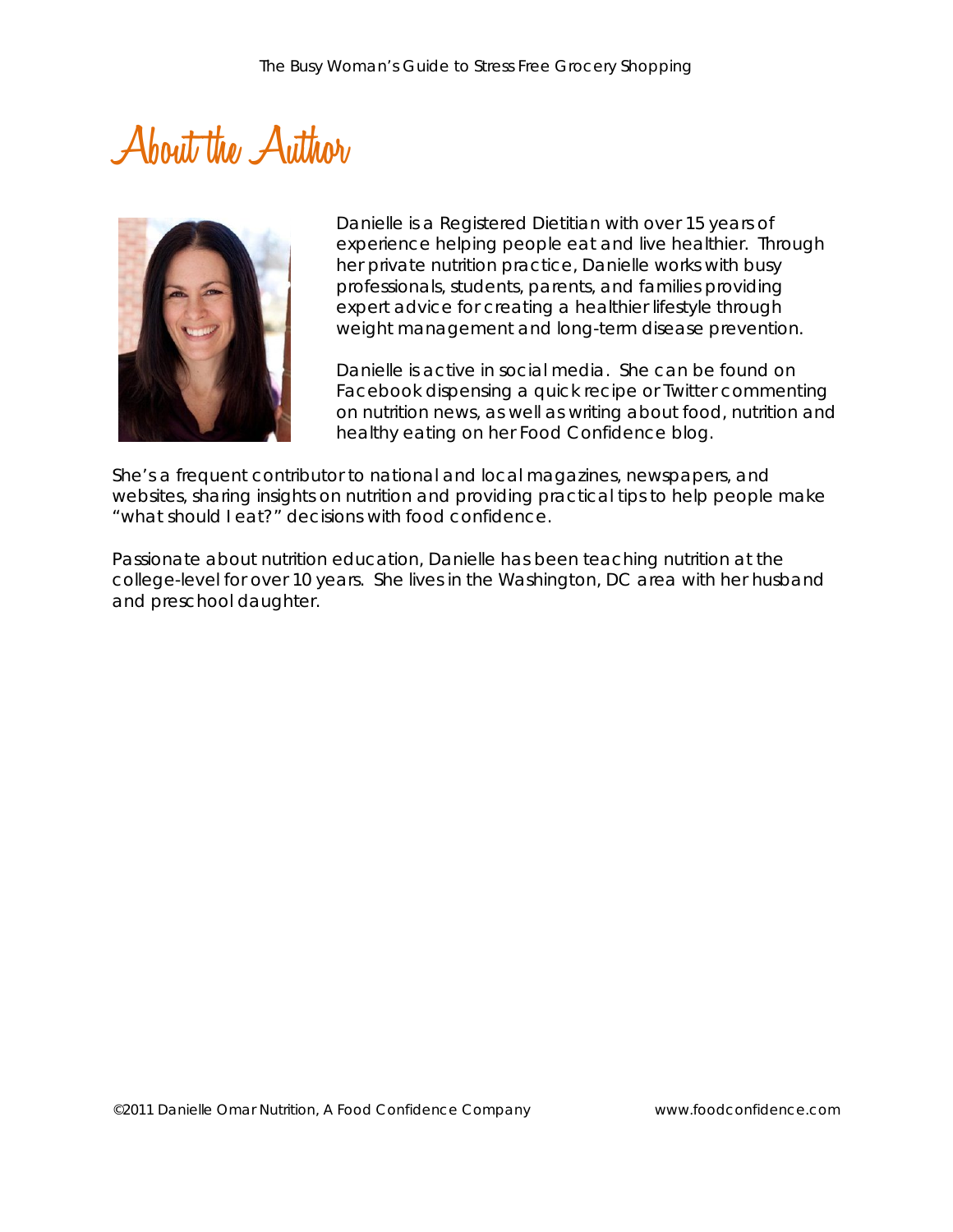

Preparation is the most important part of my system and it's going to save you the most time and stress. In other words, **do not skip this step!**

Before we get started, do any of these scenarios happen in your house?

- It's nearing dinner time and you find yourself staring blankly into your pantry or fridge wondering what in the world you will throw together?
- You arrive home, stressed out and tired from a long day; frustrated because you have no idea what to cook, and don't have much of anything in the house?
- You give in to a bowl of Cheerios for dinner, or pile the family in the car for pizza too many times each week?
- You spend too much money eating out for lunch because you don't have time to pack a lunch?
- You skip breakfast because you just don't know what to eat?
- Your mid-day snack comes from the vending machine or Starbucks?

Wouldn't it be great if at dinnertime, all you had to do was select a recipe from your binder, assemble the ingredients over a nice glass of wine, and then sit down to a healthy, stress-free meal that was also delicious? **This could be you**.

**The preparation step consists of two parts.** First you will create, clean, and organize your current pantry space. Second, you will stock your kitchen with basic cooking essentials for making meal prep easy and stress free. To get you started, you will use my "7 Ways" recipes for making quick and easy to prepare meals. However, once you've mastered the system, you'll want to start creating your own collection of go-to recipes.

**Below are "The Basics" for each of the preparation steps.** For more advanced preparation tips, check out "Beyond the Basics" at the end of this section. There you will find more detailed information and how-to's for pantry organization, kitchen and cooking essentials, and recipe collection techniques.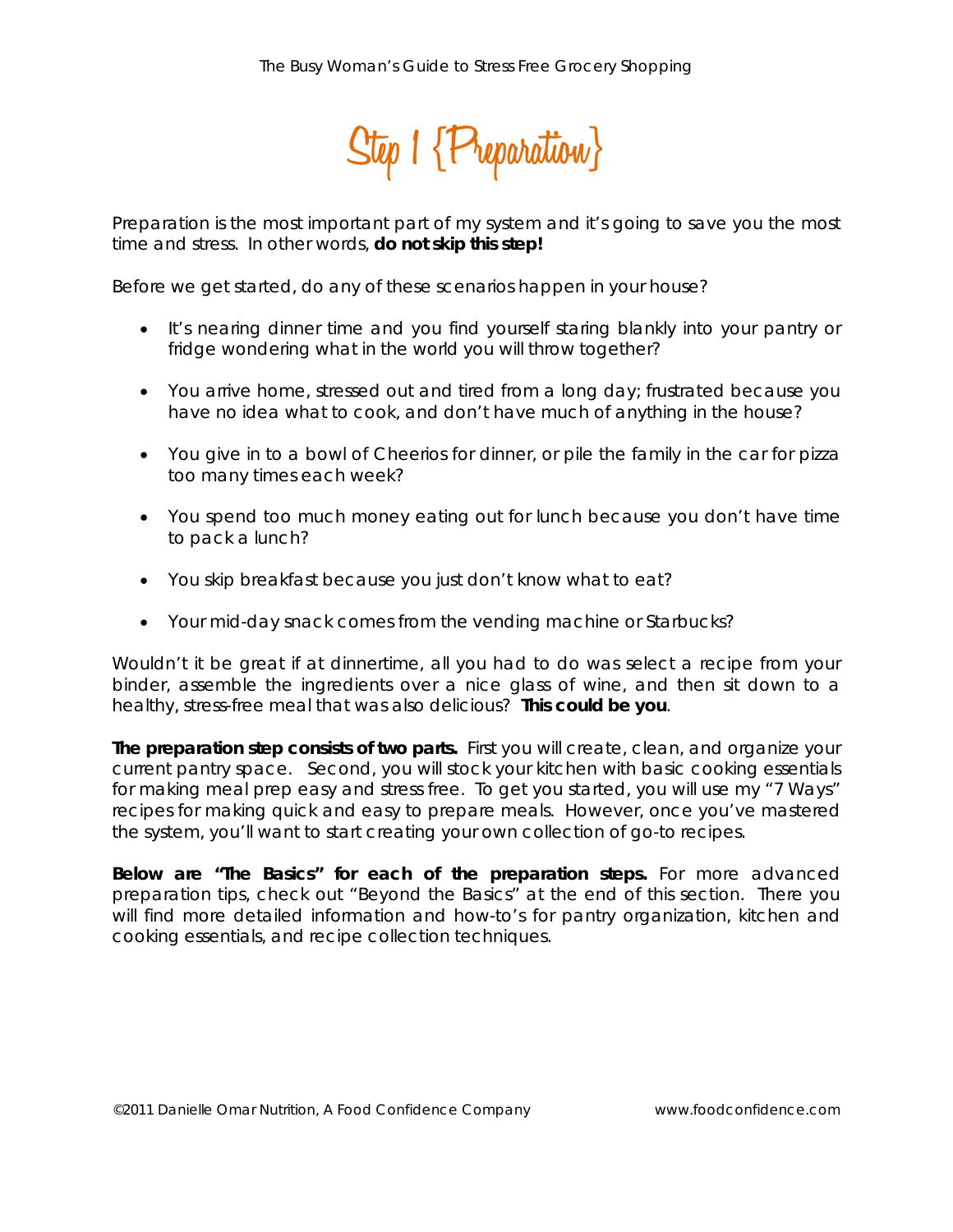**The Basics**

Pantry Prep

The road to stress free cooking starts first with "pantry preparation." Creating an organized, workable pantry is essential to stress-free meal preparation. With an organized space, you can quickly determine exactly what you have on hand, and what needs to be re-stocked when grocery shopping.

No matter how large or small your pantry, you'll want to get started first by conducting an initial "pantry cleanse." If you don't have a designated pantry area in your kitchen, now is the time to create one. Depending on your cabinet space, kitchen size, and family size, you'll need to allocate one or two of your larger cabinets as "the pantry." If you have cabinet shelves that can be moved to different heights, this is great, as you'll be able to customize the space for taller items like cereal boxes, oils, etc. If space in your kitchen is limited, consider plastic storage containers where you can stack bulky items or store items used less frequently.

Organizing this space before you head out to the grocery store will make creating your grocery list quick and easy and keeping it organized will save you time and money in the future.

Below are the basic steps to create or renovate your pantry. Use these suggestions to personalize your space.

- Remove all of the items from the pantry or designated cabinet space and lay them on the table or countertop. Check for expiration dates and throw away any old or expired items. Clean the space thoroughly.
- Consolidate any opened bags or boxes of rice, cereal, and pastas.
- Place food items back into the pantry by category, placing similar items near each other. Organize boxed and dry bulk grains, beans, and pastas in one area. Stack cereal boxes together.
- Stack canned soup, beans, fruit, veggies, tomatoes, and meats on top of each other and then sub-group by food type. Consider using a can rack to store these items together.
- Sort and organize oils, sauces, dressings, pesto and other jarred condiments either by type or frequency of use.

©2011 Danielle Omar Nutrition, A Food Confidence Company www.foodconfidence.com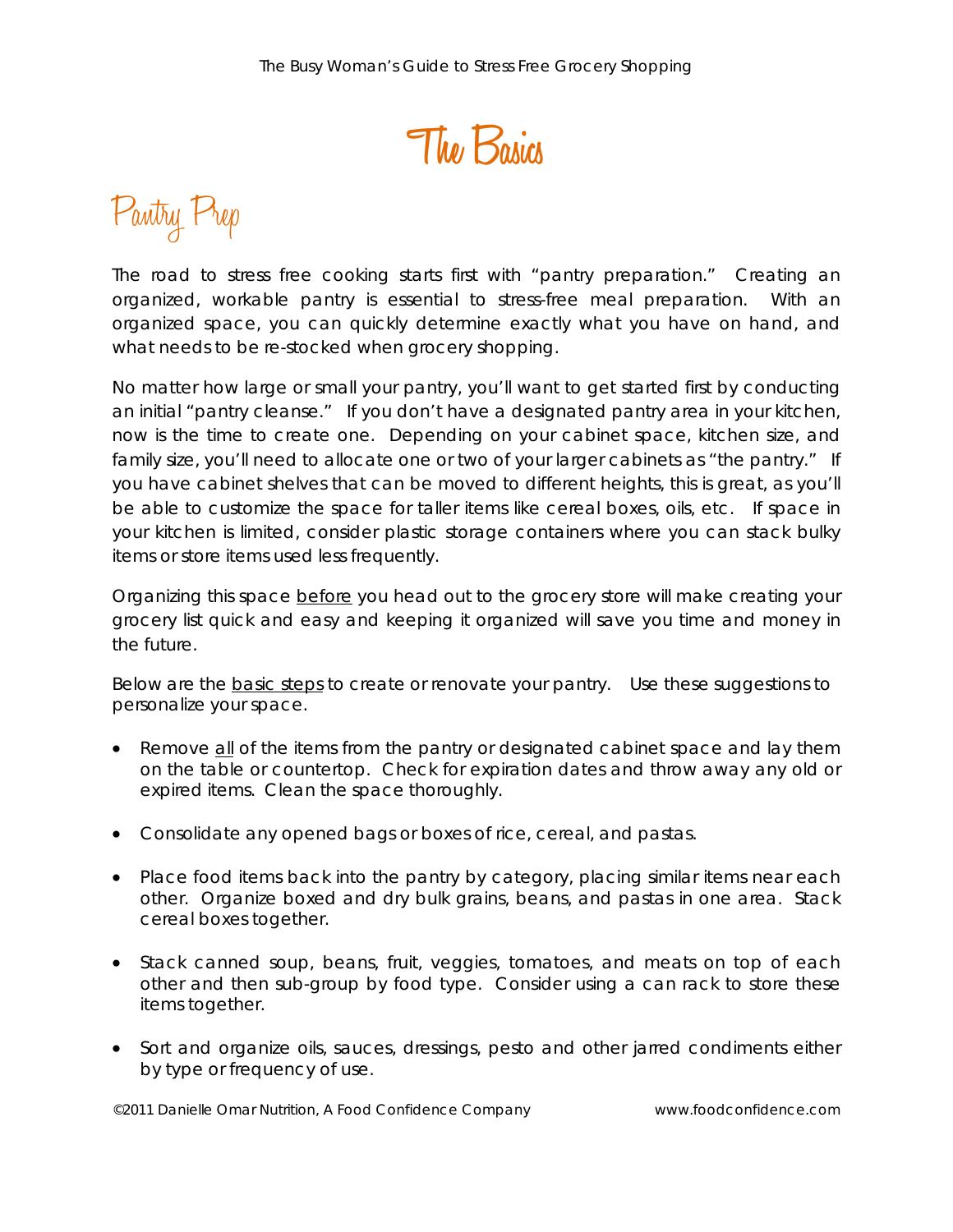- Store baking goods (flour, nuts, dried fruits, baking powder/soda, chocolate chips, etc.) together. Utilize a basket or tray to separate and store these items together.
- Store heavier items on lower shelves and leave upper shelves for foods you use regularly. Utilize countertop canisters to store flours and sugar.
- Store potatoes, onions, and garlic in a basket, brown paper bag, or loose in a drawer to keep air circulating around them. Or, try repurposing a two-tier fruit tray or Japanese steamer basket and store in a cool, dry place.
- Keep spices together either in a rotating tray or other designated area. If you use bulk spices, store in tightly sealed glass jars. To make space on pantry shelves, store herbs and spices in a drawer and label the lids to identify.

Cleaning out and reorganizing your pantry is all you need to do right now. Once you've worked with your newly organized pantry for a while, you may want to consider utilizing pantry organizers to unify the space further.

For more detailed information, see "Beyond the Basics" at the end of this chapter.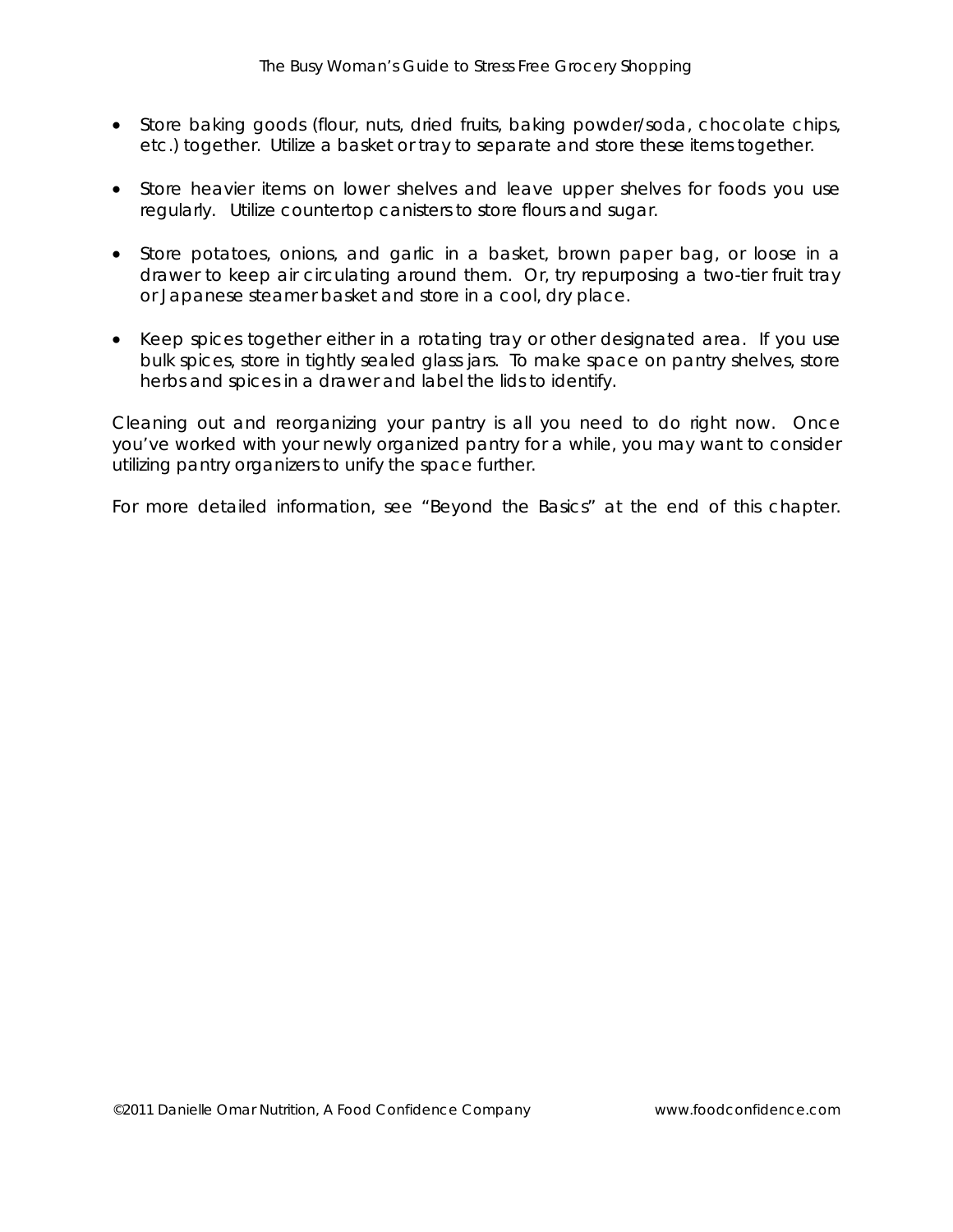Cooking Prep

**The Preparation step also includes getting your kitchen "cooking friendly."** This means stocking your kitchen with the essential cooking tools. Conduct a quick inventory of what you have and note what basics you're missing from the checklist below.

## **Cutlery**

- Chef's Knife
- D Paring Knife
- □ Utility-type Knife
- □ Kitchen Shears

#### **Cookware**

- $\Box$  Saucepan with cover (2-3 quarts)
- □ Large nonstick sauté pan (10" 14")
- $\Box$  Small nonstick sauté pan  $(7 9)$
- $\Box$  Stock/Pasta pot (8+ quarts)

#### **Food Preparation**

- D Vegetable Peeler
- □ Can opener
- □ Stainless-Steel Box Grater
- □ Wire Whisk (assorted sizes)
- □ Wooden Spoons (assorted sizes)
- □ Large and Medium-Sized Colanders
- □ Cutting Boards (plastic and/or wood)

#### **Spoons, Ladles, etc.**

- □ Metal Spoons (slotted & solid)
- D Locking Tongs
- □ Spatula

## **Oven Cooking**

- Oven mits/hot hands
- □ Sheet Pans/Baking Sheet

## **Baking**

- D Dry and Liquid Measuring Cup Sets
- □ Measuring Spoon Set
- Mixing Bowls
- □ Hand/Stand Mixer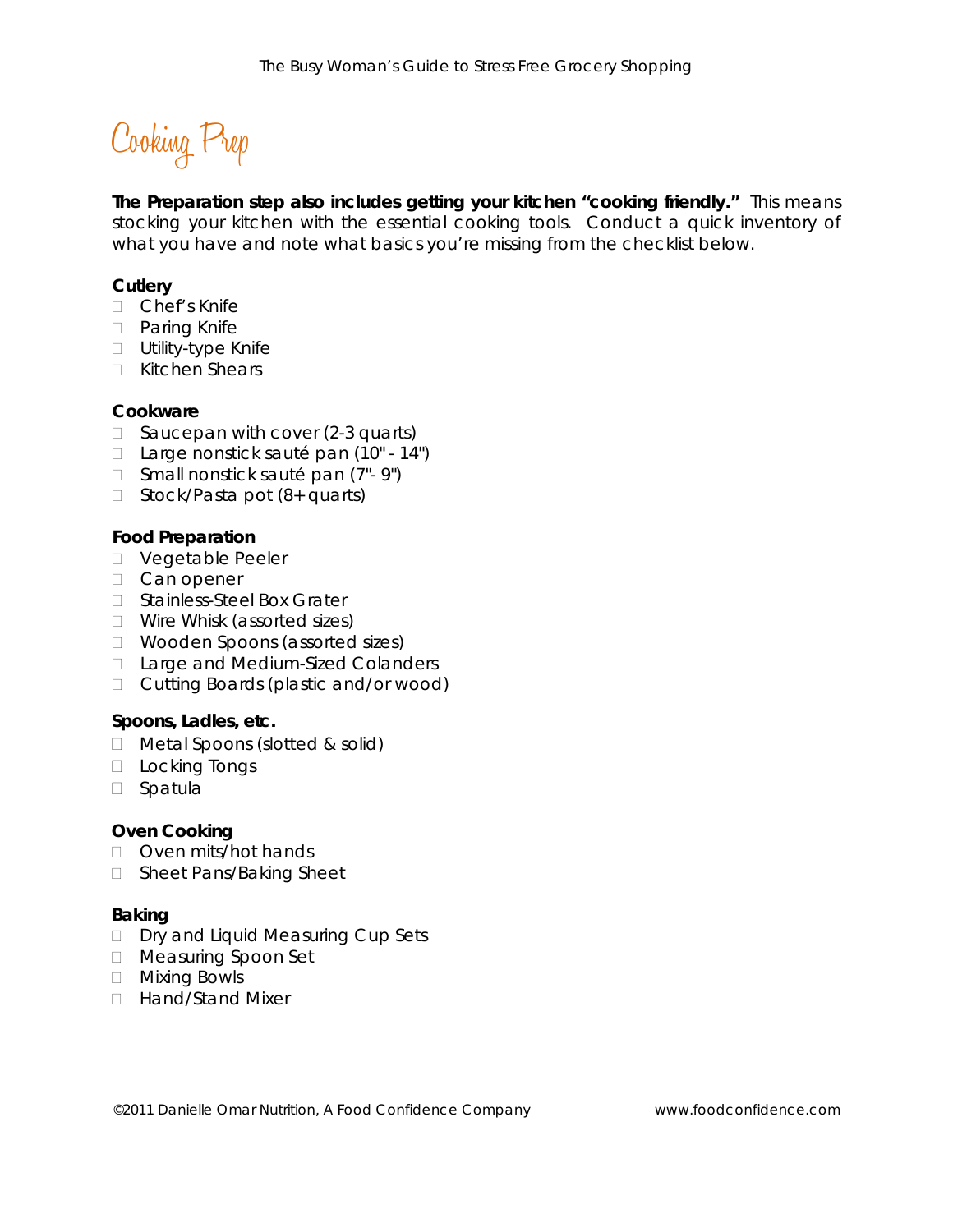Recipe Prep

After your kitchen is stocked and your pantry is prepped, it's time to start thinking about actually cooking!

Not knowing what to cook is probably the most common problem when it comes to preparing meals. This is the reason I created the "7 Ways" recipe collection. I know that most of the stress people feel about grocery shopping has more to do with not knowing what to cook than it does the shopping itself. The "7 Ways" recipe system will free you from having to think about what to prepare because I've done all that hard work for you!

The "7 Ways" system is more than just a collection of random recipes. It is going to revolutionize how you cook! *Each recipe contains only the ingredients that are found on your Foundation Foods Grocery list.* **This means that your job is simply to keep your pantry stocked; if you do this, then you will have countless options of what to eat for breakfast, lunch and dinner.** 

Remember, a big part of stress free grocery shopping, meal planning, and cooking is knowing exactly what you'll be preparing in the future! This system will keep meal times fresh and interesting for you and your family for years to come.

Eventually you will want to add your own recipes to my "7 Ways" collection. This is great and highly encouraged! I've included how-to tips for doing this in the "Beyond the Basics" section at the end of this chapter. There you will find workable strategies for creating a collection of tried and true recipes that will become the foundation of your meals.

Once you start cooking more and more, you'll begin to build your confidence in the kitchen and you'll realize that the secret to a great meal is just a recipe away.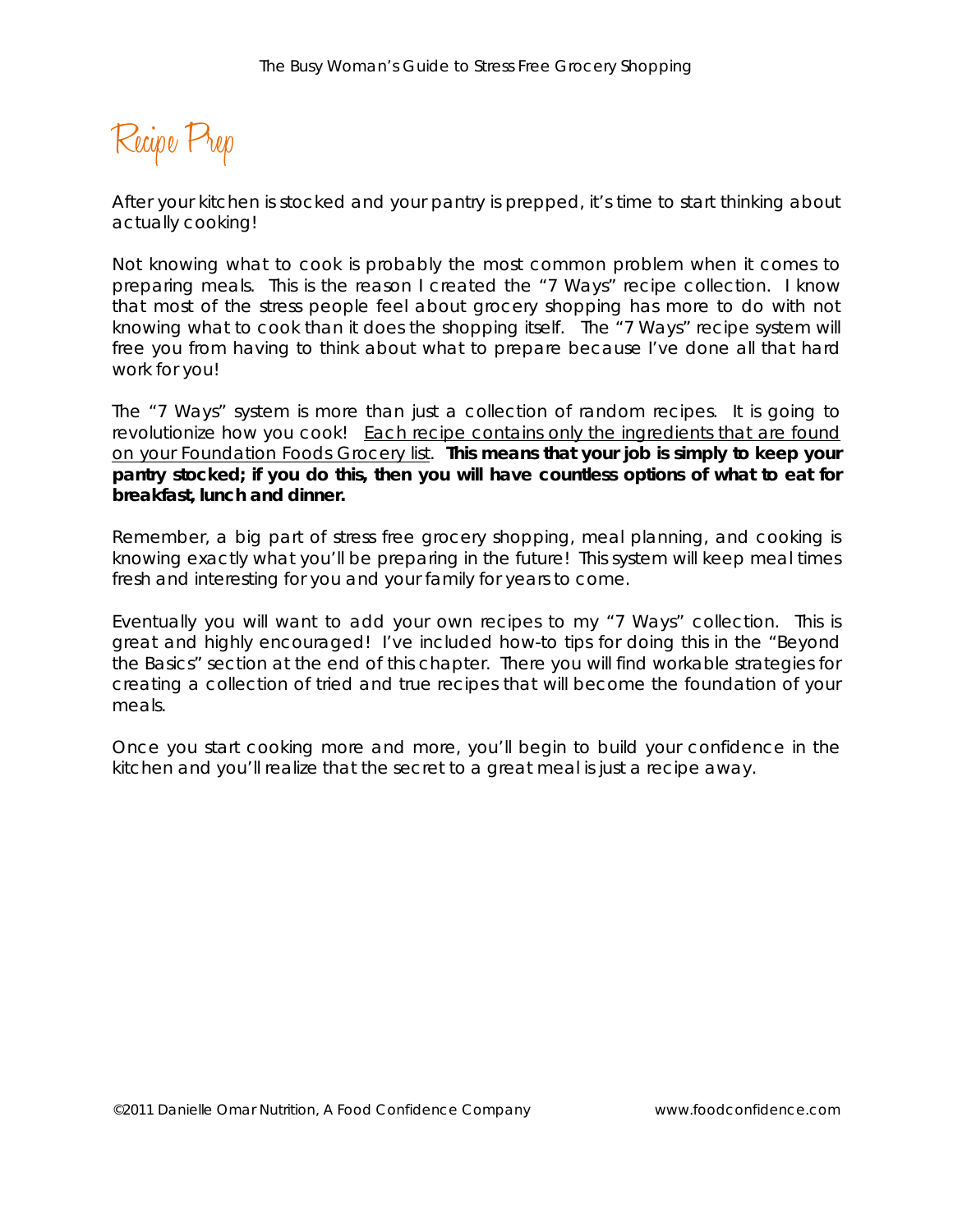

Pantry Prep

## **Panty Organizers**

Once you've lived with your organized pantry for a while, you may want to consider further organizing the space. How to do this will be determined mainly by the contents and size of your pantry.

**Below are storage and organizing ideas for going beyond the basics:**

- Use label markers or peel and stick chalkboard sheets on clear plastic or glass containers/canisters.
- Use shelf dividers/separators to store baking sheets and pans.
- When choosing storage containers, get creative with what you already have before investing in anything new. Repurpose holiday baking tins and wine boxes to house smaller items or similar baking ingredients, like cookie-making supplies.
- Repurpose baskets, bins, or trays for items like tea bags, coffee, dried fruits, spice packets, and bouillon for a clutter-free space. Take individually wrapped snacks or crackers out of their box and store in one basket with other snacks. Store similar small items like baking supplies, spice jars, etc., together in plastic bins.
- Invest in air tight glass or plastic containers like Tupperware, Oxo Pop Containers, or Ikea "Slom" canisters to store dried goods, pasta, beans, nuts, and rice.
- Recycle used glass jars or use mason jars (quarts and 1/2 gallon) to store dried goods like beans and rice.
- Invest in a door rack for a closet pantry to utilize the space on the back of the door for extra storage.
- Keep a fold away 2-step stool in your kitchen so you're able to utilize and store items on hard to reach shelves.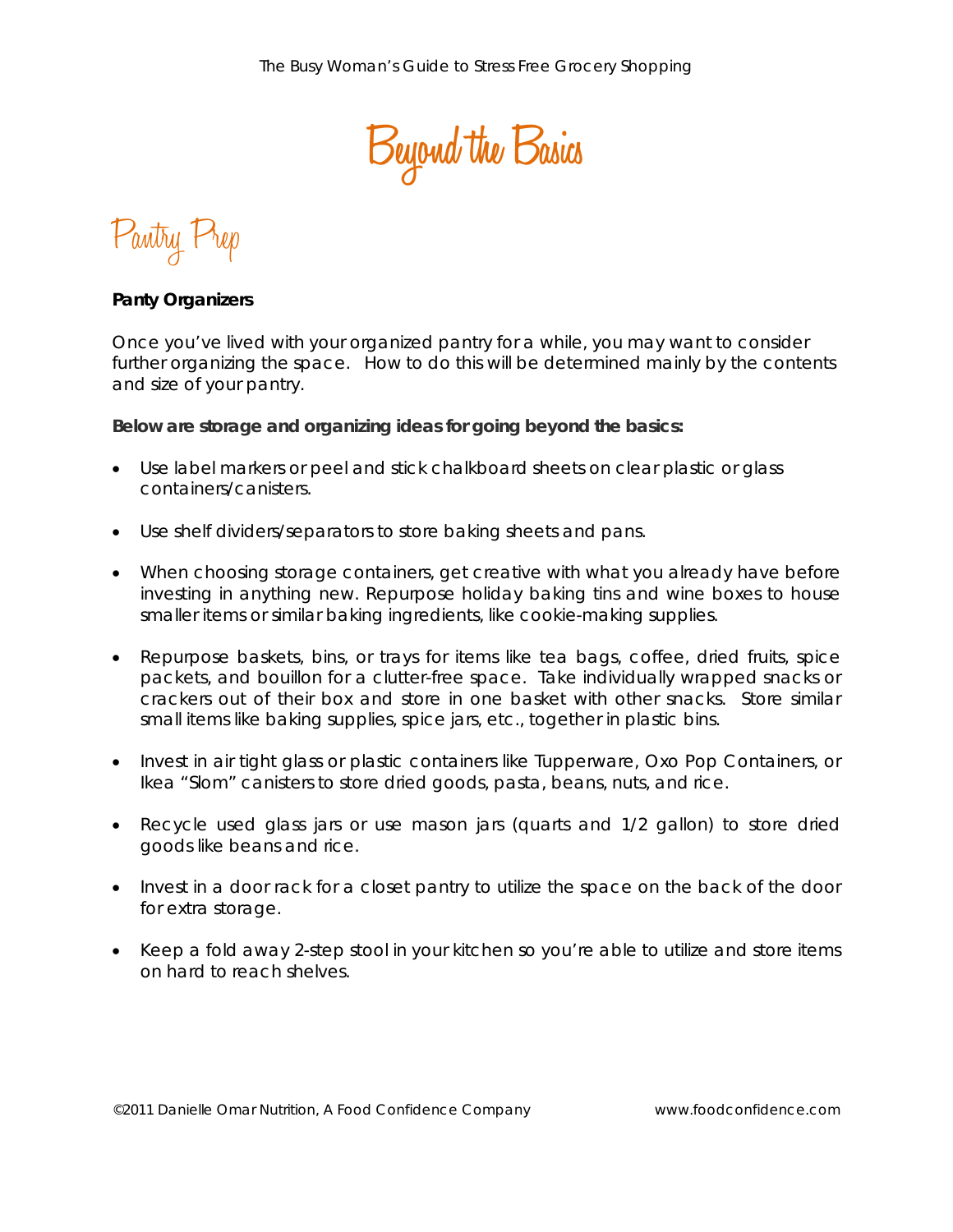Kitchen Prep

# **Kitchen Essentials**

Once you've stocked your kitchen with the basic essentials and have a few meals under your belt, you may want to introduce some items that will expand your capabilities and make cooking a little more fun!

## **Use the checklist below as a guide to completing your kitchen essentials:**

## **Cutlery**

□ Serrated Bread Knife

## **Cookware**

- □ Cast iron skillet
- □ Steamer baskets

## **Food Preparation**

- Mesh Strainer Set
- □ Micro plane Grater/Zester
- Food Processor
- Garlic Press
- □ Lemon/Lime press

## **Oven Cooking**

- □ Roasting Pan w/rack
- $\Box$  Baking sheets

## **Baking**

- Cookie Sheets
- □ Cooling Racks
- 9" Pie Plate
- Muffin Pans
- D Loaf Pans
- Rolling Pin
- D Pastry Brush
- $\Box$  Silicone Spatulas (assorted sizes)
- □ "Silpat" or silicone baking mat

## **Miscellaneous**

- Ice Cream Scoop
- **Pressure cooker or**
- □ Crock Pot
- □ Rice maker
- Steamer basket
- □ Thermometer
- □ Salad Spinner
- D Corkscrew
- $\Box$  Timer
- □ Parchment Paper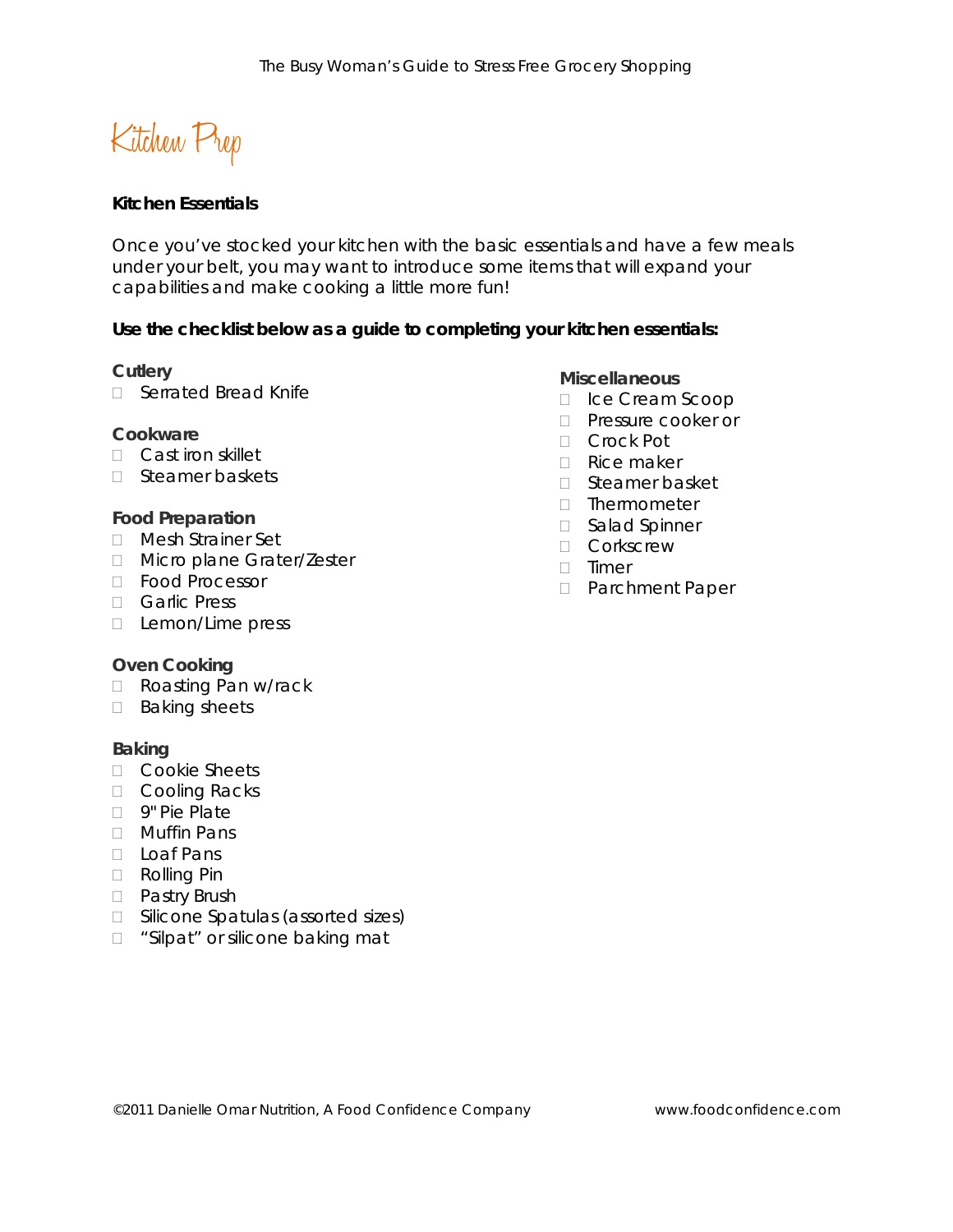Recipe F

#### **Creating a recipe collection**

After using my "7 Ways" recipe system for a while, you're probably feeling pretty confident in the kitchen. At this point, you're ready to start your own recipe collection. Collecting and trying new recipes is the best way to build upon your cooking skills and your confidence in the kitchen. All this requires is setting up a system where recipes start coming to you. Whether you enjoy simple fish and chicken dishes or prefer meatless meals and salads, the types of recipes you collect may vary, but the process is the same.

For those of you thinking collecting recipes is time consuming, I promise you, it's not. It's actually very easy because you're going to have the recipes come to you!

Below are four free and/or low-cost ways that you can go about collecting recipes.

1. Magazines are your first "secret weapon." Most women's magazines have a recipe or food section. These recipes are usually healthy, easy to make, have few ingredients, and are family friendly – so they've done the hard work for you. Even better, some magazines are totally devoted to recipes like, Eating Well, Everyday Food, and Cooking Light! Depending on how many magazines you subscribe to each month, you already have access to great recipes right now. To get organized, take stock of what you have. List below the magazines you currently subscribe to that contain recipes.

\_\_\_\_\_\_\_\_\_\_\_\_\_\_\_\_\_\_\_\_\_\_\_\_\_\_\_\_\_ \_\_\_\_\_\_\_\_\_\_\_\_\_\_\_\_\_\_\_\_\_\_\_\_\_\_\_\_\_ \_\_\_\_\_\_\_\_\_\_\_\_\_\_\_\_\_\_\_\_\_\_\_\_\_\_\_\_\_ \_\_\_\_\_\_\_\_\_\_\_\_\_\_\_\_\_\_\_\_\_\_\_\_\_\_\_\_\_ \_\_\_\_\_\_\_\_\_\_\_\_\_\_\_\_\_\_\_\_\_\_\_\_\_\_\_\_\_ \_\_\_\_\_\_\_\_\_\_\_\_\_\_\_\_\_\_\_\_\_\_\_\_\_\_\_\_\_

**Don't subscribe to any magazines?** No problem, simply refer to the "Tools & Resources" section and select a few magazines you'd like to start receiving on a monthly basis.

- 2. **Do you already have a folder overflowing with un-tested recipes?** Start sorting through these recipes and decide which ones still interest you. Throw out the recipes you'll never make and keep the ones that still interest you. Once you've done this, store these recipes in a binder or folder with your "7 Ways" recipes. I also suggest flagging favorite recipes from your cookbook collection with Post-it's so you can locate them easily when meal planning. Or, better yet, just rip those recipes right out of your cookbook (or photocopy) and store them in your recipe folder or notebook for easy access.
- 3. **Do you live online, spending hours in front of your computer surfing the web?** Then this option may be best for you. Visit and bookmark some of the wonderful food blogs and recipe websites I've provided in the "Tools & Resources" section of this guide. Sign up for one or two e-newsletters or get blog posts by email so that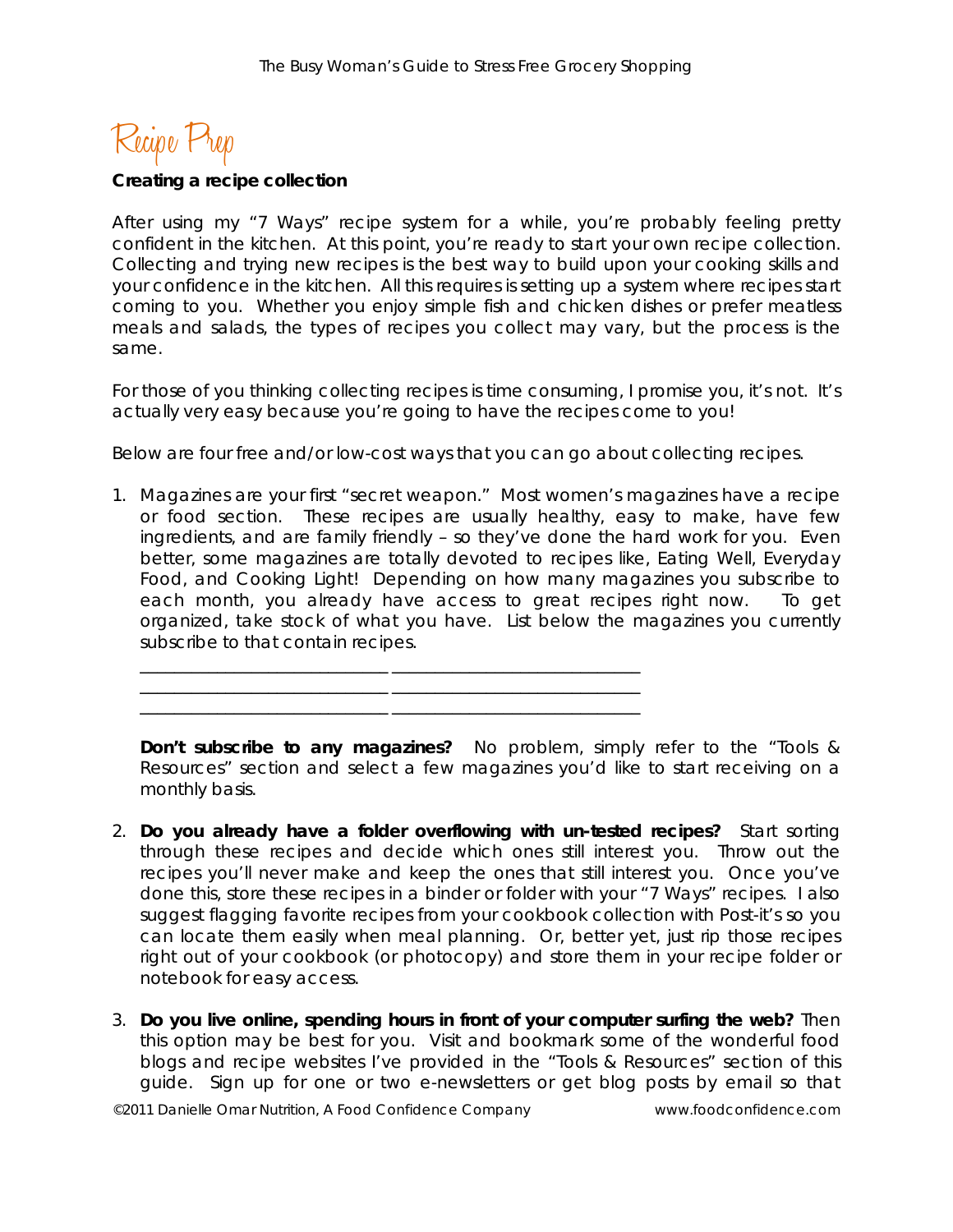recipes come straight to your inbox each week. These blogs are not only gorgeous visually, but they're authored by home cooks (just like you) and are invaluable resources for inspiration in the kitchen for. I'm always posting recipes on my Facebook page, so don't forget to check there, too!

4. **Let your DVR help you in the kitchen.** Cooking shows are a great resource to perfect a favorite dish or learn a few new techniques. Start recording one or two cooking shows each week. There are plenty to choose from and they stream 24 hours/day! To learn more, see my cooking show recommendations in the "Tools & Resources" Section.

Once you start looking for recipes, don't be surprised if you begin seeing them everywhere! Before long, you'll be tearing recipes out of magazines in the waiting room at the dentist or emailing friends after a party for a recipe. I've even been known to call restaurants to ask the ingredients of an interesting dish.

I hear all the time that people get bored and run out of ideas for what to cook. Not anymore! Both the "7 Ways" recipes and the ones you gather on your own will be the foundation of your collection of tried and true, go-to recipes for almost every occasion and every food type. These recipes will quickly become part of your meal time routine and will form the contents of your pantry and your [Foundation Foods Grocery List.](http://foodconfidence.com/bwgtemplates/)

Remember, the single fastest way to stress free grocery shopping is to **always** be in Preparation mode. If you see a recipe you like, just tear it out (or print it off), put it in your binder, and you're well on your way to another effortless meal.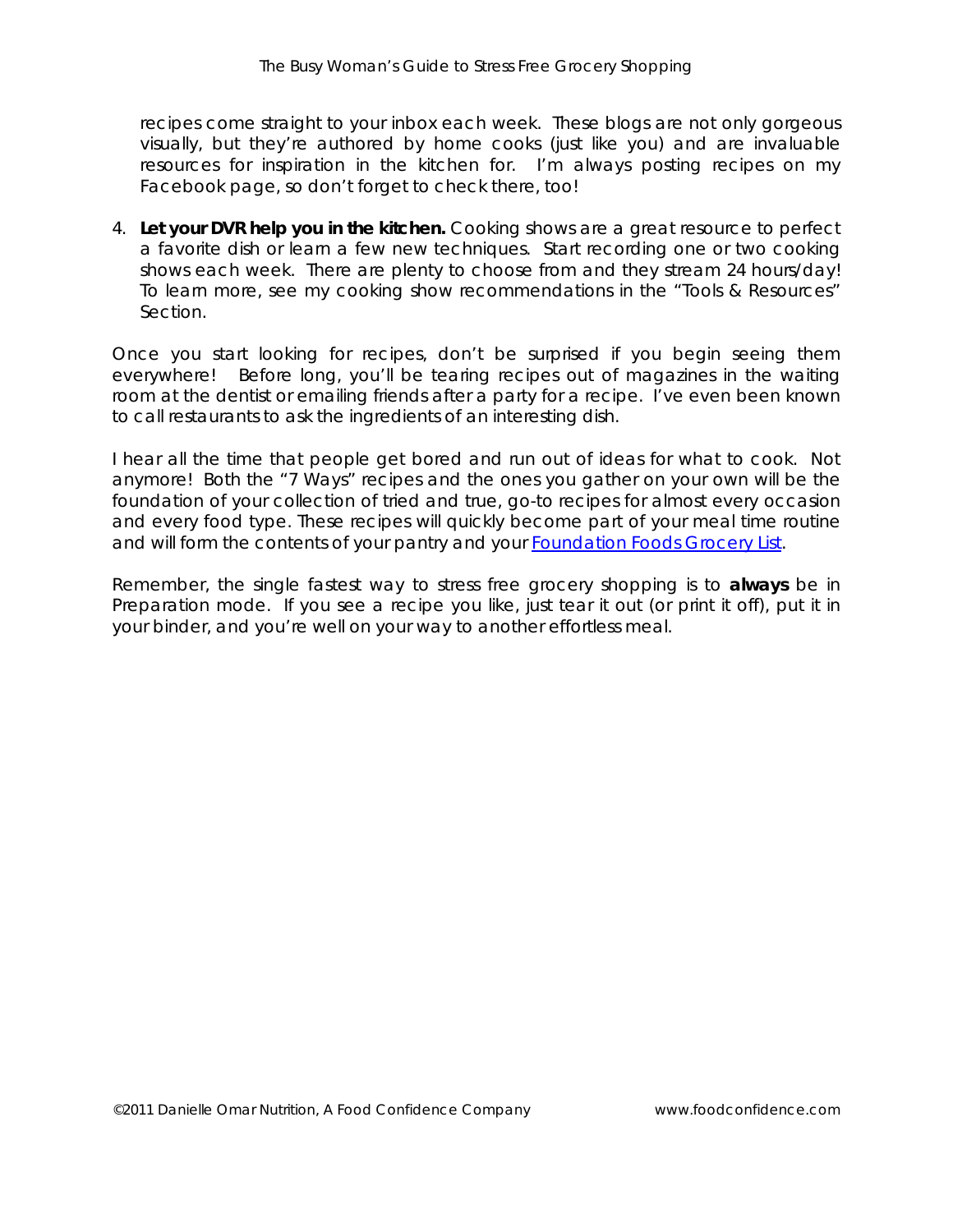

Before we think about meal planning (that's Step 3), we have to talk about Foundation Foods. **These are the foods that make up the** *foundation* **of your pantry, freezer, and fridge – and your diet**. These staple items will be used in preparing all of your weekly meals. Having these ingredients on hand will allow you to prepare all of my "7 Ways" recipes, and eventually your own recipes as well. This vital step is the key to implementing your meal plan in Step 3, and will quickly become your stress-free grocery shopping "secret weapon."

Remember, the fastest route to stress-free cooking is having what you need on hand to make quick meals. In order to do this, you must stock your kitchen with these essentials. This is the worth repeating: these foods must always be on your grocery list; **you must keep these foods stocked**.

## **Here's how you do it:**

First, print out the **Foundation Foods Grocery List**. This is your main grocery list and what you will be using every time you go shopping. Take the list and "peruse" through your pantry, fridge, and freezer, checking off all of the items on the list that need restocking.

That's it. You're done. It's that easy!

The Peruse step simply consists of doing a quick visual sweep of your pantry, fridge and freezer to determine which of your foundation foods need restocking. With these foundation food items on hand, you can easily whip up a "go-to" meal when you need to without worry that you don't have all of the ingredients.For example, with just a head of fresh lettuce left in the fridge you can create a "Foundation Foods" salad consisting of the lettuce, plus: black beans, sliced roasted red peppers (from a jar) chopped artichoke hearts (from a jar), and canned tuna or salmon!

*Custom Tip: Don't love beans? Prefer gluten free? Allergic to seafood? No problem! Your Foundation Foods Grocery List can be found in digital format on my website at [www.foodconfidence.com/bwgtemplates.](http://www.foodconfidence.com/) Simply download the list and you can customize as needed and reprint!*

©2011 Danielle Omar Nutrition, A Food Confidence Company www.foodconfidence.com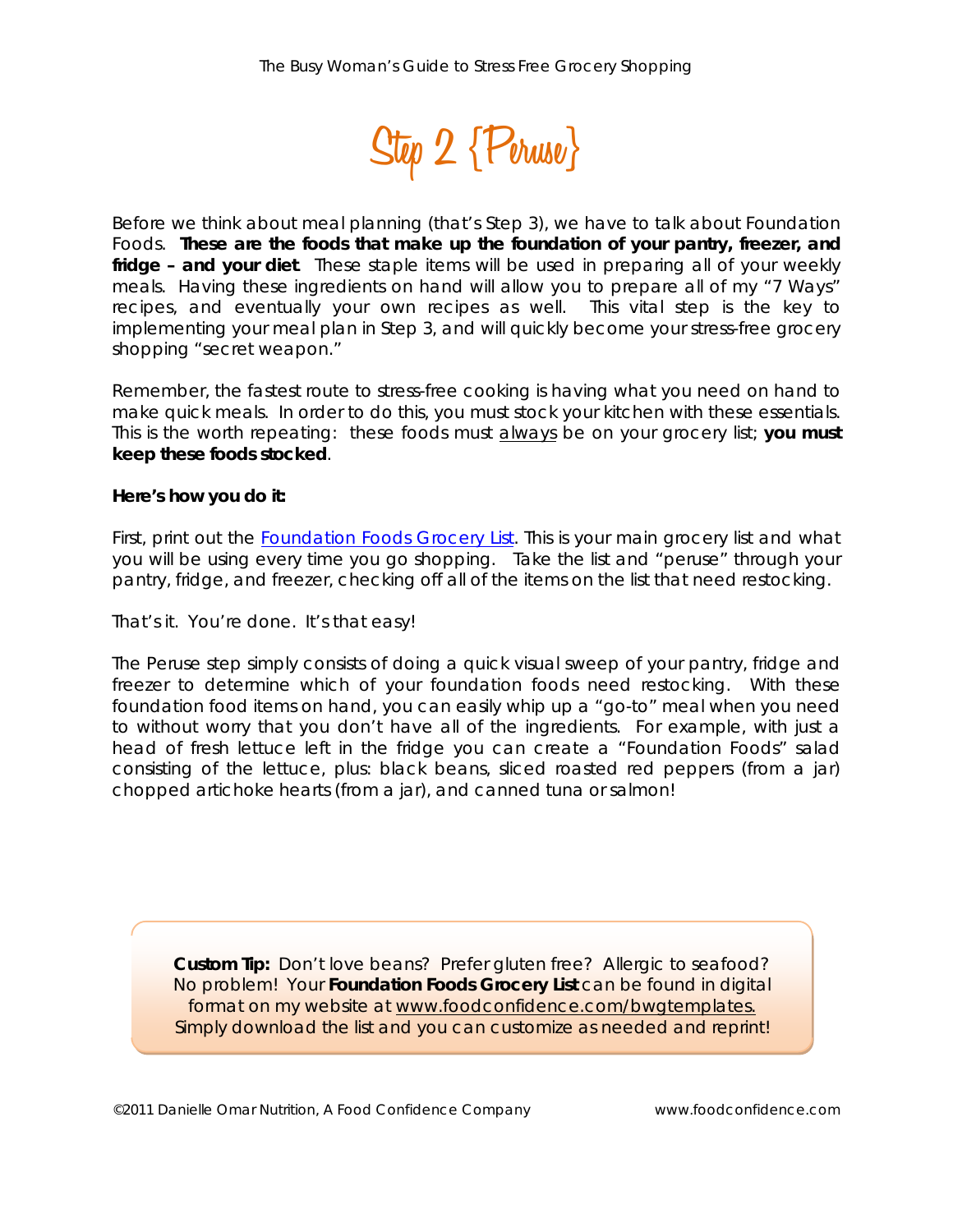

How many times have you wandered aimlessly around the grocery store without a plan for your meals or even a grocery list? It's not only stressful, but it costs you time and money. In addition to creating your Foundation Foods grocery list, another **key to stress free grocery shopping is to plan your meals first**, *and planning is easy if you've completed Steps 1 and 2*.

This step is also the one that intimidates most busy women. I know what you're thinking…

> *"I'm too busy to plan." "I don't know what to prepare." "I don't know how to cook." "I don't have time to cook."*

I've heard it all before…but it doesn't have to be this way. Have you given up after a lot of unsuccessful experiences grocery shopping and cooking? Have you concluded that you just don't know how to cook (and don't like it)? I would feel the same way if every grocery trip stressed me out, or if fresh food went bad because I didn't know what to do with it when I got it home. But that's no longer going to happen. Why? Because after you complete this Step, you will know exactly what you're making with EVERYTHING you buy.

This system gives you the freedom to let go of any negative feelings about cooking AND grocery shopping. More importantly, it will take you from "reactionary" eating to "intentional" eating; where YOU are the one dictating what you and your family are eating, not an empty pantry.

You'll be amazed at how easy it becomes to keep the foods in your house that will nourish you while creating a foundation of eating that you and your family can rely on. This is especially true if you're trying to eat healthier, since all of the foods required to prepare healthy meals will always be in your pantry.

Trust the system.

It works.

I understand you may have a fear of cooking. I used to have one, too. Although I know a lot about nutrition, I've never had a lesson by a professional chef. I just learned how to read and follow a recipe – and cooking is as simple as that.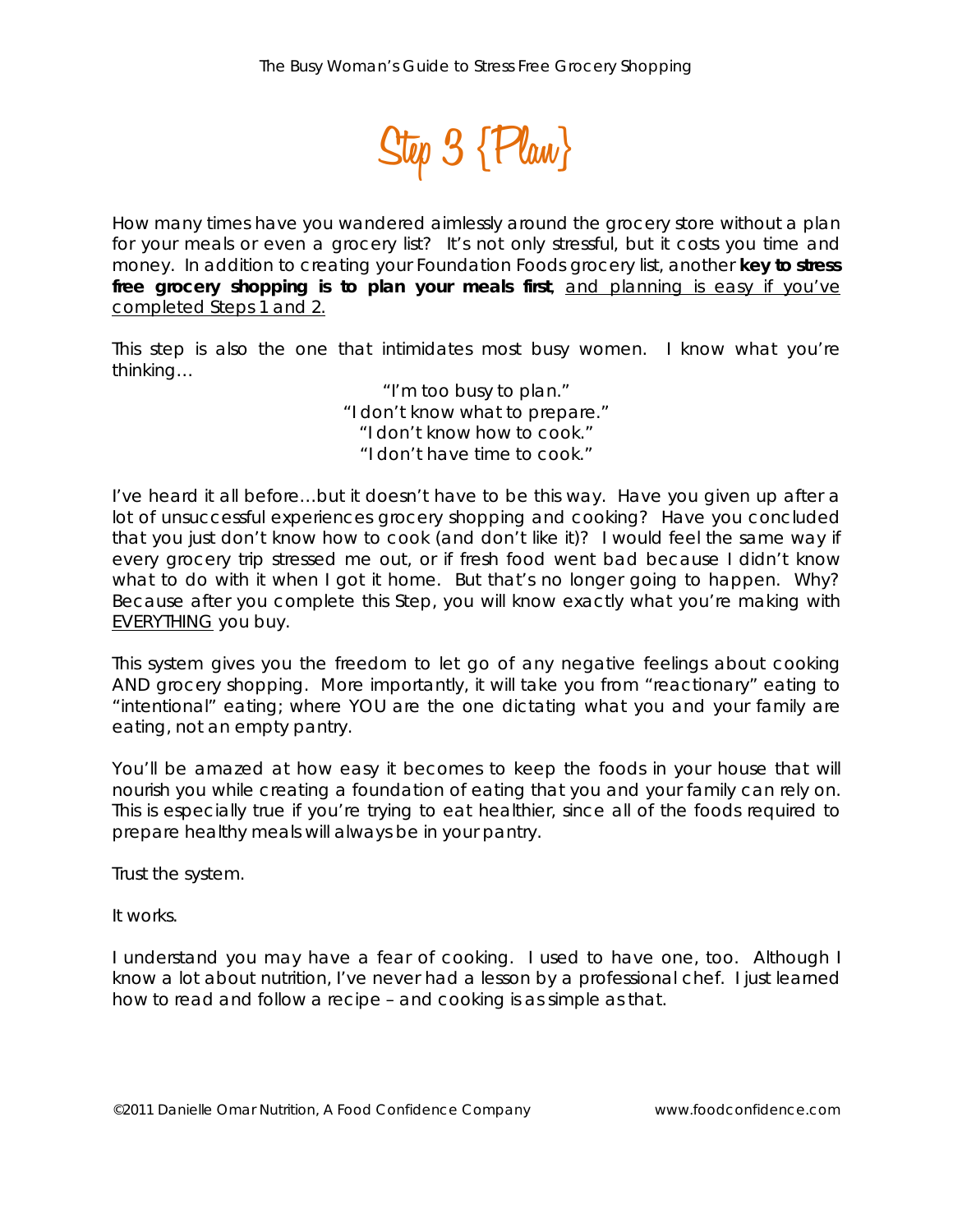## **Here's how you do it:**

It starts with creating a meal plan. What is a meal plan? A meal plan is simply a list of the meals you will prepare over the next week or two.

Although this step is simple, you must commit to it 100%. Before you leave your house in the morning – for work, school, to run errands – you must know what you are eating for lunch, for snacks, and for dinner that evening. If you don't know, your day will likely look something like this:

- $\rightarrow$  You skip breakfast and are dreaming of lunch by 10:00 am
- → You buy lunch out, likely costing you over \$100 each month
- $\rightarrow$  You grab a sweetened coffee or snack from the vending machine mid-day, which gives you a sugar high…then a sugar low
- $\rightarrow$  You pick up take-out for dinner, or eat out...again.

Sound familiar? Not only is this expensive and stressful, it's likely not very healthy, either. In fact, **not planning your meals is the number one reason why attempts at dieting or healthier eating fail.**

It's like going to school without your books.

I've found that many people think meal planning is only something you do when you're "on track" or if you have a family to feed. This is not the case at all! I understand that many people have hectic and unpredictable schedules – but that is no reason not to meal plan; it's actually the exact reason you *should* meal plan. If you eat out often, work late nights, or have a lot of activities in your day, it's even more important that you plan *what* you'll be eating and *when*.

Regardless of your schedule, you still have to eat, and if you've planned what those meals will be, it leaves little room for making unhealthy eating decisions, skipping meals, or just eating whatever is available. This step forces you to think about what you're eating each day *and* encourages you to prepare your own food. However, it can also help the individual or family that eats out regularly and still wants to make healthy, mindful "what to eat" decisions.

Take a moment and print out your [Family Meal Planner](http://foodconfidence.com/bwgtemplates/) and the [Individual Meal Planner](http://foodconfidence.com/bwgtemplates/) templates. This is what you will use to plan your meals each week.

**Let's gets started walking through the steps for planning each meal**. Grab your recipes, your Foundation Foods Grocery List, your Meal Planner, and your schedule, and meet me in the kitchen!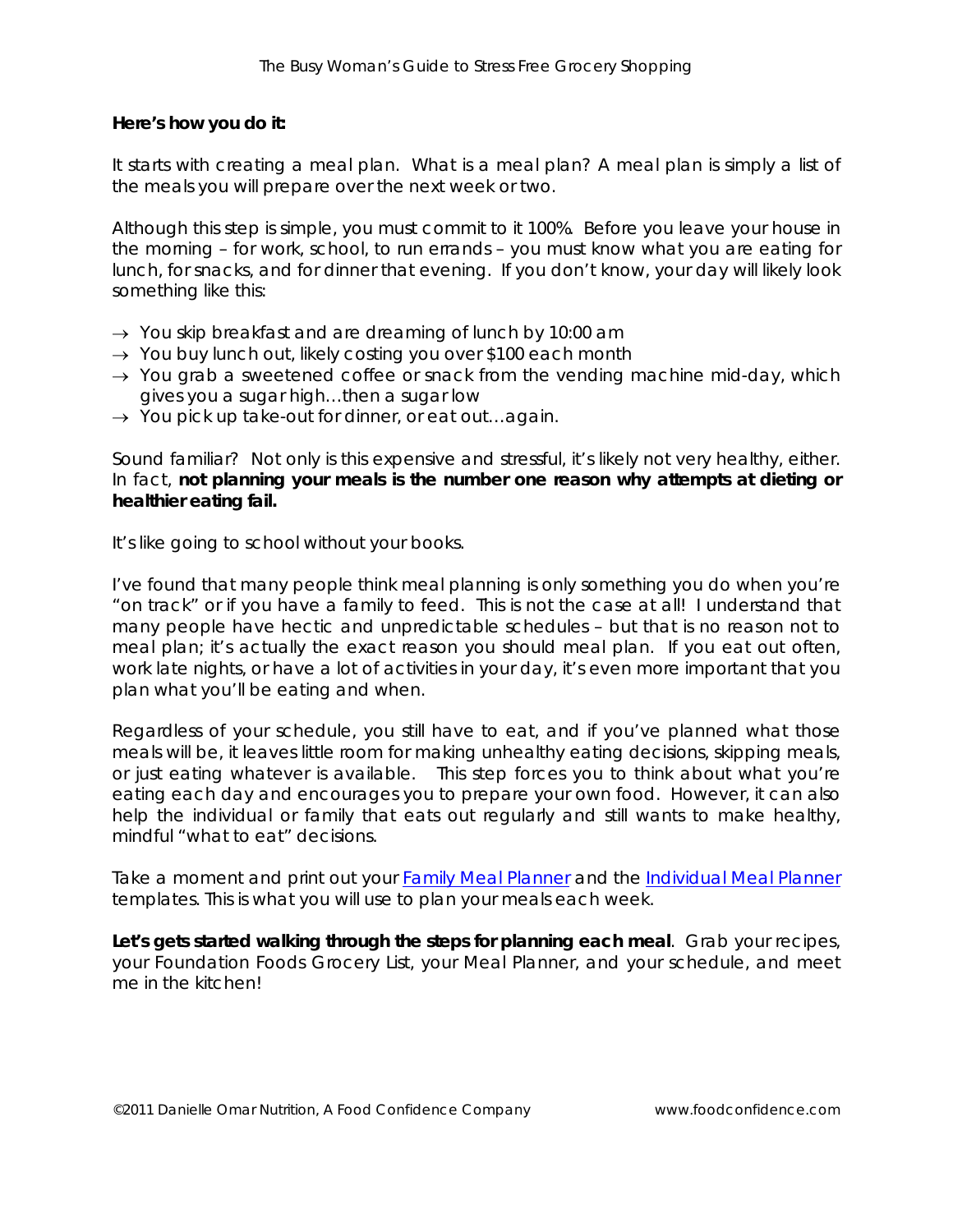# Meal Planning Tips & Strategies

# *Think about these tips when meal planning to help stretch out meals, prepare for busy weeks, or to make meal preparation easy.*

**Double-Up Recipes.** Double up on recipes like lasagna, sauces, meatballs, casseroles, or meatloaf and put one in the freezer for another night. Make extra pasta, rice, and other grains for use the next day. Dice and slice veggies one time and use for meals all week.

**Plan "Hodgepodge" Nights.** Everyone doesn't have to eat the same thing, but you can still sit together and have a great meal! You can throw together several perfectly delicious meals with random leftovers and pantry items, all catering to different tastes.

**Build Freezer Meals.** With just a bag of frozen shrimp, frozen vegetables, and frozen cooked brown rice, you can have dinner on the table in 15 minutes. Create a few of these go-to frozen food meals that you can whip up when you really have nothing left in the house (don't forget to replenish your stock after you use it up). Use my "7 Ways" for shrimp recipes for inspiration.

**Create Pantry Meals.** Nothing left in the fridge? No problem. Similar to freezer meals, you can whip up a fantastic meal using foods found only in your pantry. Check out my "7 Ways" for pantry meals in the recipe section.

**Modify the Recipe.** If a recipe calls for a specific vegetable, herb, or grain that you don't have on hand (or don't prefer), just sub it out for a same-type ingredient. Use cauliflower instead of broccoli, corn for peas, carrots for potatoes, frozen for fresh, etc. The same goes for spices, herbs, dried fruit, or nuts – just use what you have to make the recipe your own. It's that easy!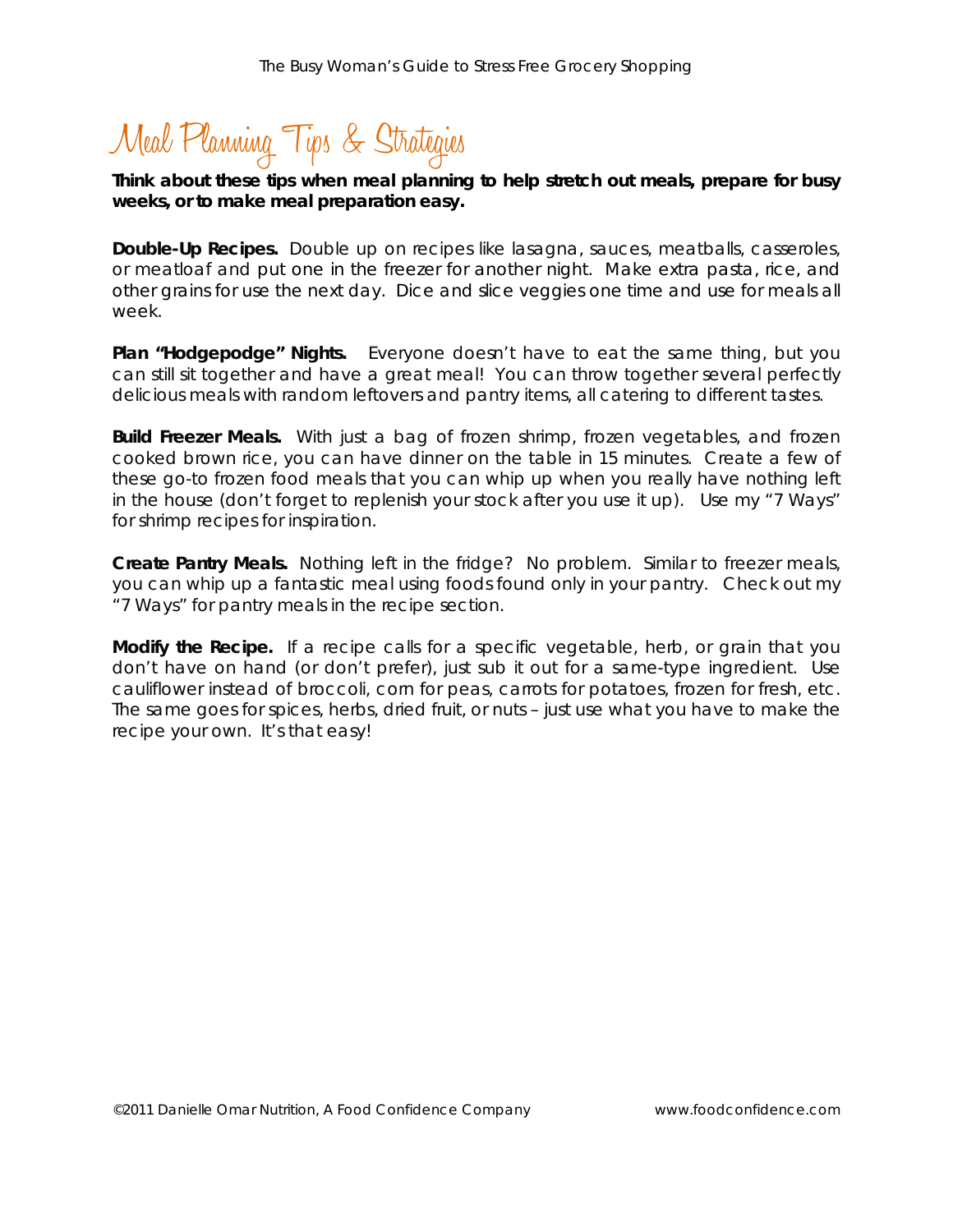

## *Plan your dinner meal first so you can create lunches and other meals with leftovers.*

- 1. Looking at your schedule for the upcoming week, make note if you have dinner plans out. Most people don't cook at home *every* night, so mark off the nights you'll eat dinner out and don't forget the weekend. Enter this information on the meal plan first.
- 2. Using my "7 Ways" recipes, decide on your dinner meal for the week, based on your schedule. Use the "Meal Planning Tips and Strategies" for ideas to make meals prepared at the beginning of the week feed you all week long.
- 3. For those evenings you have a busy schedule or you know dinner will be later (kids' soccer game or an evening event), utilize your crock pot or plan for a quick nocook meal like leftovers from the night before or a freezer meal.
- 4. Make meal planning fun for everyone! Get the kids involved by including theme nights like "Meatless Monday," "Fish on Friday," "Pasta Party," or "Breakfast for Dinner."
- 5. Based on the recipes you selected for the week, add the fresh/frozen produce you'll need to your Foundation Foods grocery list.

**Dinner Prep Tip**: Forget to defrost frozen meats or pre-made casseroles the night before? No problem! Simply defrost frozen food using your microwave. It's fast and convenient and works great for most foods. Check out the "**Tools & Resources"** section to learn more.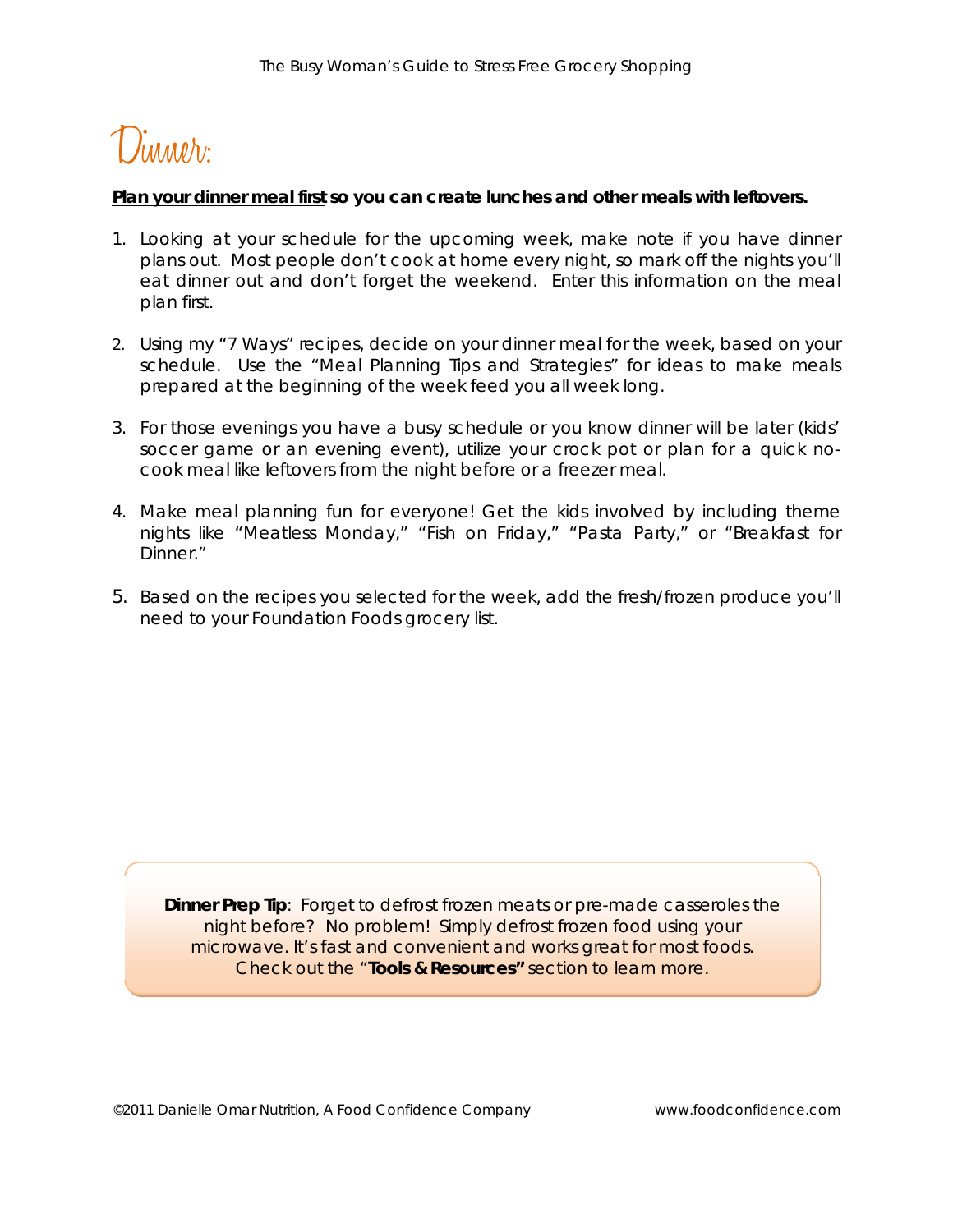Lunch:

## *Plan to bring your lunch to work! It's a great way to save money and eat healthier.*

- 1. Looking at your schedule for the upcoming week, note which days you have plans to eat lunch out and don't forget weekends! Enter this information on the meal plan first.
- 2. Using my "7 Ways" for healthy lunch recipes or one of your own, enter in your lunch meals for the remaining days (think sandwiches, homemade soups, leftovers, tuna salads, chicken salads, and wraps). If you're using the "family" meal planner, enter your children's lunch here, as well.
- 3. Enter your fresh produce (think fruit and salad fixins) or any "extra" ingredients to your Foundation Foods grocery list.

**Need a little help?** Pack a "homemade" lunch with a few already prepared items like canned soup, bistro or bag salads, canned tuna and chicken, or hummus dip with chopped veggies. Bring veggie soup, Greek yogurt or cottage cheese with fruit instead of chips as your sandwich side. Use my "7 Ways" recipes for Brown Bag Lunch ideas for you and School Lunch Box for the kids.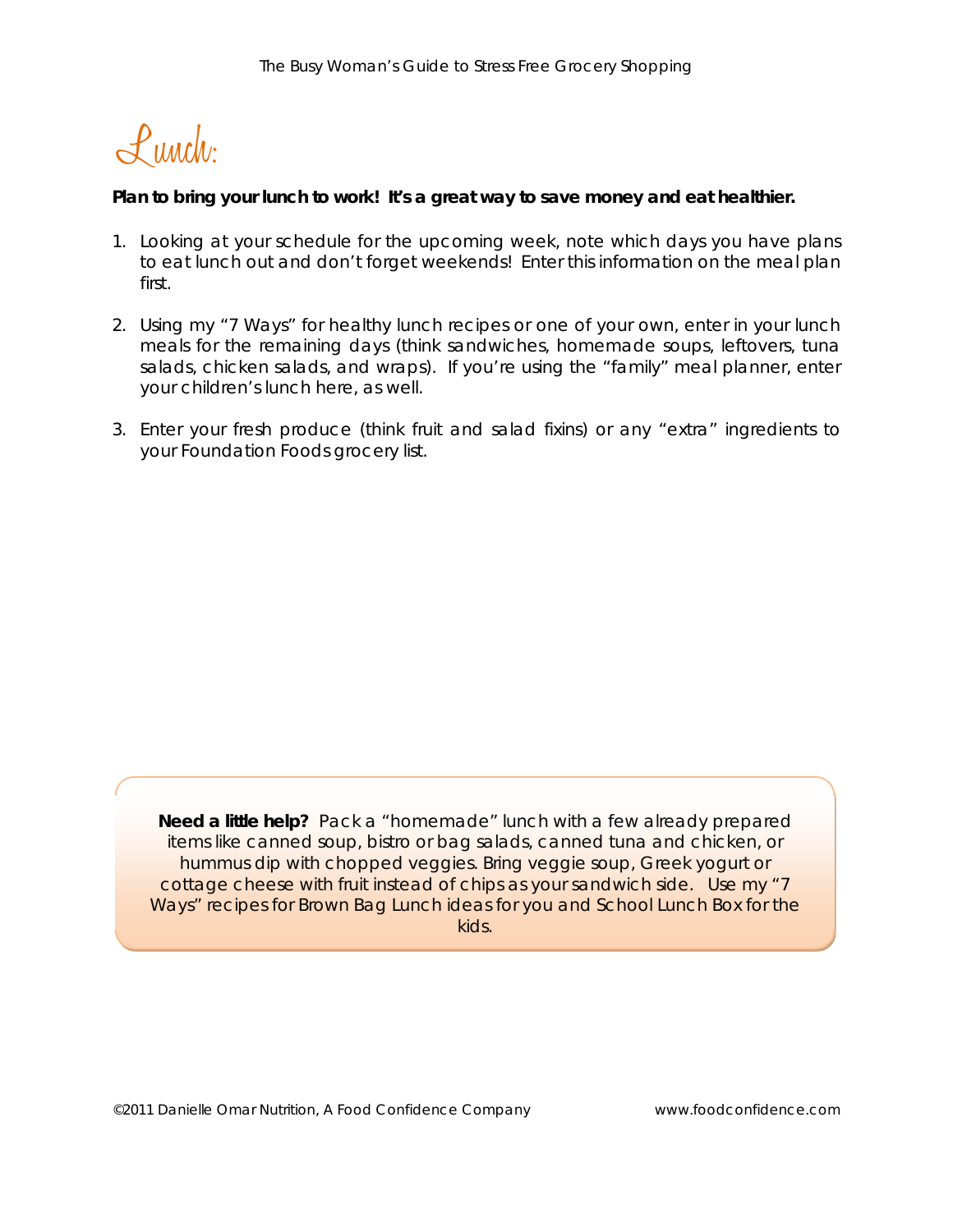Breakfast:

*Breakfast is an important start to your day. Make it easy by stocking up on foundation foods to throw together a quick meal in the morning. I recommend "automating" your morning meal with just a few healthy rotating options that are always on your Foundation Foods Grocery List (and always in your pantry).*

- 1. Use my "7 Ways" for Breakfast to get some quick no-fuss breakfast ideas like Greek yogurt with sliced fruit and nuts, high fiber toast or frozen waffle with peanut butter and sliced bananas, fried egg on a toasted English muffin, or a protein smoothie.
- 2. If you have a little time in the morning, experiment with a new recipe for a change of pace (see my "7 Ways" for Oatmeal and Pancakes in the recipe section).
- 3. Enter fresh fruit or any "extra" ingredients you need onto your Foundation Foods grocery list.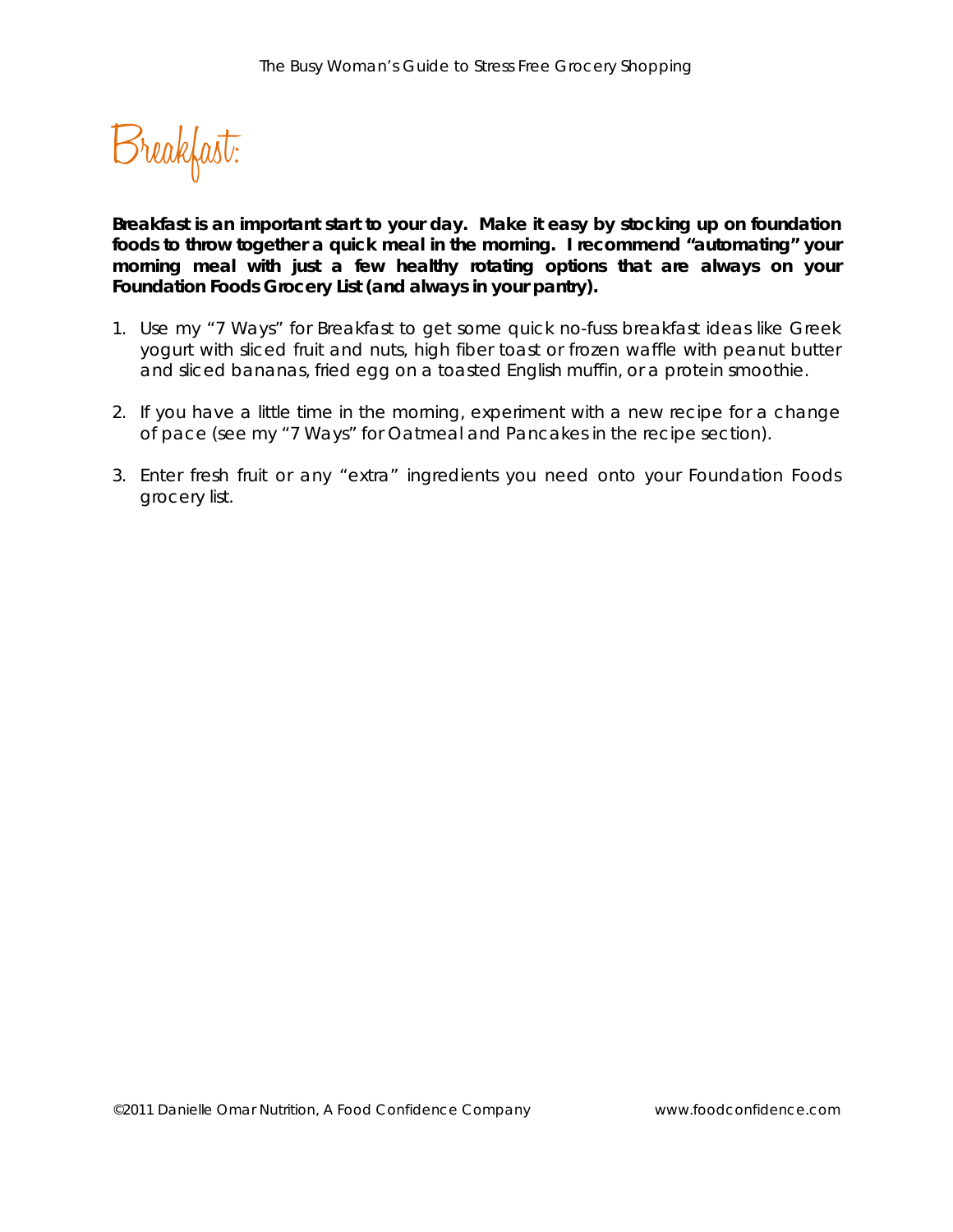

*Snacks are a very important part of the day. Most people need an afternoon snack*  when blood sugar dips and energy wanes. Keep ready-to-eat snacks like nuts, trail *mix, or fresh fruit in your desk, car, or purse for easy access.* 

- 1. Choose a few favorites from my "7 Ways" for Snacks and rotate them each week.
- 2. List out your snacks in the snacks section of your meal plan. Again, these snacks should already be on your Foundation Foods list, but add any extra items like fresh fruit or veggies, if needed!

……………………………………………………………………………………………..

Good news, the hard part is over! Eventually, you'll get really good at meal planning and will be able to do all three steps at once! That's right, very soon you will be able to flip through your recipes AND make your grocery list, while you're planning your meals for the week.

#### **Now, let's head to the store!**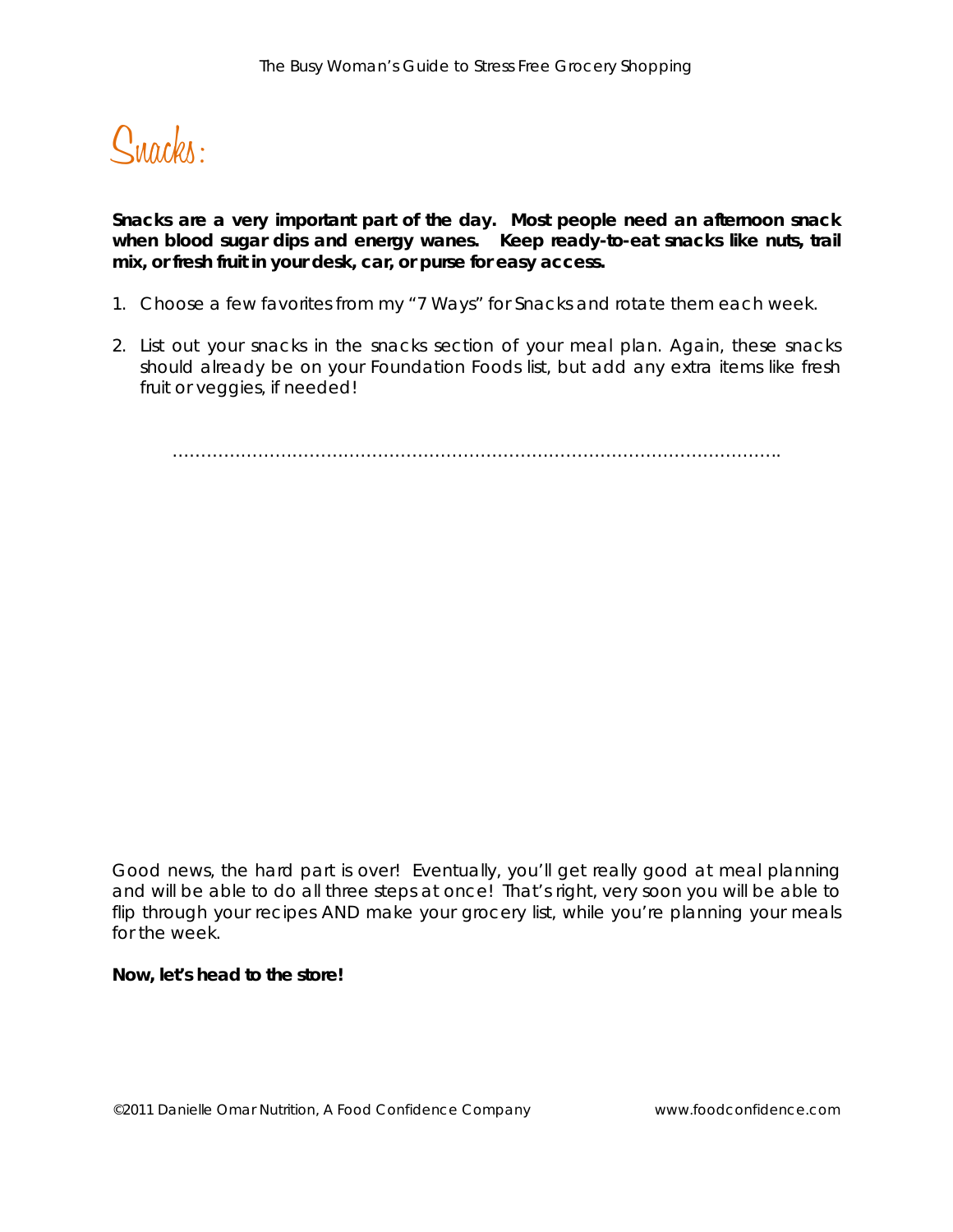

Now that your meals are planned and your grocery list is ready (which includes restocking your Foundation Food items plus this week's fresh produce) you are ready to head out!

Plan to spend about 30-40 minutes once inside the store. Depending on your family size and frequency of shopping, you may need to go down almost every aisle….but you can do it relatively quickly when you know exactly what you're looking for.



**Buy in Bulk.** Take advantage of warehouse stores like Costco, Sam's Club or BJ's to buy foods you cook with often to save time and money. Also, look out for grocery store sales on everyday items like whole roaster chickens, chicken breasts, chicken thighs, salmon, and ground beef. When you get home, you can either chop it up and precook for use later in casseroles, soups, burritos, enchiladas, salads, and tacos, or you can just freeze it uncooked and thaw it when you're ready to use it (See the "How to Freeze & Thaw Food" handout in the Tools & Resources section).

**Automate.** Go to the store on the same day each week to stay organized. If you're like me and you go to a few different grocery stores, create a system of which day of the week you'll go where. For example, I prefer to go to the warehouse stores in the middle of the week when they are less crowded, as opposed to the weekend. However, since you're going in 100% prepared, it should be pretty easy to get in and out!

**Plan The Trip.** Early morning is a great time to shop because there are less crowds and the food is well stocked. Try not to go when you're pressed for time, when you're hungry, or when you're stressed.

Keep It Simple. Buy straight from your grocery list for maximum efficiency. Unless you have a plan for a food (or it can be frozen) - don't buy it!

**Keep It Healthy.** If you're trying to feed yourself or your family in a healthy way, don't bring food into your house that you don't want them (or you) to eat. Studies show that children can influence up to 80% of family food spending. Remember, YOU control what goes into the cart.

**Shop Smart.** Don't get sucked in by packaging, sales, or labeling -- use your list and buy only what you need. Unless you know what a food can be used for and/or it can be frozen for use later (like chicken breast, bread, etc.) – don't buy it.

©2011 Danielle Omar Nutrition, A Food Confidence Company www.foodconfidence.com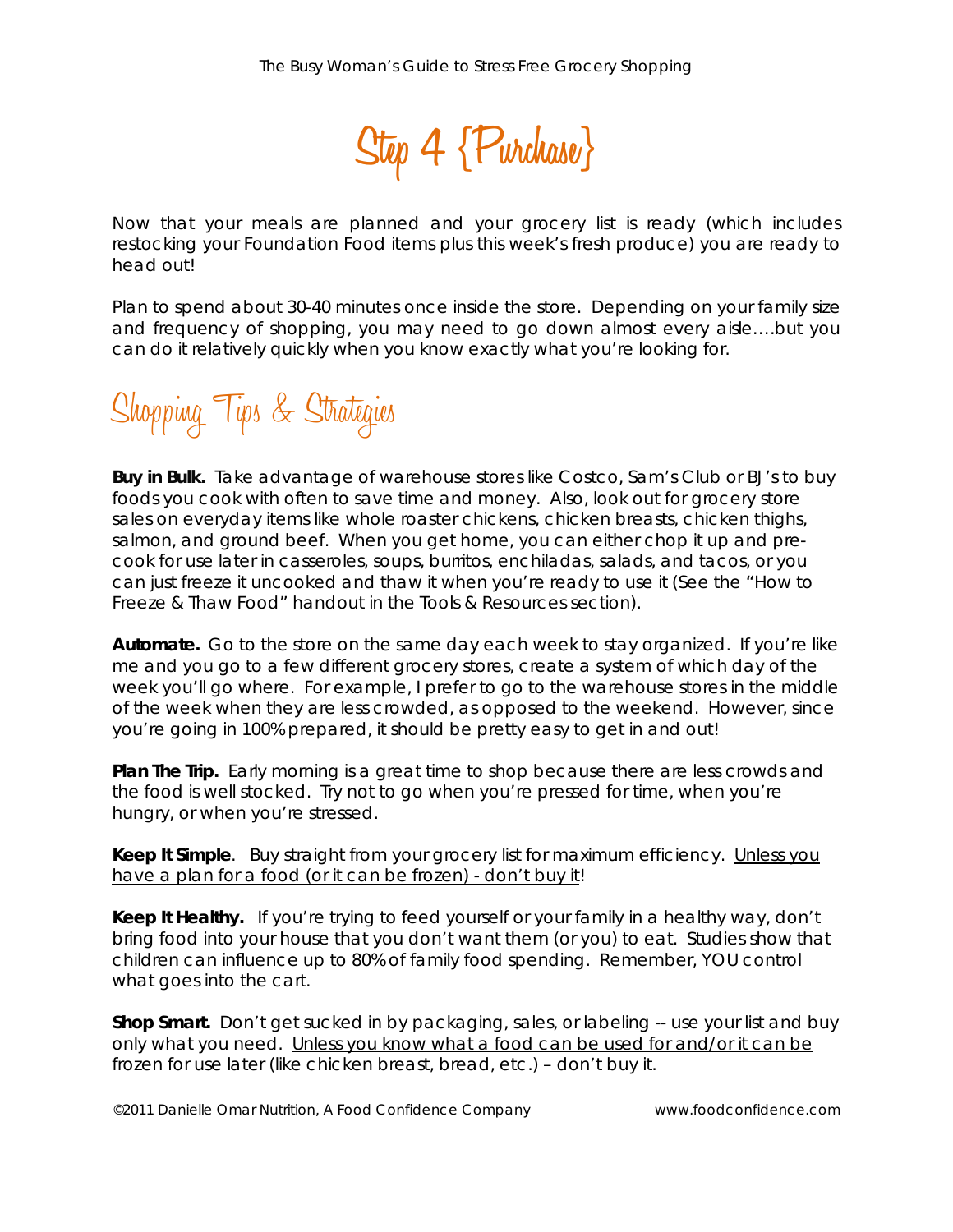

# **The "7 Ways" recipes design was developed to make meal decisions quick and easy.**

The recipes include only food ingredients found on your foundation foods grocery list. This means that as long as you keep your pantry stocked, you will always have something to cook!

Recipes are standardized to make 4-6 servings, the prep/cook time is usually less than 45 minutes (many under 30 minutes) and most are kid-friendly. To cater to different food preferences and allergy concerns, the ingredients needed to prepare each recipe are *underlined* for quick viewing.

When making a dinner meal, use a "7 Ways" recipe to prepare the main dish, and then include a side dish vegetable and/or starch to make a complete meal. For example, if you're making salmon, follow one of the "7 Ways" for salmon recipes, and then create a side dish to accompany the meal (choose from my "7 Ways" for veggies or salad sides, or one of your own favorites).

You'll find recipes for the foods below on the following pages, organized by meal type (Breakfast, Lunch, Snacks, and Dinner). **You'll also receive my "7 Ways" newsletter which will provide you with new foods to add to your collection.**

| <b>Breakfast</b>    | Side Dish Salads |
|---------------------|------------------|
| Brown Bag Lunch     | Salmon           |
| Crock Pot           | School Lunch     |
| Entrée Salads       | Shrimp           |
| <b>Ground Beef</b>  | Smoothies        |
| Lentils             | Snacks           |
| Oatmeal             | Tilapia          |
| Pancakes            | Vegetable Sides  |
| <b>Pantry Meals</b> |                  |
| Rice                |                  |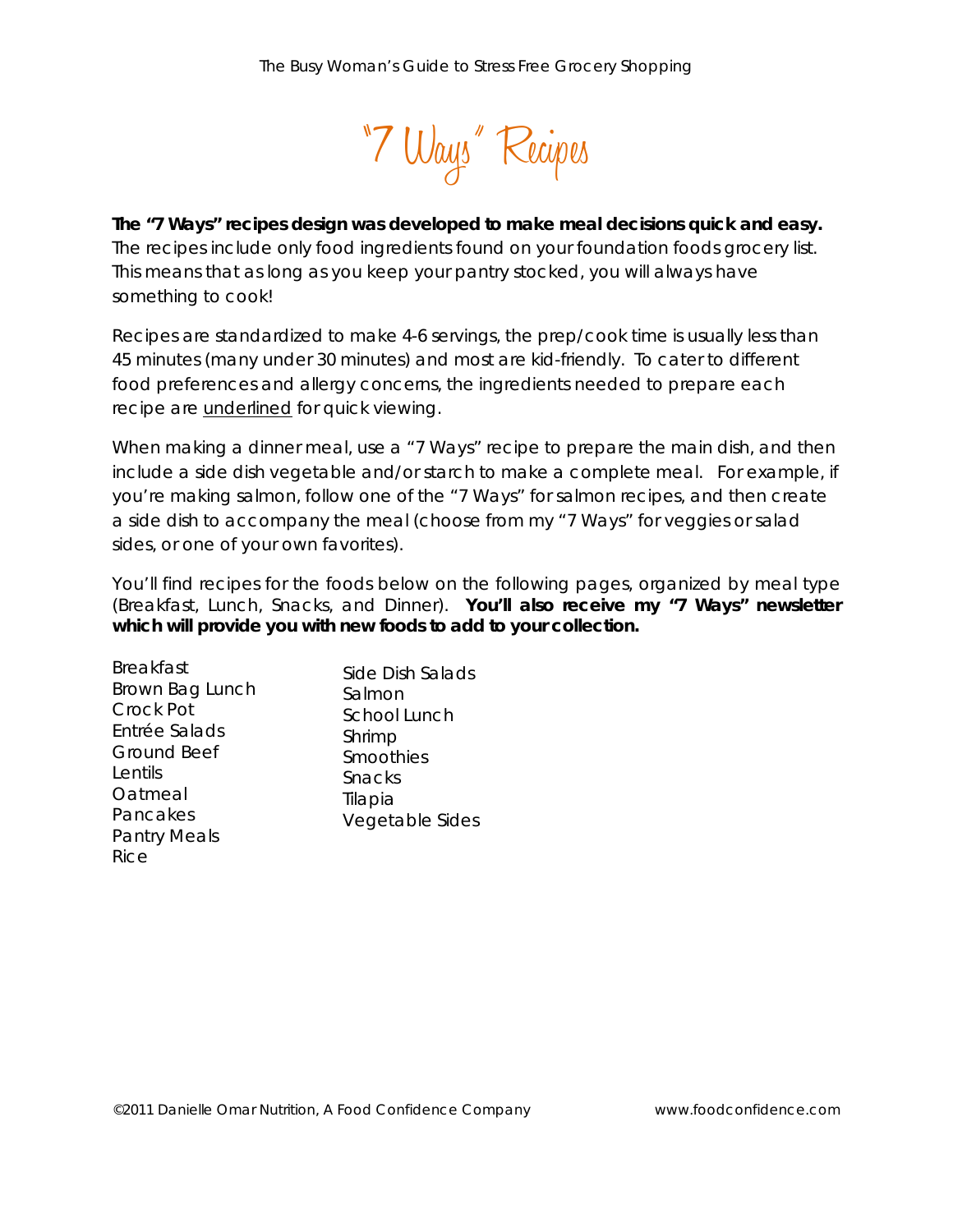

- 1. Cook 1 cup quinoa in 1 cup water  $+1$  cup milk  $+1$  tsp salt. Bring to a boil over high heat and then reduce heat to low; cover and simmer 15 minutes. In a separate bow, slice up your favorite berries or in-season fruit (strawberries, pears, peaches, apples, blueberries). Mix the cooked quinoa with a drizzle of honey + cinnamon. Add the sliced fruit and toss gently to combine. Top with toasted walnuts or sliced almonds. Serve warm.
- 2. In a Mason jar or wide glass, layer ½ cup fresh/frozen berries + 6 oz Greek Yogurt + 2 Tbsp granola. Repeat layer and drizzle with warm honey.
- 3. Top toasted frozen waffles with your favorite nut butter and banana slices, drizzle with honey.
- 4. Top toasted whole grain bread with reduced fat cream cheese + 2 oz smoked salmon + sliced tomatoes. Drizzle with lemon, if desired. Serve with 2 dates + 8 oz low fat milk.
- 5. On whole wheat toasted English muffin, spread 2 Tbsp reduced fat cottage cheese. Top with sliced pineapple or strawberries and a drizzle honey.
- 6. Top 1 corn tortilla with salsa and shredded cheese; heat in microwave 30 seconds. Fill with scrambled egg whites, fold and serve.
- 7. Spread whipped strawberry flavored cream cheese inside a split whole-wheat pita; stuff with sliced strawberries and blueberries and a drizzle of honey, if desired.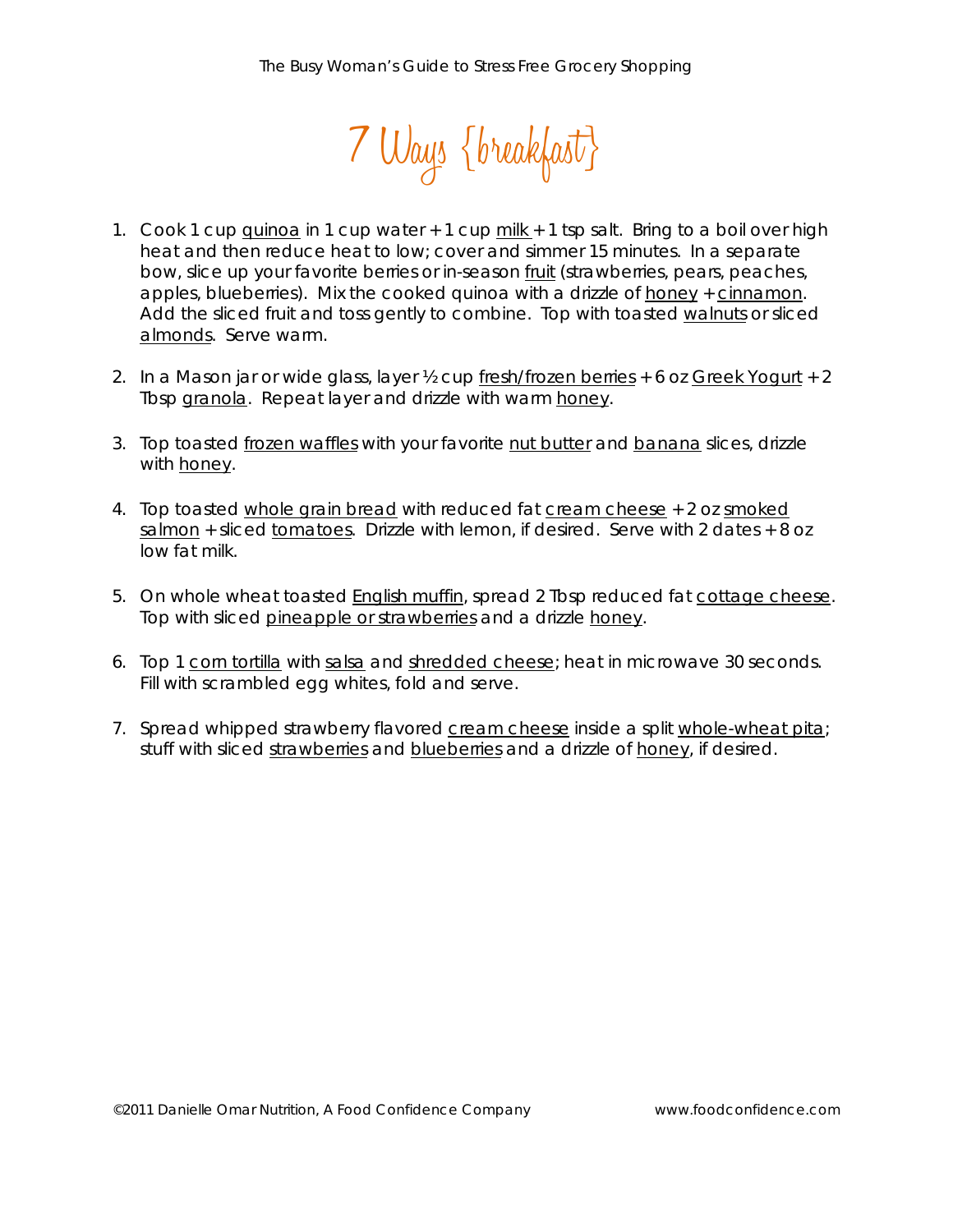

*Start with one cup or one packet of cooked plain oats (either instant or slow cooking type), then stir in one of the following delicious toppings:*

- 1. Raspberry yogurt + dried cranberries + chopped walnuts
- 2. 1 Tbsp apricot jam + sliced almonds
- 3. Almond butter + drizzle of honey or agave
- 4. Apple or pumpkin butter + chopped walnuts + dash cinnamon
- 5. Wheat germ + cinnamon + unsweetened almond milk
- 6. Mashed roasted sweet potatoes + cinnamon + chopped pecans

#### **OR, try oatmeal prepared as meusli:**

8. Mix together 1 cup (uncooked) instant rolled oats + 1 cup low fat milk + 1 cup low fat vanilla yogurt + 1 Tbsp honey in a bowl with a lid. Cover and refrigerate overnight. In the morning, add ¼ cup toasted chopped hazelnuts (or any toasted nuts) + fresh berries.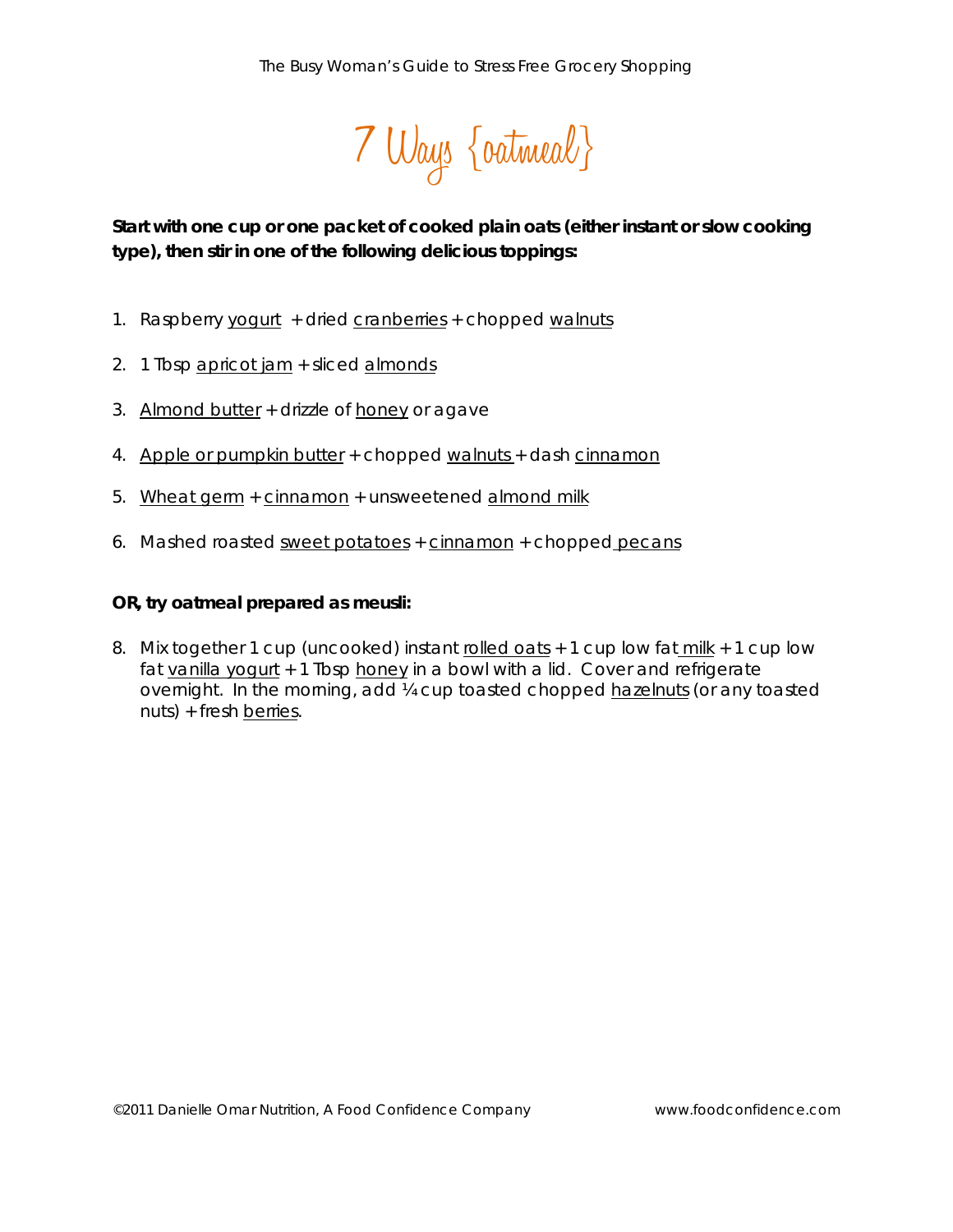

*Smoothies are a great breakfast or lunch or as an after-school snack for the kids. Remember to include a fat and a protein source when using a smoothie to replace a meal.* 

## **Smoothie Tips:**

- $\checkmark$  Always add liquid first
- $\checkmark$  Use only  $\frac{1}{2}$  cup of ice and then add more if needed (skip the ice if using frozen fruit)
- $\checkmark$  If smoothie is too thick, add more liquid or use less ice
- $\checkmark$  Experiment with different juices to change flavors (Coconut water, almond milk, hemp milk, etc.)

## **In a blender, combine the following ingredients and blend until smooth:**

- 1. 1 Tbsp almond butter + 1 tsp cacao powder + 1 scoop vanilla whey protein powder + 1 small frozen banana + 6-8 oz unsweetened almond milk + ice.
- 2.  $\frac{1}{2}$  cup frozen pineapple +  $\frac{1}{2}$  cup frozen blueberries + 6 oz coconut water +  $\frac{1}{4}$ cup unsweetened shredded coconut + ice.
- 3.  $\frac{1}{2}$  of a ripe <u>avocado</u> + 6-8 oz unsweetened coconut milk +  $\frac{1}{4}$  cup fresh mint + 1 Tbsp honey + ice.
- 4. 4 oz fat free vanilla Greek yogurt + 1 cup frozen sliced peaches + 1/4 cup wheat  $germ + 6$  oz <u>orange juice</u> + ice.
- 5. 4-6 oz fat free milk  $+$   $\frac{1}{2}$  cup silken tofu + 1 Tbsp creamy peanut butter + 1 small banana + 1 Tbsp chocolate syrup (or cacao powder) + Ice
- 6. 1 cup blueberries (fresh or frozen) + 1 blueberry low fat Greek yogurt + 6 oz orange juice + ½ teaspoon vanilla extract + ice
- 7. 1 chopped carrot + 4 broccoli florets + 2 handfuls of baby spinach + 1 sliced  $\alpha$  apple + 1 sliced orange + 4-6 oz orange juice + ice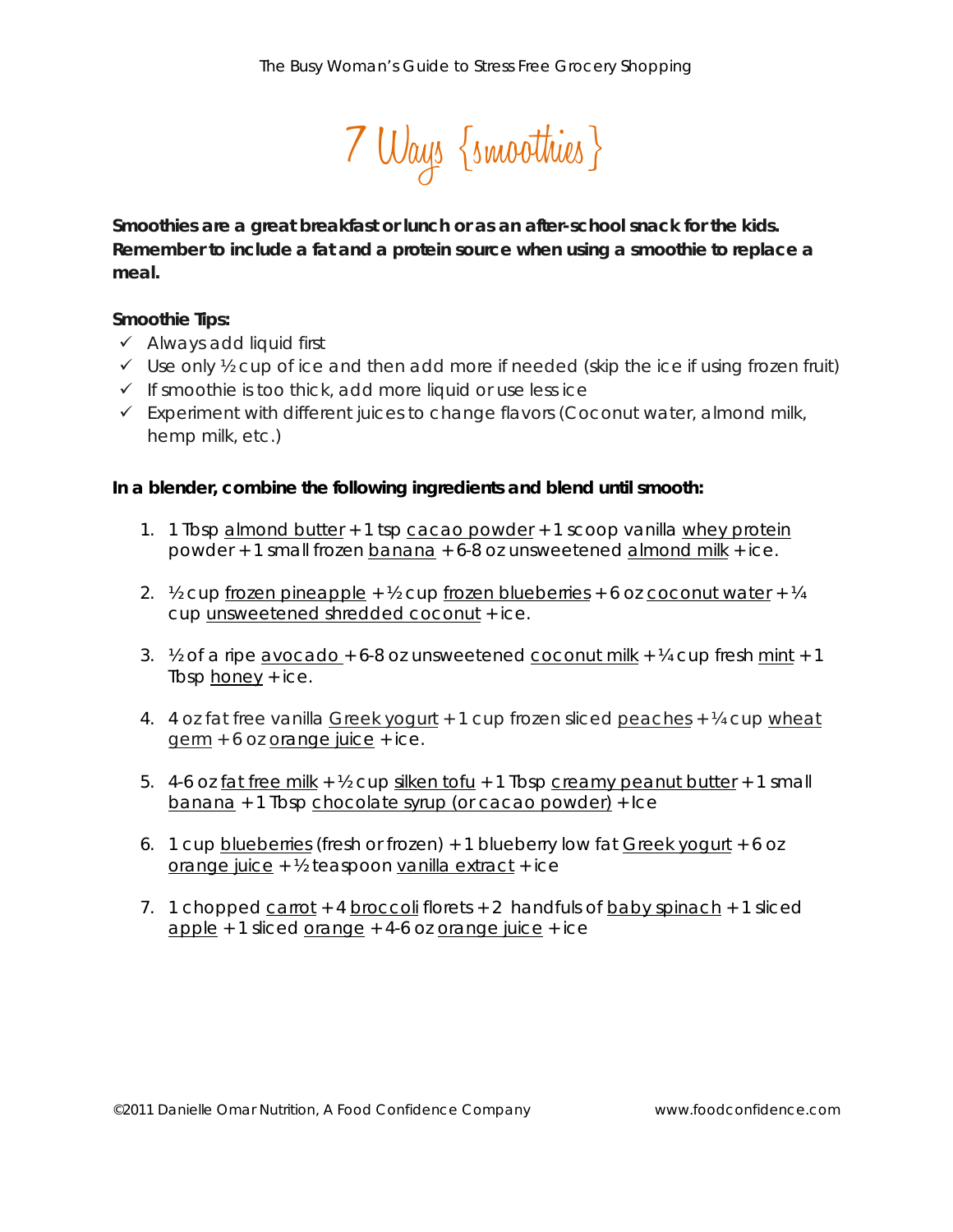

#### *Start with the following homemade pancake batter, OR a pre-made mix.*

In a large bowl, sift together 1  $\frac{1}{2}$  cups all-purpose flour, 3  $\frac{1}{2}$  tsp baking powder, 1 tsp salt and 1 Tbsp sugar. Make a well in the center and pour in 1 ¼ cups milk, 1 egg and 2 Tbsp melted butter. Mix until smooth. Heat a lightly oiled griddle or frying pan over medium high heat. Pour ¼ cup batter onto griddle for each pancake, when small bubbles appear, flip. Cook until lightly brown on both sides (note tasty add-ins below).

#### **Try these add-ins to the batter:**

- 1. ½ cup of quick cooking oats
- 2. ¼ cup wheat germ or ground flaxseed
- 3. 1 jar sweet potato baby food or ½ cup pumpkin pie filling
- 4. 1 tsp cinnamon, clove, ginger, or allspice and/or lemon or orange zest
- 5. 1 scoop protein powder
- 6. ½ cup chopped pecans or walnuts
- 7. *V*<sub>4</sub> cup toasted **coconut** flakes

#### **Or, top with:**

- 1. Peanut/almond butter layered with sliced bananas and a drizzle of honey.
- 2. Equal parts maple syrup and molasses heated in small saucepan.
- 3. Over low heat, stir together 1 pint fresh raspberries, 1 cup light corn syrup, 2 tsp lemon zest.
- 4. Over low heat, stir together 1 cup maple syrup, 2 cups fresh/frozen blueberries, and  $\frac{1}{2}$  tsp ground cinnamon.
- 5. In a bowl, stir together 8 oz sour cream, 2 Tbsp fresh basil or parsley, 1/4 tsp black pepper.
- 6. In a bowl, stir together  $1/2$  cup orange marmalade  $+1/2$  cup drained crushed pineapple  $+$ 1/2 tsp ground ginger.
- 7. Using a mixer beat 1 cup heavy whipping cream until thick. Slowly add in ¼ cup confectioner's sugar and 14 tsp cinnamon until stiff beaks form. Chill until ready to serve.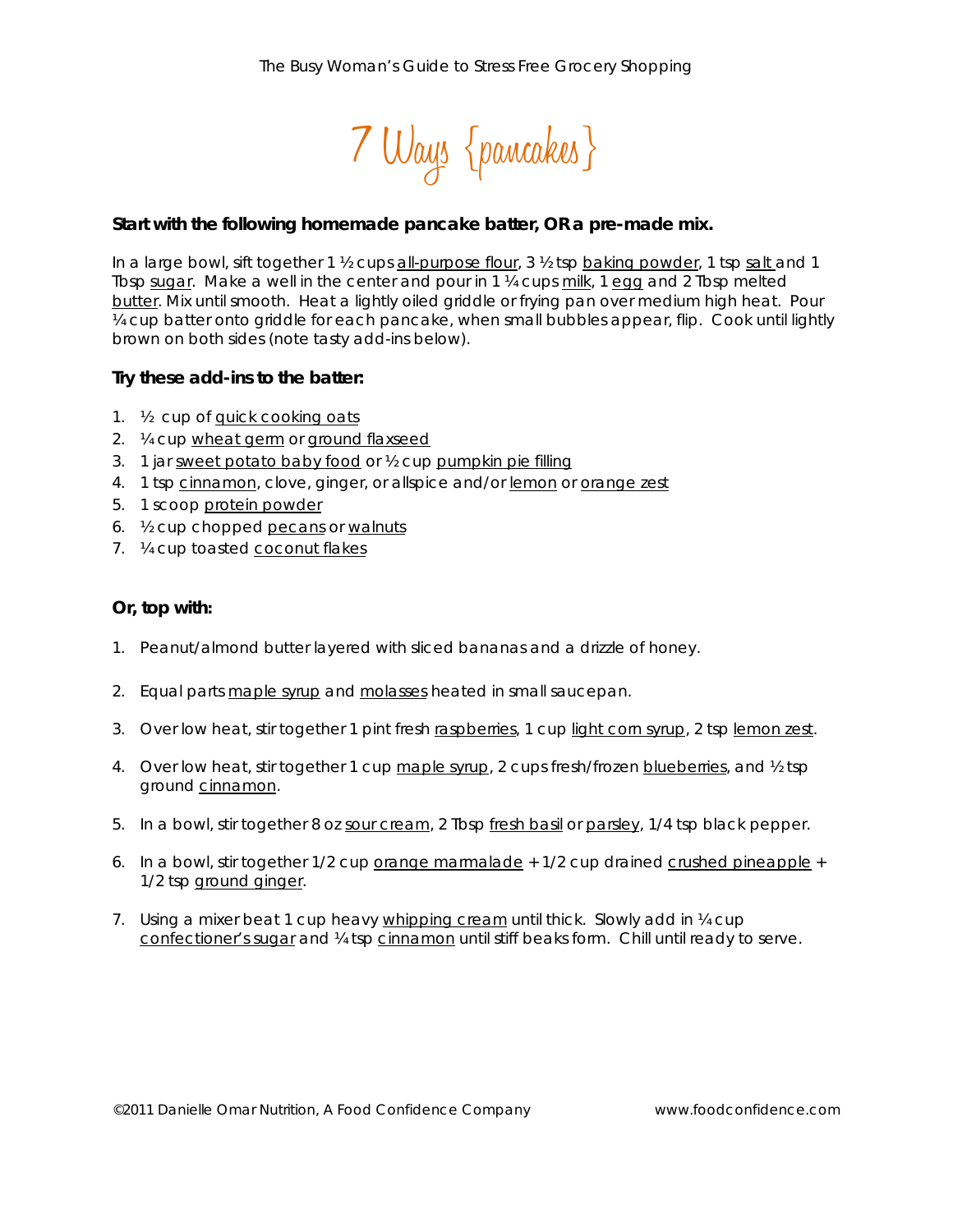7 Ways {brown bag lunch}

# *These recipes are perfect for your brown bag lunch. Get creative and improvise with the ingredients; add in your favorite vegetables, salad dressing, and herbs – be your own chef!*

- 1. In a bowl, combine 4 oz. crabmeat + 1 sliced scallion + 1 Tbsp light mayo + 1 stalk chopped celery + 1 tsp lemon juice. Season with salt & pepper. Serve mixture cold on toasted whole wheat hoagie roll with lettuce and tomato.
- 2. In a bowl, combine 1 can drained  $t$ una + 1 cup (rinsed and drained) cannellini beans +  $\frac{1}{2}$ cup sliced cherry tomatoes + 1 Tbsp chopped capers + 2 Tbsp minced red onion. Add 1 T olive oil + 2 T lemon juice (or to taste); season with salt and pepper. Stir gently. Serve mixture cold on toasted whole wheat pita or a bed of baby spinach.
- 3. On a bed of baked **Tostitos chips**, layer black beans + chopped chicken breast + shredded reduced fat cheddar cheese + sliced avocado + light sour cream + salsa.
- 4. Combine  $\frac{1}{2}$  cup cooked guinoa + 3 oz grilled chicken +  $\frac{1}{2}$  cup cooked broccoli +  $\frac{1}{2}$  cup sliced cooked mushrooms in a small bowl. Mix in ¼ tsp turmeric + 2 tsp sesame oil + splash of tamari. Gently toss to combine.
- 5. Cook and drain 1 cup whole wheat rotini pasta. Place in small bowl and add ½ cup sliced cherry tomatoes  $+$  1/2 cup drained and sliced jarred/canned artichoke hearts  $+$  1/4 cup chopped bell pepper +  $\frac{1}{4}$  cup sliced red onion +  $\frac{1}{4}$  cup drained and rinsed cannellini beans + 1 clove minced garlic + 2 oz. sliced ham. Toss all ingredients together in the bowl with your favorite Italian Dressing. Serve cold.
- 6. Slice 4-6 oz cooked chicken breast or rotisserie chicken and place in small bowl. In another bowl, combine 1 tsp lemon juice + 1 Tbsp light mayonnaise + 1 Tbsp fat free plain yogurt + 1 Tbsp mango chutney + 1/2 tsp curry powder + salt and black pepper. Toss the chicken with the dressing and serve with whole wheat pita or over mixed greens.
- 7. In a bowl, place 1 can boneless, skinless salmon and flake with fork. Add 1 Tbsp olive oil + 1 Tbsp lemon juice + 1 Tbsp minced  $red$  onion + 1 Tbsp minced  $fresh$  parsley + 1 Tbsp rinsed and chopped capers. Serve with whole grain crackers or toasted pita chips.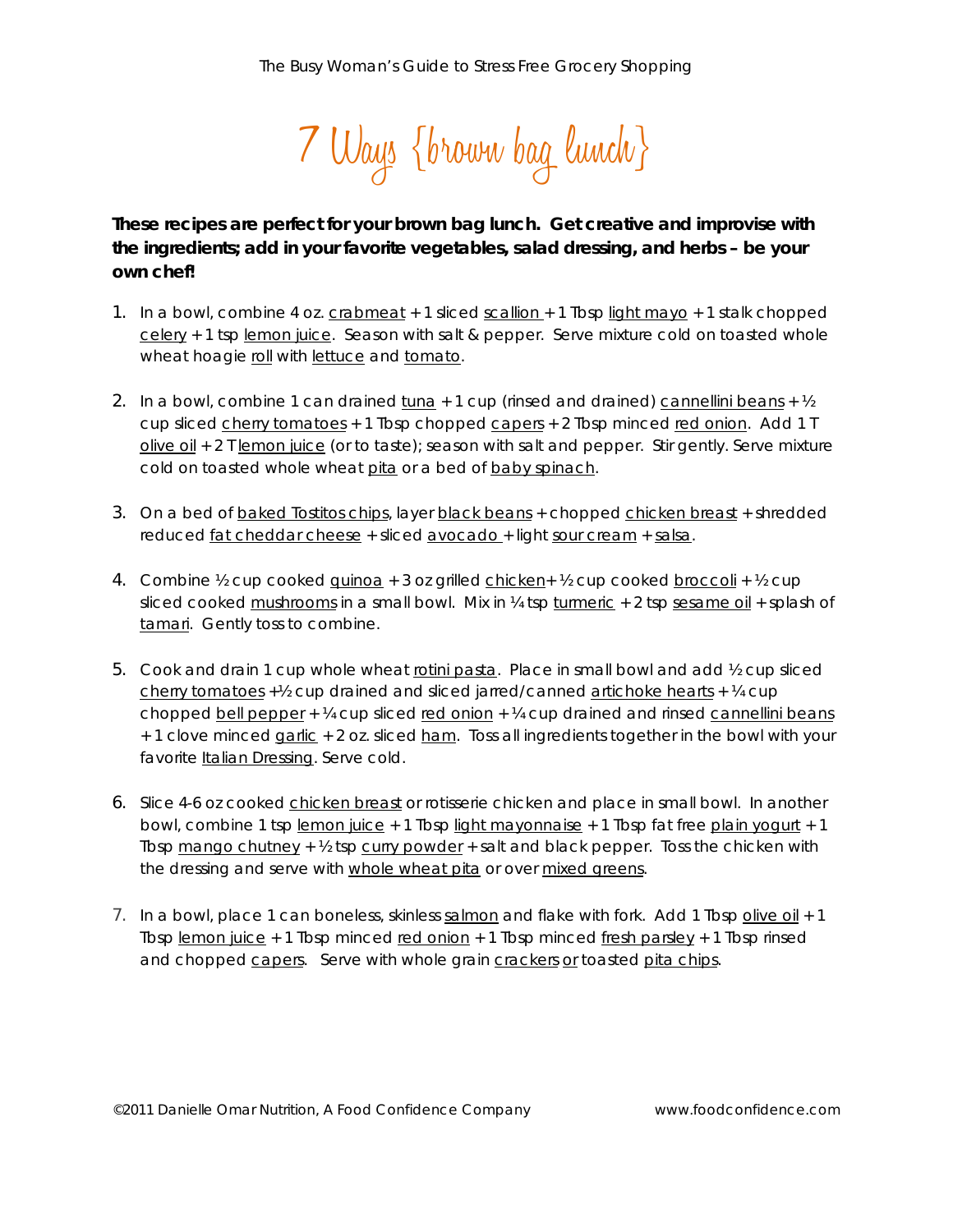7 Ways {school lunch box}

*When packing your child's lunch, select foods from all the different food groups: grains and/or beans, dairy, meat and other proteins, fruit, and vegetables. Limit sugary snacks and send fruit as dessert.\** 

- 1. Leftover pizza slice + hummus and thinly sliced veggies; serve with sliced fruit.
- 2. Create your own "Lunchables" by stacking cheese + cut-up deli meat or turkey pepperoni; serve with fruit + cut-up veggies with Ranch dip + curly pasta in Italian dressing.
- 3. Whisk together 3 egg whites + 5 whole eggs + 1 cup 1% milk. Divide egg mixture evenly among 10-12 cup muffin tin coated with cooking spray. To each muffin cup add equal amounts of chopped baby spinach + diced tomatoes + crumbled feta cheese + sausage or crumbled bacon, if desired. Bake at 325 for 25 minutes. Wrap muffins in plastic wrap, refrigerate for up to 3 days or freeze for 1 month. Eat cold or reheated; serve with sliced apples + graham crackers + cucumbers with Ranch dip.
- 4. In a bento-style lunch box, pack 1 hard-boiled egg + hummus platter with veggies and mini pretzels + sliced strawberries + cheese stick with 3-4 whole wheat crackers.
- 5. Using toothpicks, skewer tortellini pasta + cherry tomatoes + cheddar cheese; serve with <u>orange slices</u> + Chex mix or popcorn.
- 6. Nut butter and banana sandwich + fruited yogurt cup + sliced jicama sticks
- 7. Hummus and veggie sandwich on mini bagel + red grapes + hard-boiled egg

## **7 Sides to Sandwiches:**

- 1. Popcorn
- 2. Graham Crackers
- 3. Homemade trail mix (combine dried fruit, cereal, pretzels, banana chips, soy nuts, sunflower/pumpkin seeds, mini chocolate chips, or flaked coconut)
- 4. Hummus with chopped veggie sticks
- 5. Alternate cheese and veggies on mini skewers using toothpicks
- 6. Edamame (soybeans in the pod)
- 7. Granola, yogurt and fruit parfait

# *\*Note: Not all of these food items are on the Foundation Foods Grocery List*

©2011 Danielle Omar Nutrition, A Food Confidence Company www.foodconfidence.com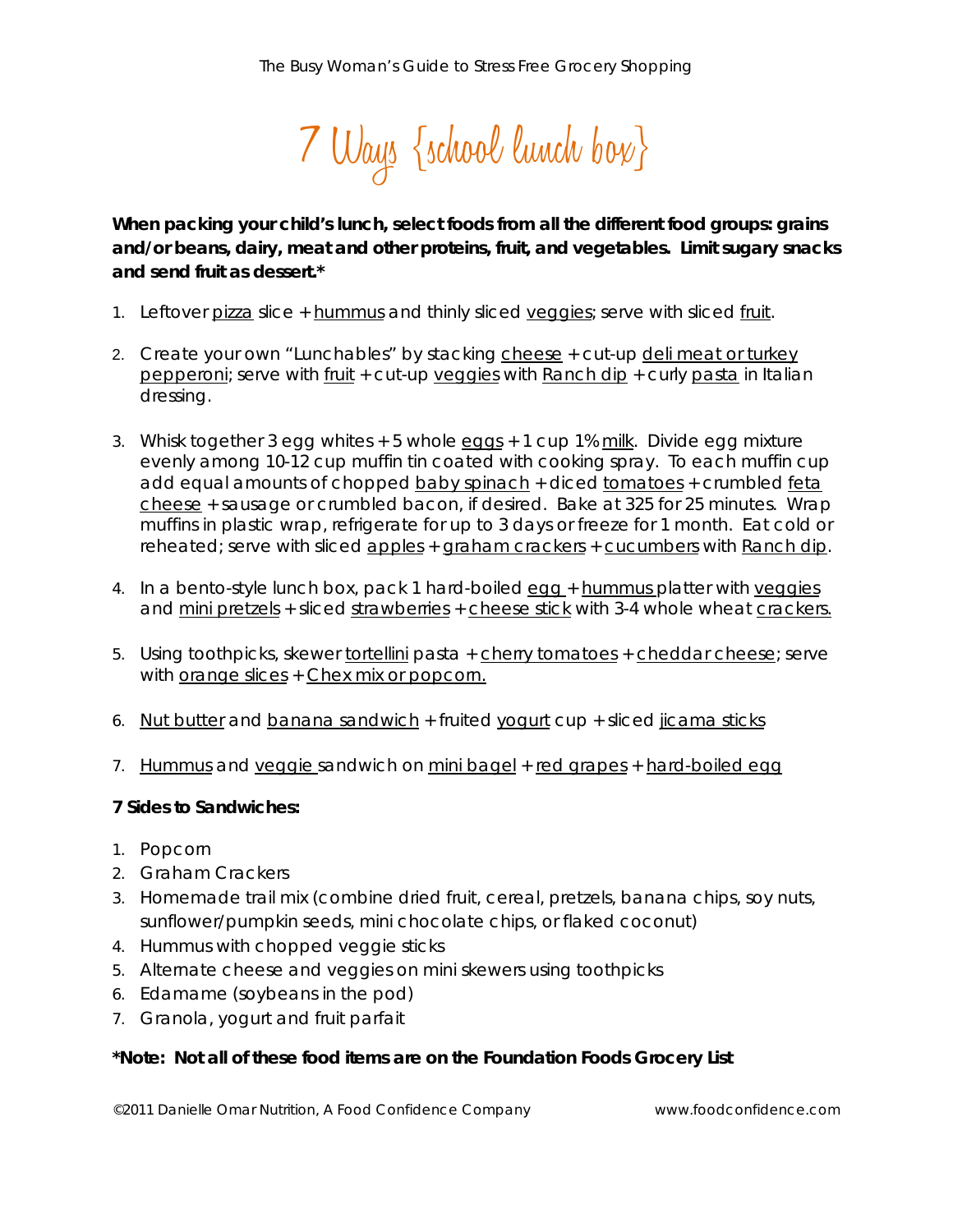

*The trick to preparing a quick dinner salad is having all the ingredients on hand. At every grocery store trip, stock up on your favorite fresh salad fixins (a variety of bagged lettuce, cherry tomatoes, mushrooms, cucumbers, peppers, etc.). These delicious salads are a snap to throw together with canned tuna or salmon, leftover chicken, steak, or shrimp and tossed with your favorite vinaigrette dressing.* 

- 1. Boil or steam 2-3 baby Yukon Gold potatoes, and slice into 4 pieces. Shred 6 oz cooked chicken breast (or use rotisserie). Place potatoes + shredded chicken on bed of baby spinach leaves. Add sliced mushrooms + boiled green beans + 2-3 fresh shaves of fresh parmesan cheese. Drizzle with your favorite Dijon-vinaigrette dressing.
- 2. Combine shredded chicken breast + 1 Tbsp slivered almonds + 1 cup cole slaw mix + 1 cup salad greens + ½ can water chestnuts + ½ can drained mandarin oranges + 2 T Ken's Light Asian dressing.
- 3. Grill up 6 oz lean flank steak. Slice into strips and place atop bed of romaine lettuce. Add slices of red bell pepper + red onion + oranges; sprinkle with sesame seeds. Toss gently with Ken's Light Asian salad dressing.
- 4. Mix Asian salad greens mix with 6 oz flaked smoked trout + ½ cup rinsed canned white beans + handful of sliced cherry tomatoes in bowl. Drizzle with 1 tsp soy sauce + 1 Tbsp lemon juice + 1 Tbsp olive oil + salt + pepper; adjust seasonings to your taste.
- 5. In a large bowl, combine your favorite lettuce  $+$  sliced cherry tomatoes  $+$   $\frac{1}{2}$  cup sweet corn + sliced jicama + chopped bell pepper + ¼ cup garbanzo beans. Drizzle with 2 Tbsp vinaigrette dressing and toss well. Lightly coat 6 oz salmon on both sides with olive oil, season with salt and pepper. Broil or grill on stovetop until golden brown on both sides. Serve atop salad.
- 6. Combine cooked and seasoned shrimp with salad greens or spinach + sliced cherry tomatoes + red pepper slices + chopped scallion + cucumber slices + ¼ cup black beans; toss with vinaigrette dressing.
- 7. On a bed of salad greens add 1 can tuna (drained) + 2-3 steamed and sliced baby Yukon Gold potatoes + handful fresh, cooked green beans + 5-6 sliced black olives + 1 sliced boiled egg + chopped tomatoes. Drizzle with olive oil + lemon juice.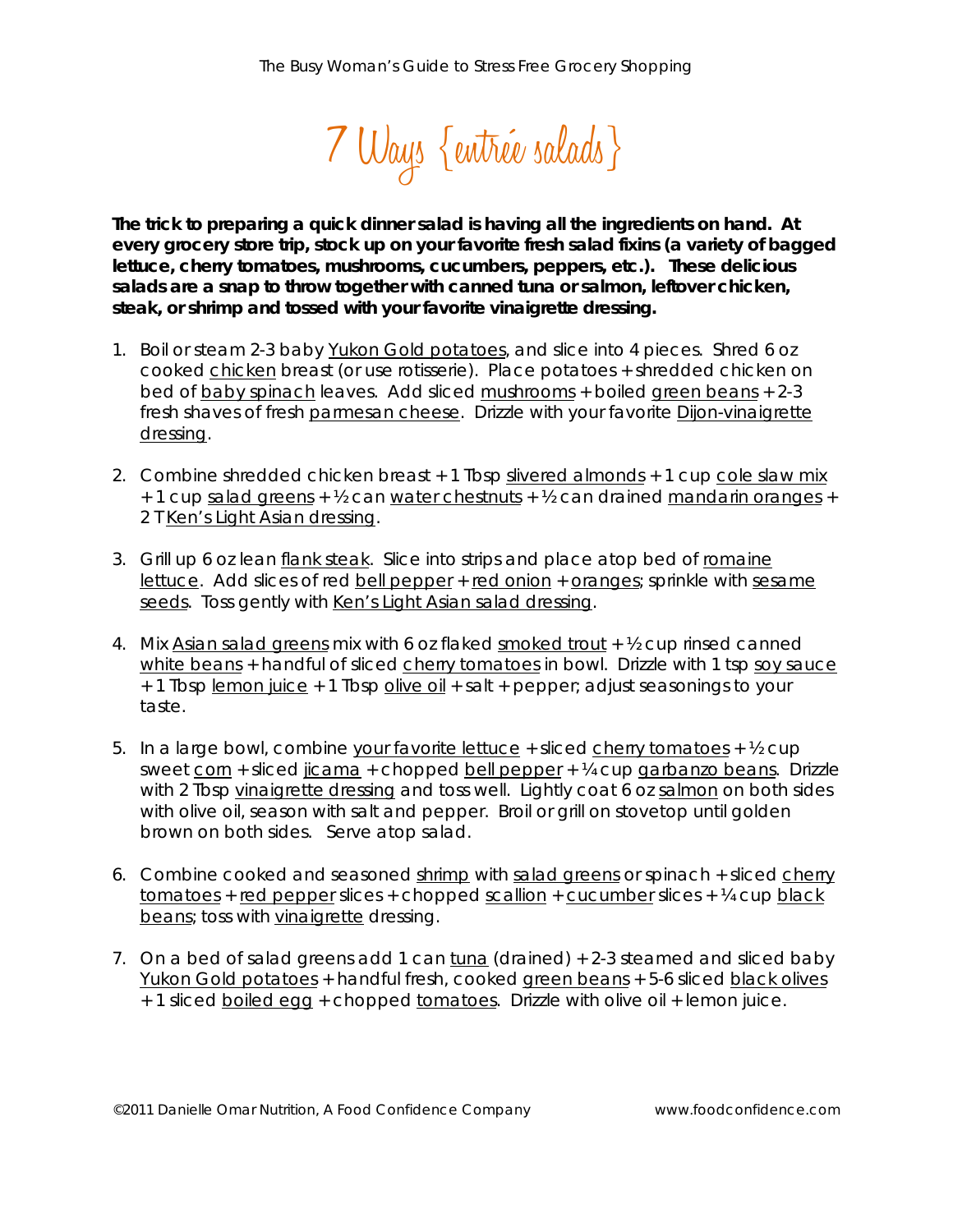

*Start with a package of four skinless, boneless chicken breasts. Serve dishes with a grain side (rice or pasta, quinoa) or roasted potatoes PLUS a side of vegetables or salad.* 

- *1.* Dip each breast into a beaten egg, then roll each piece in a plate of grated Parmesan cheese + Italian breadcrumbs + salt + pepper. Place breast in an oil-coated pan under medium-high heat for 5-6 minutes each side, or until cooked through. *[For a gluten-free version, substitute bread crumbs for almond flour]*
- 2. Rub 4 chicken breasts with garlic powder + chili powder + oregano + black pepper + salt. Bake, uncovered, for 25-30 minutes at 350°F.
- 3. Season chicken breasts with salt. Baste with mixture of 4 Tbsp Dijon mustard + 2 Tbsp honey + 2 Tbsp olive oil + pinch garlic powder + pinch red pepper flakes. Bake, uncovered, for 25-30 minutes at 350°F (this works great on broiled salmon, too).
- 4. Rub chicken breasts with dried basil + rosemary + thyme + salt + pepper. Bake, uncovered, for 25-30 minutes at 350°F.
- 5. Season chicken breasts with salt + pepper. Heat 2 Tbsp olive oil in a nonstick skillet over medium-high heat, add chicken and cook for 2 minutes on each side. Add 1 ½ cups sliced onion + 1 cup sliced bell pepper; sauté until veggies are soft. Reduce heat to medium, add 1 clove minced garlic + 1 can drained cannellini beans + 1 can Italian-seasoned diced tomatoes. Cover, cook 8 minutes more. Sprinkle with Italian parsley.
- 6. Cut raw breasts into bite-size pieces for stir fry. In a nonstick skillet or wok, over medium-high heat, brown chicken for 2-3 minutes. Then add 2 Tbsp soy sauce + 1Tbsp sesame oil +  $\frac{1}{2}$  cup bell pepper strips (any color) + ½ cup broccoli + ½ cup sliced onions + ½ cup mushrooms + ¼ cup sliced onion, + ½ tsp red pepper flakes *[you can use any vegetables you have on hand or a frozen stir-fry mix].*
- 7. Create a marinade using 3 Tbsp olive oil + 3 Tbsp lime juice +  $\frac{1}{2}$  tsp cumin +  $\frac{1}{2}$  tsp red pepper flakes. Place chicken breasts and marinade into a Ziploc bag and refrigerate for 1-2 hours. When ready, grill breasts on barbeque or sauté over medium-high heat (3-5 minutes/side) in a nonstick pan on stove.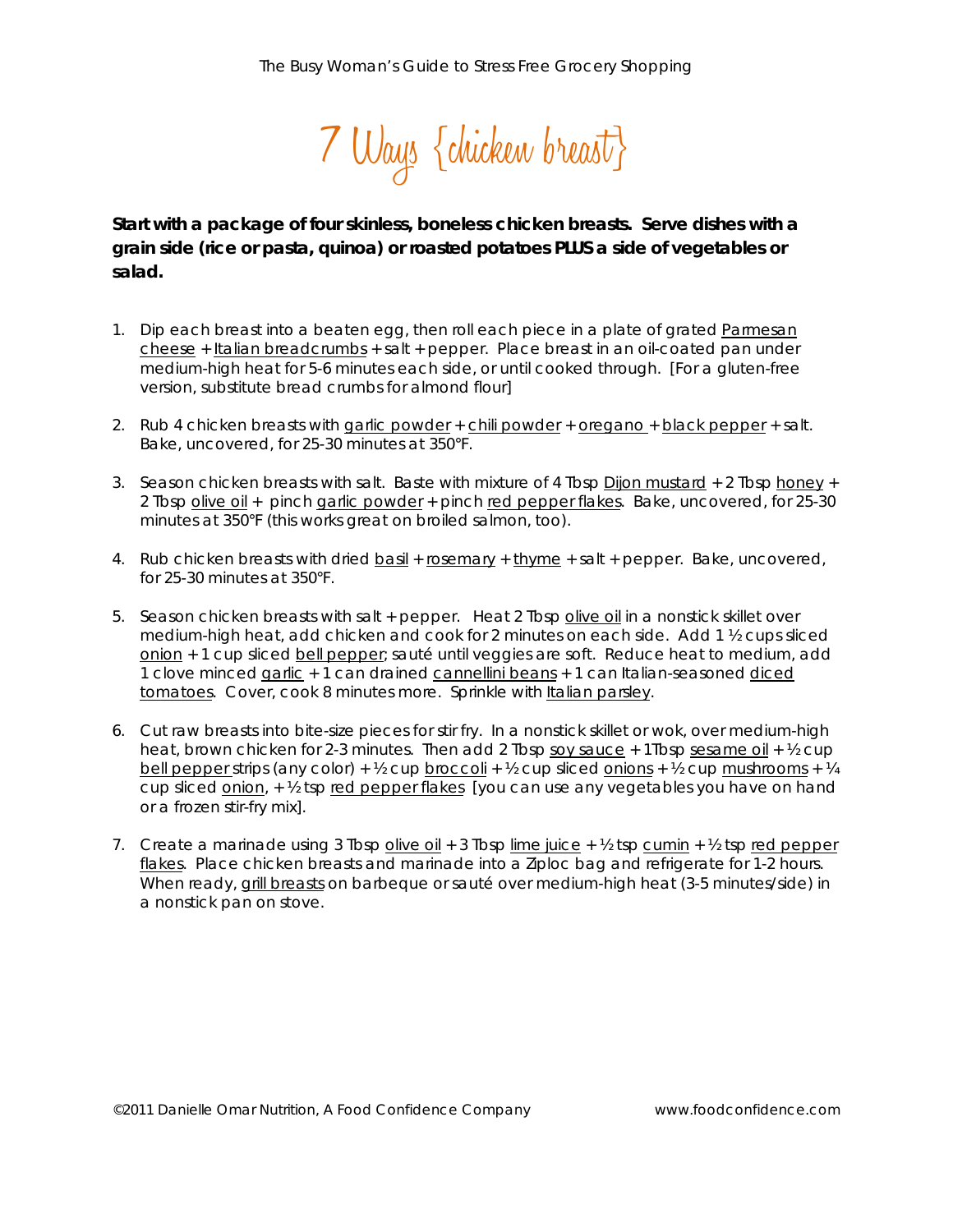

# *Start with a package of boneless, skinless OR bone-in, skin-on chicken thighs. Serve dishes with whole grain rice or pasta, quinoa, OR roasted potatoes PLUS a side of vegetables or salad.*

- *1.* Place thighs in a glass baking dish, skin side up, and coat lightly with oil. Rub with fresh or dried chopped rosemary + thyme + salt + pepper. Roast at 375° for 30-35 minutes*. [If using a large roasting pan, add chopped root vegetables (carrots, turnips, beets, parsnips potatoes/sweet potatoes) to the pan and cook with chicken using the same herb blend.]*
- 2. Heat 1 tsp oil in nonstick skillet over medium-high heat and sauté 1 cup chopped onion until soft. Remove from pan. Sprinkle thighs evenly with cumin + paprika + salt + curry powder. Place in sauté pan and cook over medium-high heat, ~4 minutes each side. Add a dash of white wine or vinegar to pan to loosen browned bits. Add cooked onion back to pan + 1 cup chicken broth; bring to a boil. Cover, reduce heat, and simmer 20 minutes or until chicken is done; top with fresh chopped parsley.
- *3.* Season thighs with salt + pepper. Heat 2 Tbsp canola oil in a large heavy fry pan and brown thighs in each side for 2-3 minutes over medium heat. In a small bowl, mix a 13 oz can apricot nectar + 1 packet French onion soup mix, add mixture to chicken; bring to boil, reduce heat to simmer, cover and cook for 20 minutes. Serve sprinkled with fresh chopped parsley. *[try peach nectar or apple juice if you don't have apricot nectar]*
- 4. Trim stalks and fronds off 2 small fennel bulbs, cut each bulb into quarters, then slice each quarter into 1-inch-thick slices. Add to large bowl with chicken thighs. Add 4 minced garlic cloves  $+$  2 Tbsp olive oil  $+$  1/4 cup white wine to bowl. Zest and juice 1 lemon, add both to the bowl. Toss ingredients together, add salt + pepper to taste. Spread chicken and fennel into roasting pan, place chicken thighs in center, arrange fennel around chicken. Pour remaining juice from bowl over chicken. Roast at 375 for 30-33 minutes.
- 5. In small bowl, combine  $\frac{1}{4}$  cup each lime juice + lemon juice + 2-3 Tbsp olive oil + 1 Tbsp grated freshly grated ginger + 2 Tbsp chopped shallots + 2 Tbsp honey + salt + pepper. Thoroughly cover chicken thighs with mixture. Roast thighs skin side up in baking dish or sheet at 375° for 30-35 minutes.
- 6. Place chicken thighs in baking pan. Combine 2 Tbsp  $l$  emon juice  $+2$  tsp fresh or dried rosemary + 2 Tbsp olive oil +  $\frac{1}{2}$  tsp salt. Brush mixture all over and under chicken thighs. Roast skin side up in glass baking dish or on baking sheet at 375° for 30-35 minutes.
- 7. In a small bowl, combine 2 cloves minced garlic  $+3$  Tbsp honey  $+1$  Tbsp Dijon mustard  $+ 1/2$ cup chicken broth + 1 tsp thyme + salt + pepper. Heat 1 Tbsp butter or olive oil in nonstick skillet over medium heat; place 4 boneless chicken thighs in skillet and sauté for 4-5 minutes until thighs are browned on bottom. Turn thighs over, coat with mixture, cover pan and bring to a simmer. Turn heat to low and cook for 7-9 minutes until chicken is thoroughly cooked.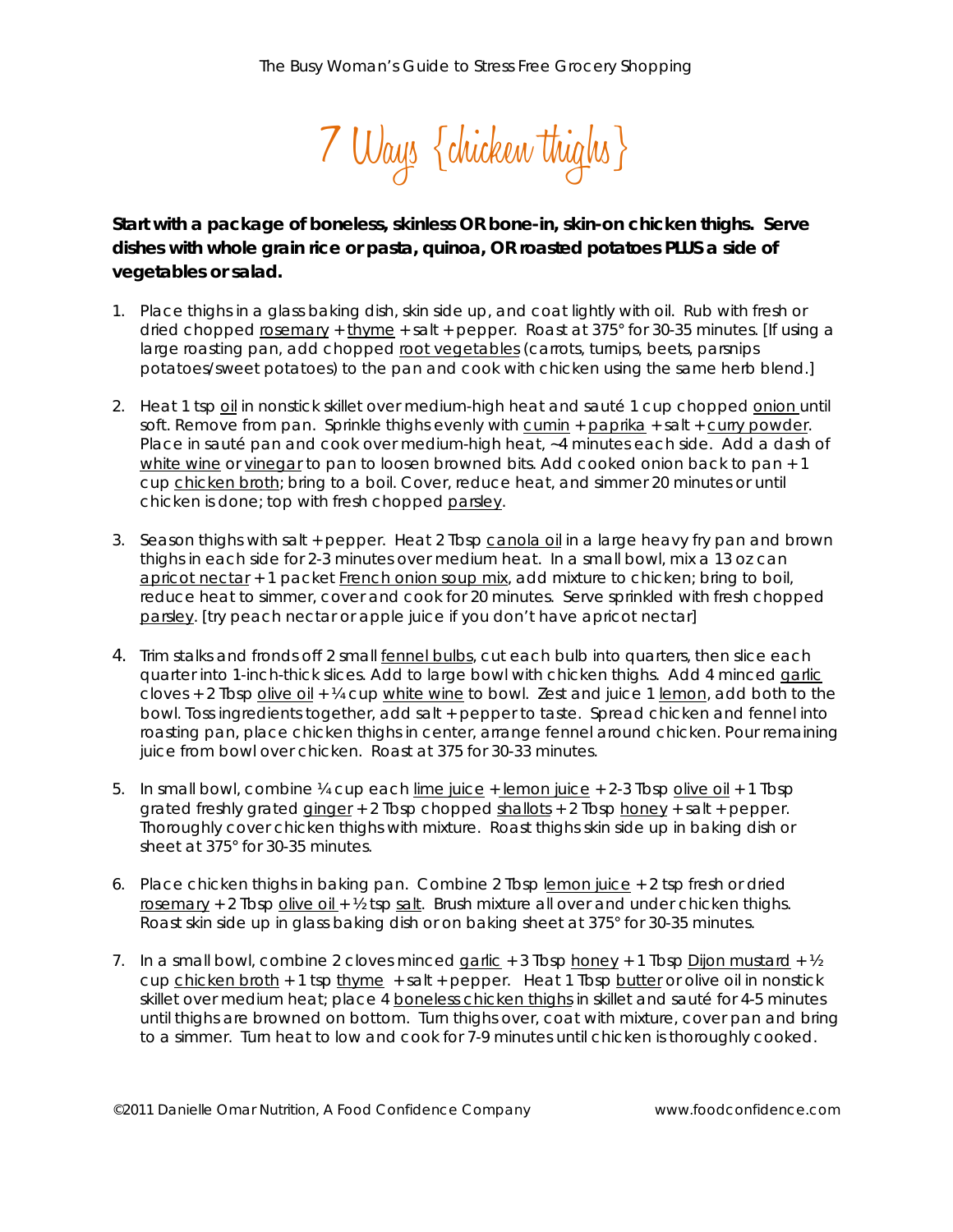

*Start with 1 ½ pounds of chicken legs or drumsticks (adjust seasonings based on portion size). Serve dishes with whole grain rice or pasta, quinoa, or roasted potatoes PLUS a side of fresh vegetables or salad.* 

- 1. Place drumsticks in glass baking dish and top with 1 finely chopped onion. Pour a 12 oz jar chunky salsa over legs; sprinkle with chili powder + salt + pepper + fresh cilantro. Bake at 350 for 55-65 minutes.
- 2. Rub drumsticks with chili powder salt + pepper and arrange on a baking sheet. Roast at 450 for about 25 minutes. Remove drumsticks from oven and brush with your favorite barbeque sauce. Return to oven and bake, turning and basting with sauce halfway through, until well browned, 8-10 minutes.
- 3. Season drumsticks with and salt and pepper and arrange on baking sheet. Roast at 450 for about 25 minutes. Remove from oven and brush with orange marmalade, continue roasting until chicken is browned, about 10 minutes more, or until cooked through.
- 4. Place drumsticks in glass baking dish or baking sheet. Rub drumsticks with olive oil, then season with <u>lemon juice</u> + fresh thyme + chopped garlic + salt + pepper. Bake at 350 for 55-65 minutes.
- 5. Season drumsticks with garlic salt + paprika. Place in baking pan. In small bowl, combine 1 tsp <u>oregano</u> + 1 tsp grated lemon rind + ¼ cup lemon juice + ½ cup water. Pour mixture over chicken. Bake uncovered at 350 for 55-65 minutes, turning and basting 1-2 times during cooking.
- 6. In a small bowl, combine ¾ cup ketchup (use hot & spicy if you have it) + 1 Tbsp Worchester sauce +  $\frac{1}{2}$  cup honey + 1 tsp orange zest +  $\frac{1}{4}$  cup orange juice + splash of tobasco sauce + 2 Tbsp chopped fresh rosemary + 2 tsp cumin + black pepper. Divide sauce in half. Marinade drumsticks in half the sauce for about 30 minutes. After 30 minutes, grill drumsticks on medium -high heat for about 15 minutes, brushing several times with remaining sauce, until cooked through.
- 7. Whisk together 2 Tbsp grated ginger + 3 minced garlic cloves + 3 Tbsp honey + 4 Tbsp soy sauce + 1 Tbsp sesame oil in large bowl. Add the drumsticks to the bowl, cover and marinate in the refrigerator for 1 – 4 hours. When ready to cook, place drumsticks and marinade in baking dish. Roast for 25 minutes at 450, turn once, continue roasting for another 10 minutes. Serve over rice.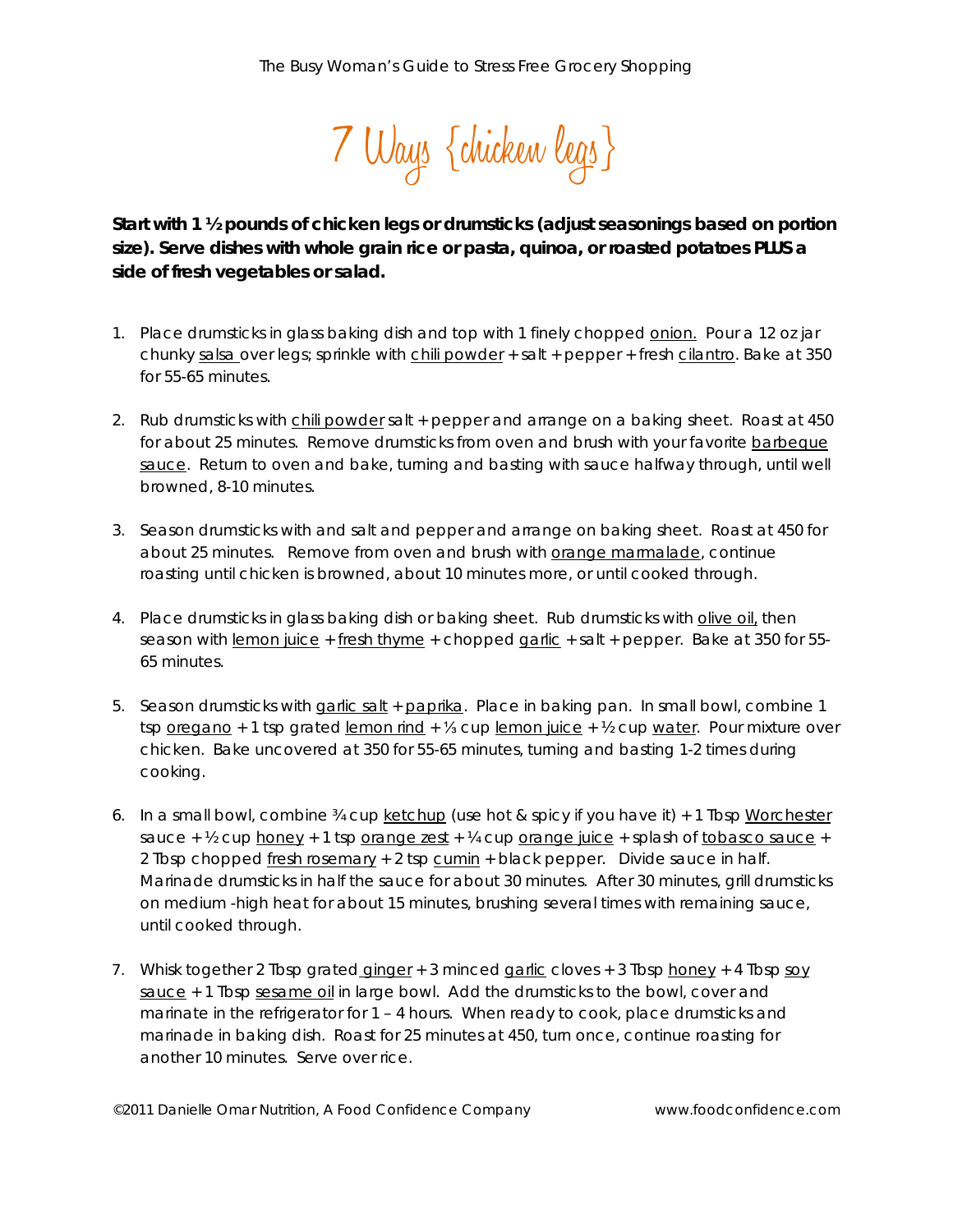

# *Start with 1 pound fresh/frozen salmon filets (skin removed). Serve dishes with whole grain rice or pasta, quinoa, or roasted potatoes PLUS a side of fresh vegetables or salad.*

*Cooking Tip: When roasting or broiling salmon, you can place fish directly on a non-stick baking sheet or, for easy clean-up, line sheet with aluminum foil and cooking spray. If skin is still on salmon, always cook skin-side down and do not use cooking spray. After cooking, use a metal spatula to lift salmon off the skin and serve.* 

- 1. Drizzle 1 Tbsp olive oil + salt + pepper onto 1 pint cherry tomatoes, spread out on baking sheet. Place 4 salmon filets among tomatoes and sprinkle with curry powder. Roast at 425 for 12 minutes or until cooked through.
- 2. Marinade 4 salmon filets in 1 Tbsp Dijon mustard + 2 Tbsp reduced sodium soy sauce + 3 Tbsp olive oil + 1 large clove minced garlic. Drizzle half the marinade onto salmon and place in fridge for 10 minutes. When ready, grill salmon 4 to 5 minutes on each side. Transfer to plate and spoon the reserved marinade on top.
- 3. Combine 3 Tbsp store bought chili sauce + 1 clove minced garlic + 3 Tbsp chopped scallions + 1 Tbsp orange marmalade + 1 tsp low-sodium soy sauce in small bowl. Place salmon fillets on baking sheet; brush half the mixture over fillets. Broil for 5 minutes, brush with remaining mixture. Broil 2 minutes more or until done.
- 4. Sprinkle salmon filets evenly with salt + pepper. Cut 4 (15-inch) squares of parchment paper. Fold each square in half and open. In small bowl, mix 1 sliced shallot  $+$  1/2 cup sliced cherry tomatoes + 1 small jar chopped artichoke hearts; top each filet evenly with tomato mixture + salt + pepper + 1 thin lemon slice. Fold parchment paper over salmon, seal edges. Place packets on baking sheet, bake at 400° for 15 minutes. Cut packet open on plate.
- 5. Place 4 fillets of salmon on prepared baking sheet. Cover each fillet with fresh lemon juice, then sprinkle salt + pepper + chili pepper + cinnamon evenly on each fillet. Broil for 7 minutes.
- 6. Heat 2 Tbsp olive oil over large skillet on medium high heat. Rub 4 fillets of salmon evenly (on both sides) with salt + pepper + chili powder. Add salmon to the pan, cook for about 5 minutes, then flip and cook other side for 3 minutes more. Let cook on plate for 2 minutes more.
- 7. Slice 4 salmon fillets into large strips about  $\frac{1}{2}$  inch thick. Combine  $\frac{1}{4}$  cup flour + 3 tsp cumin + ¼ tsp salt + ¼ tsp pepper in a small bowl. Transfer to a piece of wax paper. Coat both sides of salmon strips in flour mixture. Heat 1 Tbsp canola oil in a large non-stick pan, place salmon in pan and cook 2-3 minutes each side until still a bit pink in the middle. Serve with lemon wedges.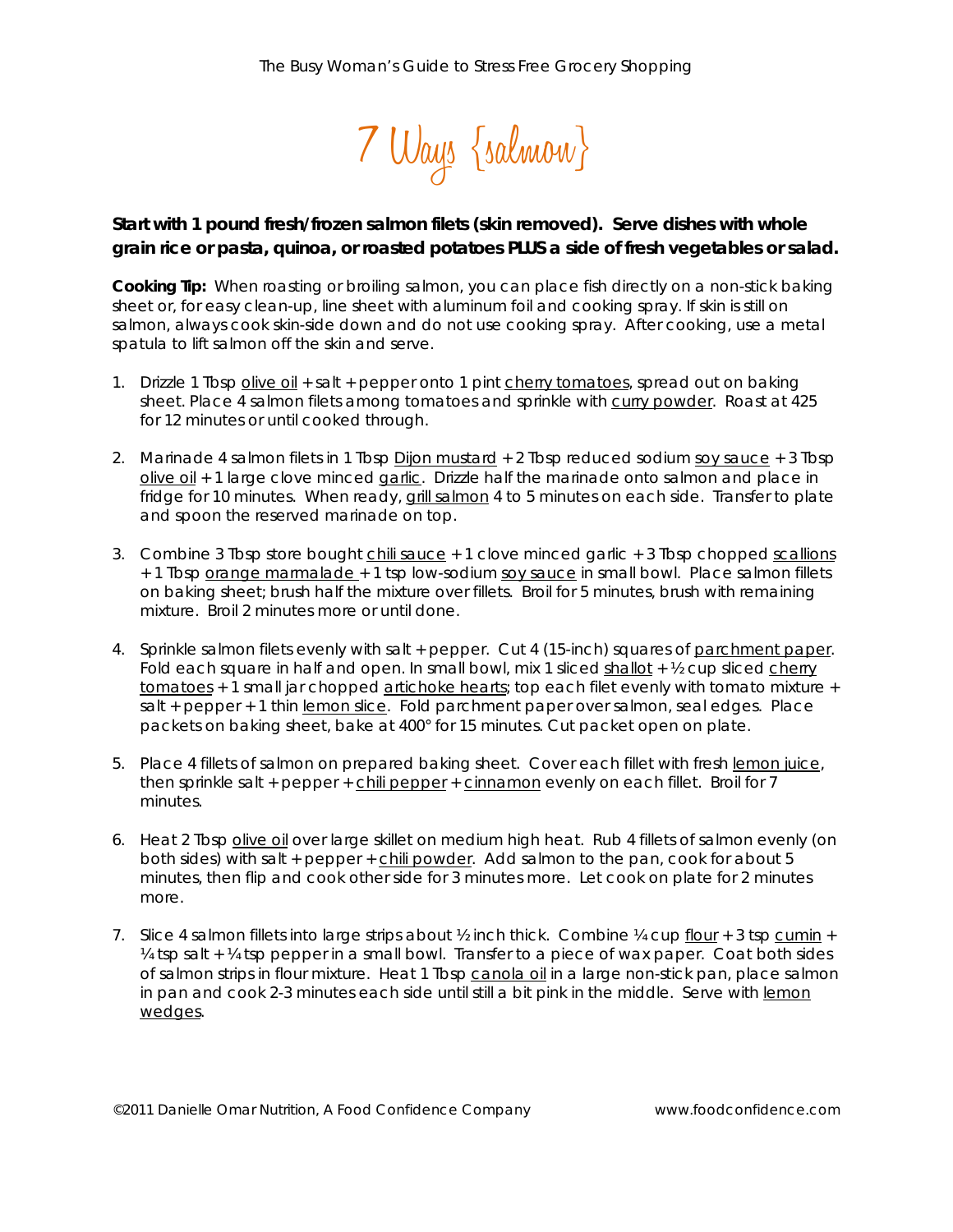

# *Start with four 6-ounce fillets of fresh or frozen tilapia. Serve dishes with whole grain rice or pasta, quinoa, or roasted potatoes PLUS a side of fresh vegetables or salad.*

- *1.* Arrange tilapia fillets in baking dish. Evenly sprinkle fillets with fresh lemon juice + grated lemon zest + dried oregano + salt + pepper. Cover fillets with 1 pint sliced grape tomatoes. Cover and roast 16-18 minutes at 400° or until tilapia is opaque throughout and tomatoes are tender.
- 2. Place Tilapia fillets on top of 2 lemon slices on prepared baking sheet. Sprinkle salt + paprika + pepper evenly over fish. Bake at 425° for ~10 minutes (or until fish flakes easily when tested with a fork). While fish is baking, mix 2 Tbsp melted butter with 1 tsp lemon zest  $+1$   $\frac{1}{2}$  tsp chopped fresh herbs (try rosemary, thyme, basil, oregano, parsley) in a bowl. Place cooked fish fillets with lemon slices on serving plates and top each with dollop of herbed butter.
- 3. In a shallow dish, combine 1 cup almond flour/meal  $+$   $\frac{1}{2}$  cup finely grated parmesan cheese + ¼ tsp each salt and pepper (add to this any spices you prefer). Heat ~ 1 Tbsp canola oil in a large nonstick skillet over medium heat. Beat 2 eggs in shallow bowl with dash milk. Place flour bowl next to egg bowl. Dredge tilapia fillet into beaten egg and then into flour mixture. Add fish to pan, cook 3 minutes on each side. Sprinkle with fresh parsley before serving.
- 4. Rub tilapia with 2 Tbsp chili powder + ½ tsp garlic powder + ¼ tsp salt to coat. Heat 3 Tbsp olive oil in large nonstick skillet over medium-high heat. Add fillets to pan and cook for 2-3 minutes on one side, until just opaque in the center, then gently turn and cook 2-3 minutes more. Serve with freshly squeezed lemon.
- 5. Whisk together 2 ½ Tbsp lemon juice + 2 Tbsp chopped scallions + 1 Tbsp honey + 1 Tbsp lowsodium soy sauce  $+1$  tsp freshly grated ginger  $+$   $\frac{1}{4}$  tsp sesame oil. Set aside. Heat 1 Tbsp canola oil in a large nonstick skillet over medium-high heat. Season 4 tilapia fillets evenly with salt and pepper and add to pan, sauté 3 minutes on each side or until fish flakes easily when tested with a fork. Serve fish over salad greens and drizzle with 2 tablespoons of the dressing.
- 6. Place tilapia fillets into prepared baking dish and bake at 375 for ~10 minutes. Meanwhile, in a bowl, stir together 2 tsp spicy brown mustard + 2 tsp Worcestershire sauce + 2 tsp lemon juice +  $\frac{1}{2}$  tsp garlic powder +  $\frac{1}{2}$  tsp dried oregano + 1 Tbsp grated Parmesan cheese + 1 Tbsp Italian bread crumbs. Spread cooked fish with herb mixture and sprinkle with bread crumbs. Continue baking for another 5 minutes until the topping is bubbly and golden.
- 7. Arrange tilapia in an oiled baking dish; season with salt + pepper. Combine 1 ½ Tbsp olive oil + 1 Tbsp lemon juice + chopped dill + chopped parsley and spread over fish. Bake at 400°F for 16-18 minutes.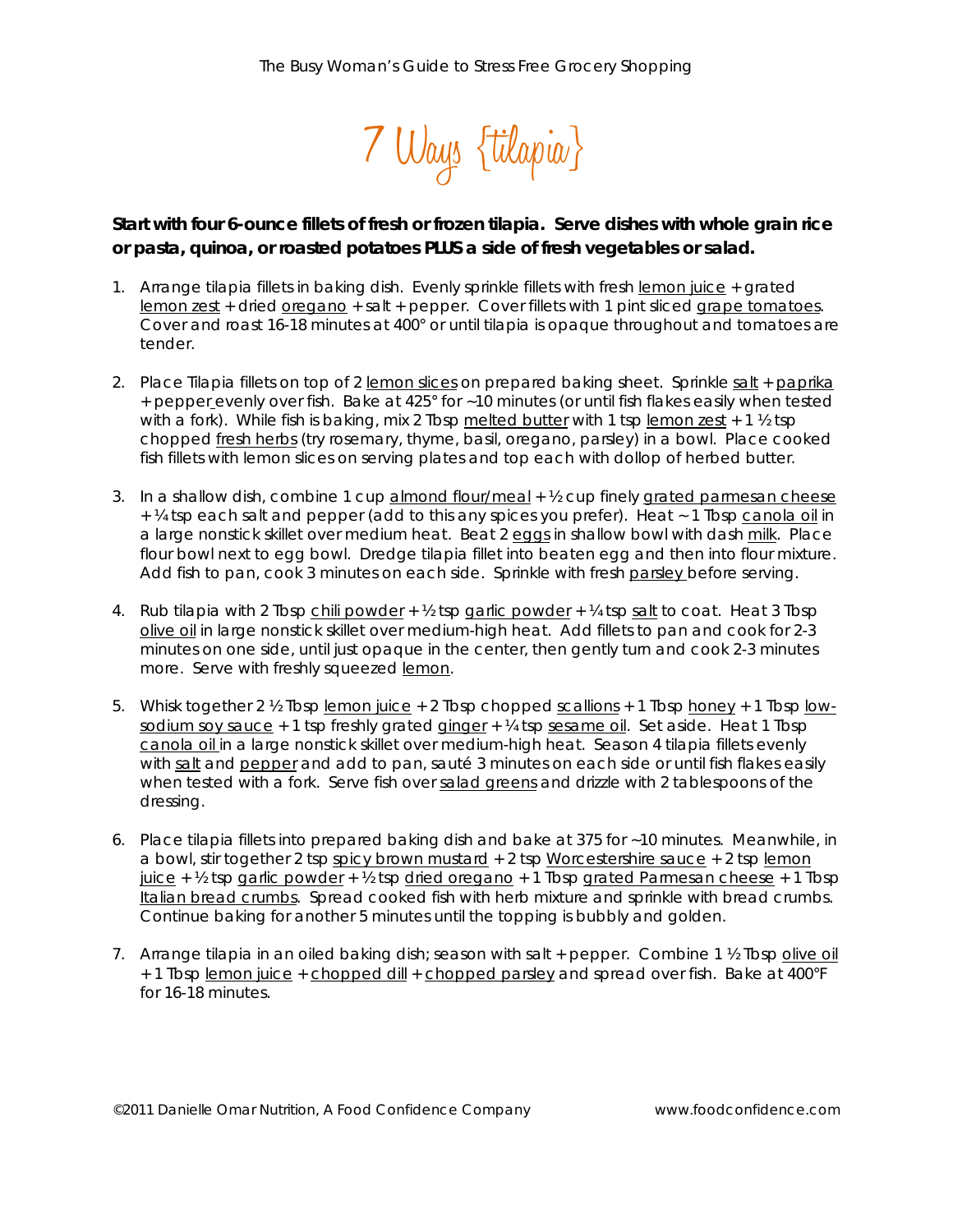

# *Start with 1 lb. ground beef (greater than 90% lean). Serve dishes with a side of fresh vegetables or salad.*

- 1. Cook 1 lb. ground beef until browned. Drain grease, stir in one 14 oz can diced tomatoes + 1 cup fresh/frozen corn + 1 can drained & rinsed black beans + 34 cup light sour cream + 1 tsp chili powder. Spread crushed tortilla chips across bottom of a 9 x 13 baking dish. Layer 1/2 beef mixture + 1 cup shredded cheddar or Colby cheese. Layer beef mixture again, top with remaining cheese. Bake at 350 for 20-25 minutes or until cheese is melted.
- 2. Mix  $\frac{1}{2}$  cup ketchup +  $\frac{1}{4}$  cup brown sugar + 2 Tbsp vinegar in a small bowl. In a large bowl, combine 2 pounds lean ground beef  $+1$  egg  $+1$  finely chopped onion  $+ 1/2$  cup bread  $c$ rumbs + ½ cup ketchup + salt + pepper. Mix well. Spray  $12$ -cup muffin tin with cooking spray; place a Tbsp of ketchup mixture into each cup. Form meat into 12 equal servings, place into each muffin tin, press down to smooth. Cook 20 minutes at 400 or until juices bubble around edges. Let sit 5 minutes before removing from tins.
- 3. In large skillet, brown 1 lb. ground beef + 1 chopped onion + sliced zucchini, cook until veggies are tender. Drain. Add 2 cans diced tomatoes + 1 Tbsp tomato paste + 2 tsp apple  $cider vinegar + 2 tsp paprika + 2 tsp oregano + salt + pepper; cook for 8-10 minutes at med$ high heat, stir frequently. Add 2 -3 cups cooked ziti/penne pasta (or 1 can drained & rinsed black beans) simmer, uncovered 5-6 minutes. Sprinkle with fresh parsley.
- 4. Brown 1 pound ground beef + 1 chopped onion in large skillet. Drain, return to skillet and add 1 cup cooked egg noodles + 1 can cream of chicken soup + 1 can cream of mushroom soup + 1 cup corn + 1 jar diced pimentos (drained) + 1 cup light sour cream. Spoon beef mixture into 13x9 inch greased baking dish. Sauté 1 cup bread crumbs in small pan with 1 tsp oil. Sprinkle on top, bake at 350F for 45 minutes or until golden brown.
- 5. Cut tops off 6 green/red bell peppers, remove seeds, precook for 5 minutes in boiling water. Brown 1 lb. ground beef + ¼ cup chopped onion + salt; drain. Stir in 8 oz can tomato sauce + 1 cup cooked rice + 1 tsp garlic powder + salt + pepper. Spoon mixture into peppers and place upright in ungreased shallow baking dish, top with grated cheddar or mozzarella cheese or tomato sauce. Bake at 350 for 25-30 minutes.
- 6. Brown 1 lb. ground beef  $+$   $\frac{1}{2}$  cup chopped onion  $+$  2 minced garlic  $+$   $\frac{1}{4}$  cup chopped bell pepper. Stir in 1 can black beans, drained & rinsed + 8 oz tomato sauce + 1 cup corn + salt + pepper + 1 ½ tsp chili powder + 1 tsp cumin + 2 Tbsp fresh chopped cilantro. Stir in 2 cups cooked rice; spoon mixture into 2 qt casserole dish, bake at 350° for 25 minutes, top with shredded cheddar cheese, cook until cheese is melted.
- 7. Mix 2 Tbsp soy sauce + 1 Tbsp garlic powder in bowl, pour over 1 lb. ground beef and mix well. Let marinade 1 hour. Brown ground beef over medium-high heat. Spoon meat inside iceberg lettuce leaves, sprinkle with shredded cheddar cheese. Serve with side of black beans and rice.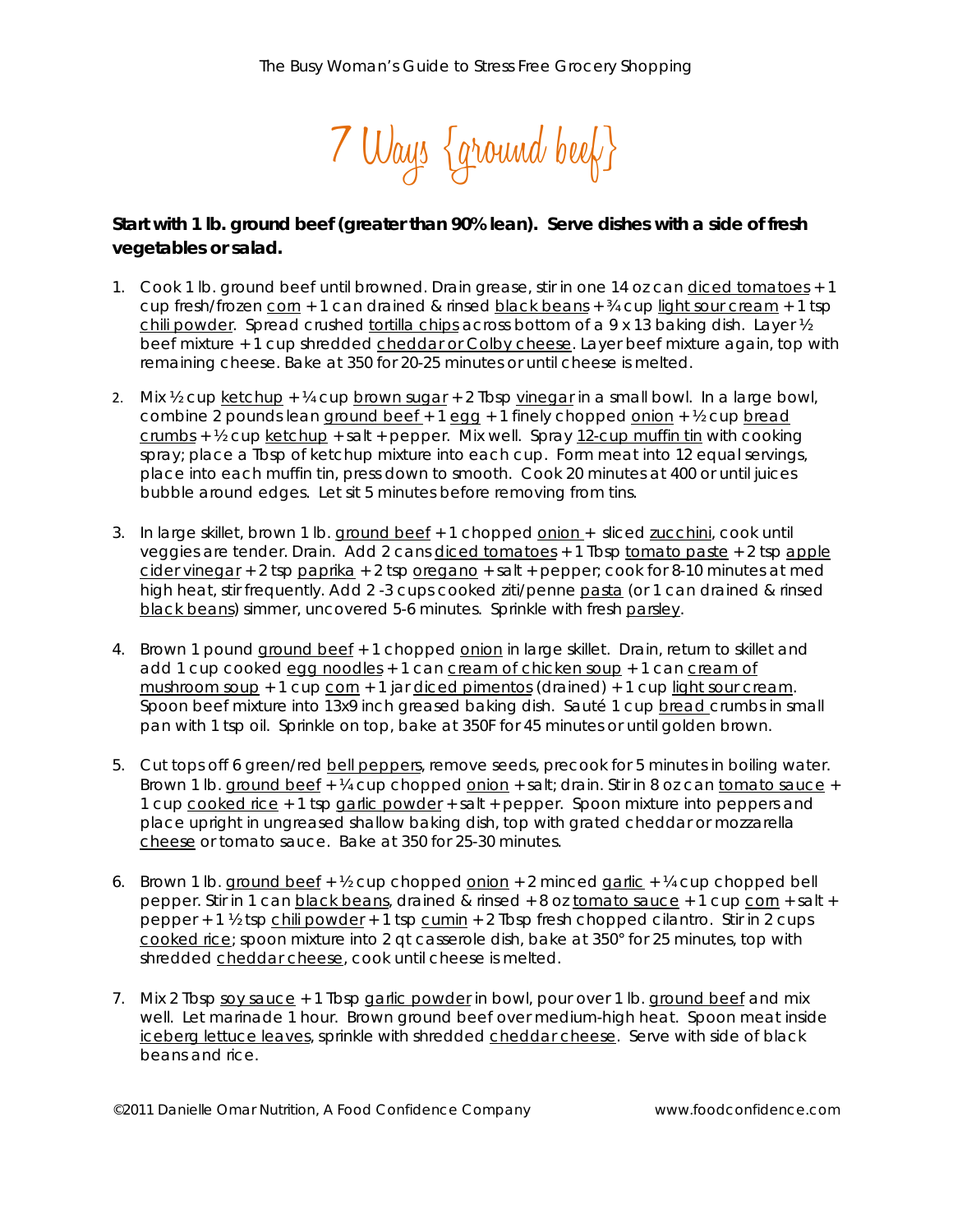

# *Start with 1 ½ pounds fresh or frozen uncooked jumbo shrimp, peeled and deveined. Serve dishes with whole grain rice or pasta, quinoa, or roasted potatoes PLUS a side of fresh vegetables or salad.*

- 1. In a large skillet, heat 2 Tbsp butter over medium heat. Add 1  $\frac{1}{2}$  pounds fresh/frozen shrimp + 4-6 cloves minced garlic. Sauté over medium heat, turning frequently, 4 -5 minutes. Sprinkle shrimp with  $\frac{1}{2}$  cup chopped fresh parsley + 2 Tbsp fresh lemon juice, + salt to taste; stir well to combine. Remove from pan and serve.
- 2. Heat a deep skillet with 1 cup vegetable oil. Toss 1 ½ pounds fresh/frozen shrimp with 1 cup cornstarch in small bowl. In separate bowl, combine 1 cup light coconut milk + 3 Tbsp fresh lime juice. In another bowl, pour 2 cups unsweetened flaked coconut. Dip shrimp into coconut milk mixture, shake off excess liquid; add shrimp to flaked coconut and toss to coat. Gently place shrimp in hot skillet and fry until golden brown.
- 3. Heat 2 Tbsp olive oil in a large nonstick skillet over medium-high heat. Add 1 ½ pounds fresh/frozen shrimp to pan; sauté 1 minute. Add 1 Tbsp Dijon whole grain mustard + 1 tsp Tabasco sauce to pan, sauté 2 minutes. Stir in ½ cup chopped scallions, cook 1 minute. Remove from heat and stir in 1/2 cup mango salsa. Sprinkle shrimp with fresh cilantro and fresh lime juice.
- 4. Combine 1 ½ pounds fresh/frozen shrimp with 1 Tbsp olive oil + 1 Tbsp chili powder + ½ tsp cinnamon  $+$   $\frac{1}{2}$  tsp cumin in a large bowl, toss to coat. Coat large non-stick skillet with cooking spray over medium heat. Add shrimp, sauté 3 minutes; add 1 Tbsp lime juice; remove shrimp from pan, set aside. To pan add 1 cup canned/frozen corn; sauté 1 minute. Stir in 1 cup salsa + 1 Tbsp lime/lemon juice + chopped fresh cilantro + 1 can rinsed black beans; cook until heated through. Serve shrimp over bean and corn salsa.
- 5. Combine ¼ cup teriyaki sauce + 1 Tbsp sesame seeds in small bowl. Thread 6 fresh shrimp + 4 pineapple chunks + red bell pepper wedges alternately onto 8 kabob skewers. Brush kebabs with teriyaki mixture and place on heated grill rack (coated with cooking spray). Grill ~8 minutes or until shrimp are done, turning as needed.
- 6. Toss 1  $\frac{1}{2}$  pounds fresh/frozen shrimp with olive oil +  $\frac{1}{2}$  tsp curry powder +  $\frac{1}{4}$  tsp salt + pepper + zest of 1 whole lemon in large bowl. Roast shrimp on prepared baking sheet until pink, about 6 minutes. Squeeze lemon over shrimp and serve with cocktail sauce.
- 7. Heat 1 Tbsp olive oil in large sauce pan or Dutch oven over medium-high heat. Sauté 1 small chopped onion until soft + 8 oz of your favorite sliced turkey or chicken sausage + 16 oz bag frozen veggie mix; cook, stirring occasionally, until veggies soften, 3-5 minutes. Add 2 cups chicken broth to pot, bring to a boil. Add 2 cups instant brown rice, stir, cover, cook for 5 minutes. Add 16 oz uncooked fresh/frozen shrimp, stir to incorporate. Reduce heat to low, cook, uncovered, until shrimp are cooked through, 5-6 minutes. Fluff with a fork and serve.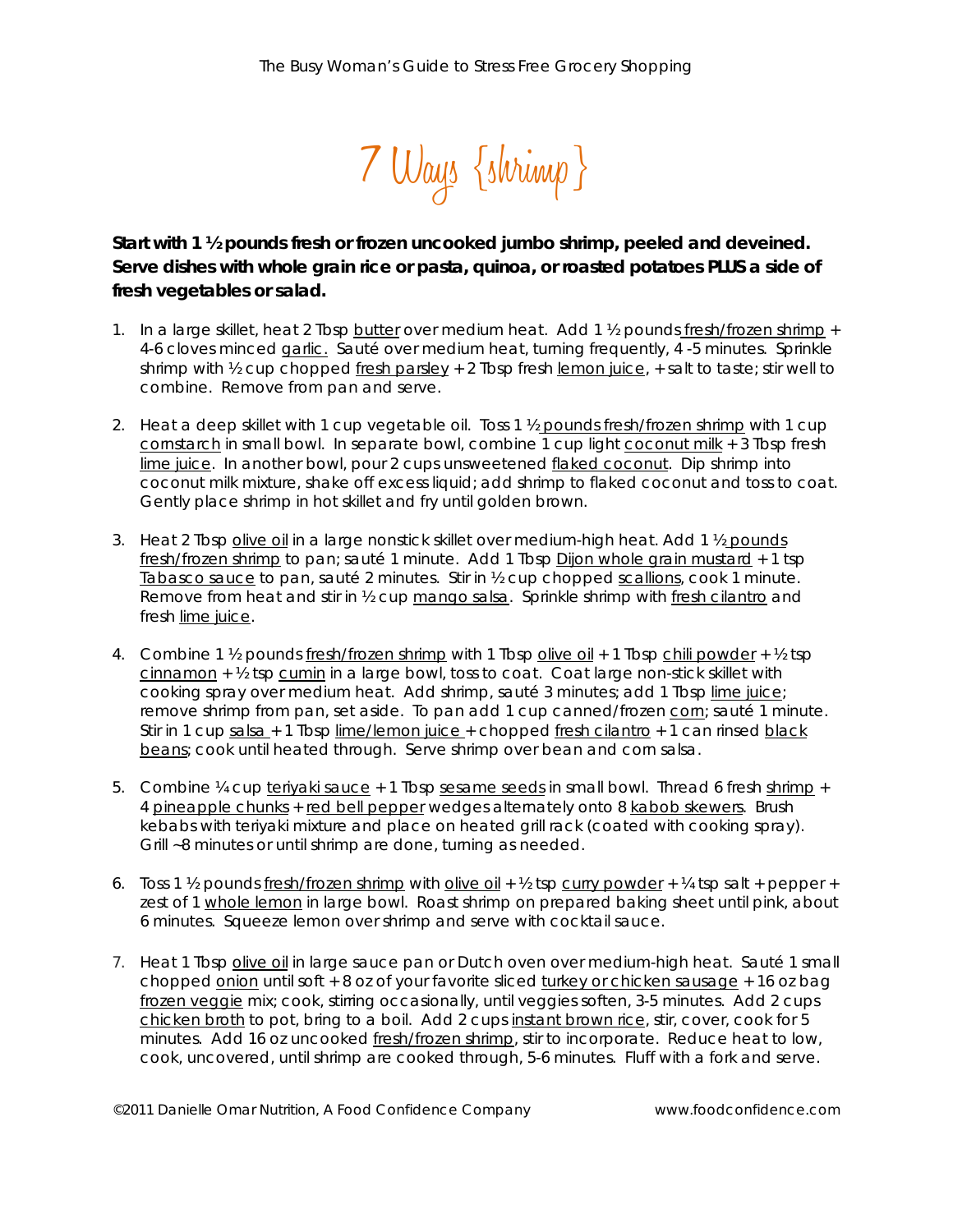7 Ways {pantry meals}

# *Use a few of your pantry and/or freezer items to create a meal in minutes. Here are just a few of the possibilities!*

- 1. Sauté 2 minced garlic cloves in olive oil until lightly brown. Add 1 can diced tomatoes +  $\frac{1}{2}$ tsp dried parsley + ½ tsp basil + salt + pepper. Add frozen turkey meatballs or sliced Italian sausage to pan, simmer on low heat. Toss sauce with cooked pasta; top with Parmesan cheese.
- 2. In a large pot, combine 2 cups jasmine/basmati rice  $+2$  cups light coconut milk  $+1\frac{3}{4}$  cup water or chicken stock + 2 Tbsp shredded unsweetened coconut + a pinch of salt; bring to boil, reduce to low, cover and simmer 16-18 minutes. Serve with frozen shrimp sautéed with frozen Asian vegetables seasoned with salt + pepper.
- 3. Heat 1 Tbsp canola oil in a large pot over medium-high heat. Add 1 chopped onion + 1 bag frozen chopped bell peppers + 2 cloves minced garlic; sauté 5 minutes or until tender. Add 1  $\frac{1}{2}$  Tbsp chili powder + 1 tsp ground cumin + 1 tsp dried dried oregano, + salt + pepper + 2 cans diced tomatoes + 2 cans black beans + 2 can kidney beans + 1 can pinto beans (all rinsed and drained). Bring to a boil, then reduce heat, and simmer 30 minutes.
- 4. Cook and drain 1 pound linguini pasta, reserving ½ cup of pasta water. Sauté ½ cup frozen peas in 1 Tbsp olive oil in large skillet until softened. Add 1 can drained and rinsed cannellini beans + 1 can drained tuna + 1 tsp oregano + 1 tsp red pepper flakes to peas. Cook until beans and tuna are heated through. Add reserved pasta water to pot to form a sauce. Serve sauce over pasta. Add salt + pepper to taste and sprinkle with grated Parmesan cheese.
- 5. Whisk together 1 large egg + 4 egg whites + salt + pepper in a medium bowl. In another bowl, combine ½ cup drained and rinsed black beans + ¼ cup shredded cheddar cheese + ¼ cup chunky salsa. Heat a nonstick skillet coated with cooking spray over medium heat. Pour egg mixture into pan and let set slightly. Tilt pan and lift edges of omelet with a spatula allowing uncooked egg to flow underneath cooked portion; cook 3 minutes. Spoon bean mixture onto half of omelet and fold. Cook 1 minute or until cheese melts. Slide omelet onto serving plate.
- 6. Cook 1 pound spaghetti according to package directions. Drain, reserving 2 tablespoons of cooking liquid. Return to pot along with reserved cooking liquid. Stir in 10 jar store bought basil pesto, stir over low heat until spaghetti is evenly coated. Add 1 jar chopped roasted red peppers + toasted pine nuts + grated Parmesan cheese.
- 7. In medium bowl, lightly mix 1can red or pink salmon, drained and flaked + 1 sliced green  $\frac{\text{onion}}{\text{+}}$  2 Tbsp horseradish + 2 Tbsp bread crumbs + 1 tsp soy sauce + salt + pepper. Shape mixture into 4 round patties. Spray nonstick skillet with cooking spray and heat over medium heat until hot. Add salmon cakes and cook about 5 minutes per side or until golden brown.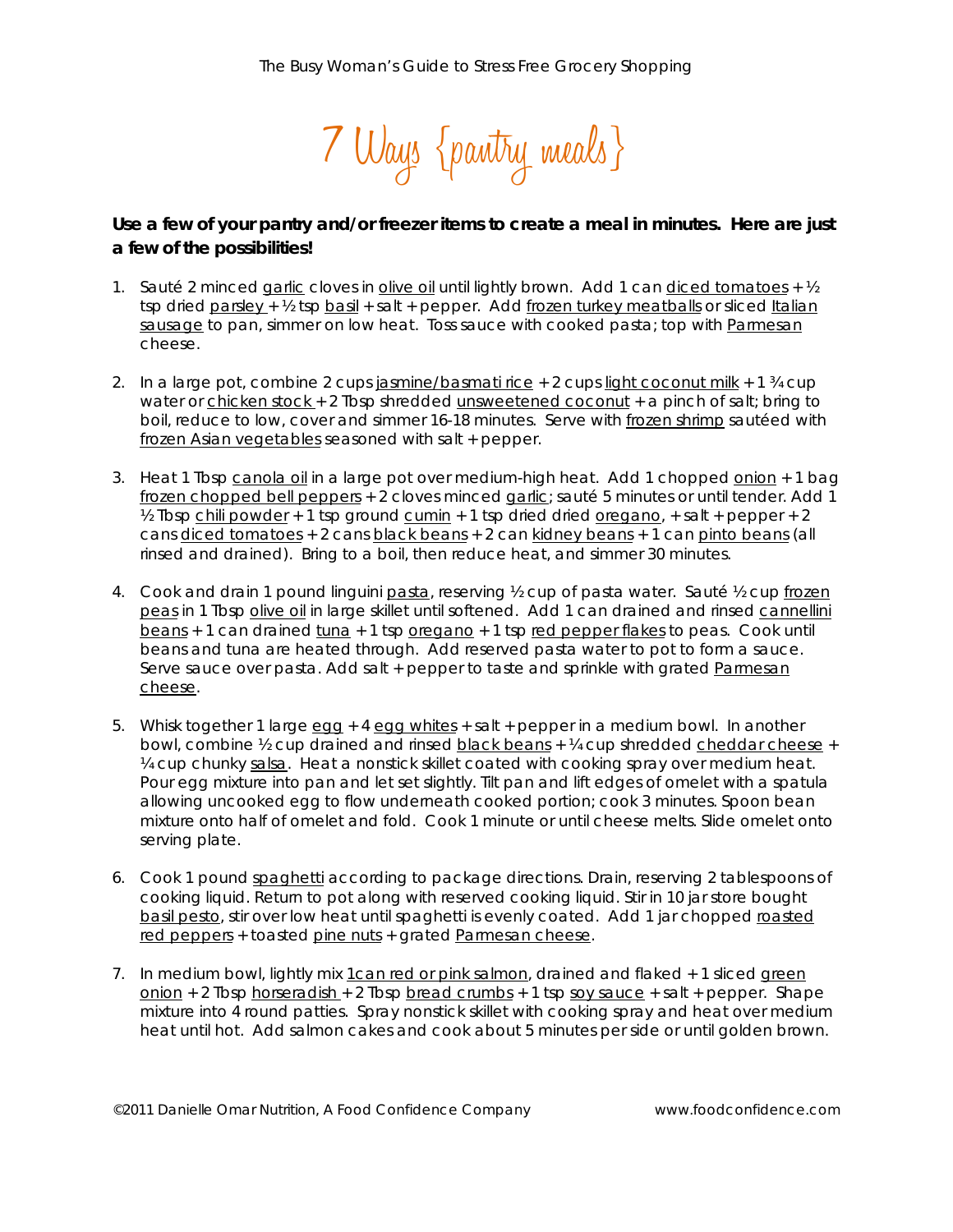

*Serve these rice dishes as a side to your main meal protein. Feel free to mix up the type of rice used (brown, white, wild, basmati, jasmine) or get creative and substitute the rice for couscous, barley, quinoa, wheat berries or farro.* 

- 1. Heat wok or large frying pan over medium high heat. Add 2 Tbsp peanut or canola oil and allow to heat. Toss in 1 bag Asian frozen vegetable mix. Stir fry until veggies are crisp-tender. Move veggies to the side and add 2 eggs, stir until slightly beaten; toss until just scrambled. Add 2 cups cooked long grain rice and continue to stir fry until the rice is heated through and the egg is fully cooked. Stir in 2 Tbsp soy sauce.
- 2. Cook 1 cup long grain white rice in chicken broth + 1 Tbsp butter. Before serving, stir in  $\frac{1}{4}$  cup dried currants + 2 Tbsp toasted sliced almonds + salt + pepper.
- 3. In a medium skillet, sauté 2-3 sliced shallots in 1 Tbsp olive oil until browned. Add to 1 cup cooked wild rice blend. Add freshly chopped parsley + 1 Tbsp lemon juice and toss; season with salt + pepper.
- 4. Bring 4 cups water to boil. Add 2 cups long grain white [rice](http://www.recipestogo.com/rice/pasta72.html) + 3 tsp curry powder + 1 Tbsp [butter](http://www.recipestogo.com/rice/pasta72.html)  $+1$  tsp dry minced [onion](http://www.recipestogo.com/rice/pasta72.html) (or minced [fresh](http://www.recipestogo.com/rice/pasta72.html) onion)  $+$   $\frac{1}{2}$  cup golden raisins + 2 tsp salt. Cook over low heat about 20 minutes or until rice is done.
- 5. To 1 ½ cups brown rice add ½ cup chipotle salsa + ¼ cup chopped fresh cilantro, stir to combine; season with salt and pepper.
- 6. In medium skillet, sauté 3 cups mixed mushrooms (button, baby bella, shitake, etc.) + 1 medium diced onion in 2 Tbsp butter until soft. Stir in 3 cups cooked brown rice + 3 Tbsp soy sauce + salt + pepper +  $\frac{1}{2}$  cup sliced scallions. Cook until mushrooms are tender and rice is warmed through. Adjust seasonings to taste.
- 7. Cook 2 cups long grain rice in chicken broth. Sauté ½ cup chopped pecan halves in 2 Tbsp butter until golden. Stir in 3 Tbsp lemon juice + 1 tsp grated lemon peel. Pour butter mixture over cooked rice and stir to coat; sprinkle with fresh chopped parsley.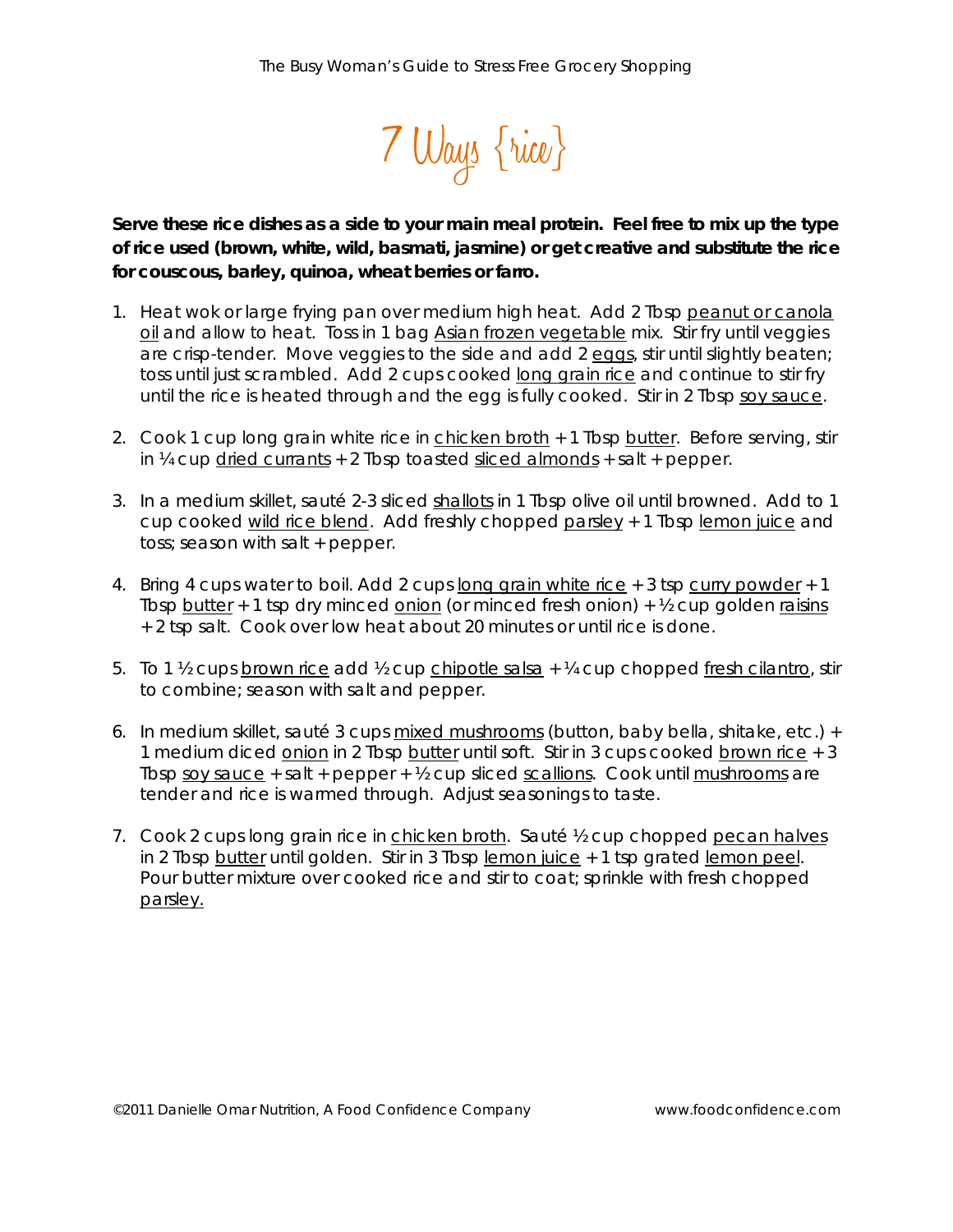7 Ways {crock pot meals}

- 1. Place 4 boneless, skinless chicken thighs into bottom of slow cooker. In a separate bowl, mix 4 oz can green chilies + 2 cloves minced garlic + 1 diced onion + 2 15 oz cans diced tomatoes + 4 oz chicken broth + 1 tsp cumin + salt + pepper, pour over chicken. Cook on high for 3 hours. Once chicken is tender, shred using 2 forks. Add additional chicken broth, if needed. Just before serving, stir in 4 corn tortillas, sliced into strips and fresh cilantro. Serve in soup bowls, topping each with shredded cheese + diced avocado + squeeze of fresh lime.
- 2. Place 1 pound loin steak, cut in cubes + 1 can condensed mushroom soup + 1 Tbsp Worcestershire sauce + ½ cup water into slow cooker. Cook on Low setting for 8 hours (or High setting for about 5 hours). Stir in 8 oz light sour cream just before serving and plate over hot cooked rice.
- 3. Add 3 pounds boneless, skinless chicken breasts to bottom of slow cooker. Top chicken with 2 chopped onions + 1 pound sliced mushrooms + 2 cloves minced garlic + ¼ cup flour + 1 cup chicken broth + 2 Tbsp tomato paste + 1 can diced tomatoes (drained) + salt + pepper, to taste. Cover and cook on Low 7-9 hours or on High 4-5 hours. Sprinkle with fresh torn basil and serve over egg noodles, sprinkle with Parmesan cheese.
- 4. Place 2 pounds pork tenderloin in bottom of crock pot. Cover with 1 jar of green salsa (Verde) + 1 can roasted tomatoes + 1 can chopped green chilies + 1 chopped onion. Cook on low until pork easily forks apart 7-9 hours. Serve pork as tacos inside flour tortillas with shredded cheese + sliced avocado + chopped tomatoes + shredded lettuce + sour cream. Garnish with fresh chopped cilantro.
- 5. Into slow cooker, add 2 cans vegetable broth + 18 oz can crushed tomatoes (undrained) + 1 ½ cups chopped carrots + 3 chopped zucchini + 1 chopped yellow bell pepper + 3 sliced  $green onions + 2$  finely chopped garlic cloves + 2 cups shredded cabbage + 2 tsp dried marjoram  $+1$  tsp salt  $+$  ¼ tsp pepper. Cover and cook on low heat 6-8 hours. Stir in 1 cup uncooked instant rice. Cover and cook on low heat for 15 minutes or until rice is tender. Garnish with freshly chopped basil.
- 6. Mix 1 pound boneless, skinless chicken breast (cut into 1-inch cubes) + 3 small white or sweet potatoes (peeled and cut into 1-inch cubes) + 1 large chopped onion + 2 cans diced tomatoes (undrained) + 14 <sup>y</sup> oz chicken broth + 1 tsp dried oregano + <sup>y</sup> tsp ground cumin. Cover and cook on low for 6-9 hours. Stir in 1 ½ cups frozen corn, cover and cook on high heat for 30 minutes.
- 7. [Dessert] Spray inside of slow cooker with cooking spray. Pour 20 oz jar cherry pie filling into cooker. In bowl, beat 1 cup all-purpose flour +  $\frac{1}{4}$  cup sugar +  $\frac{1}{4}$  cup melted butter +  $\frac{1}{2}$  cup fat free  $m$ ilk + 1 tsp baking powder + ½ tsp almond extract + ¼ tsp salt. Spread mixture over pie filling. Cover and cook on high 1-2 hrs. or until toothpick inserted in center comes out clean.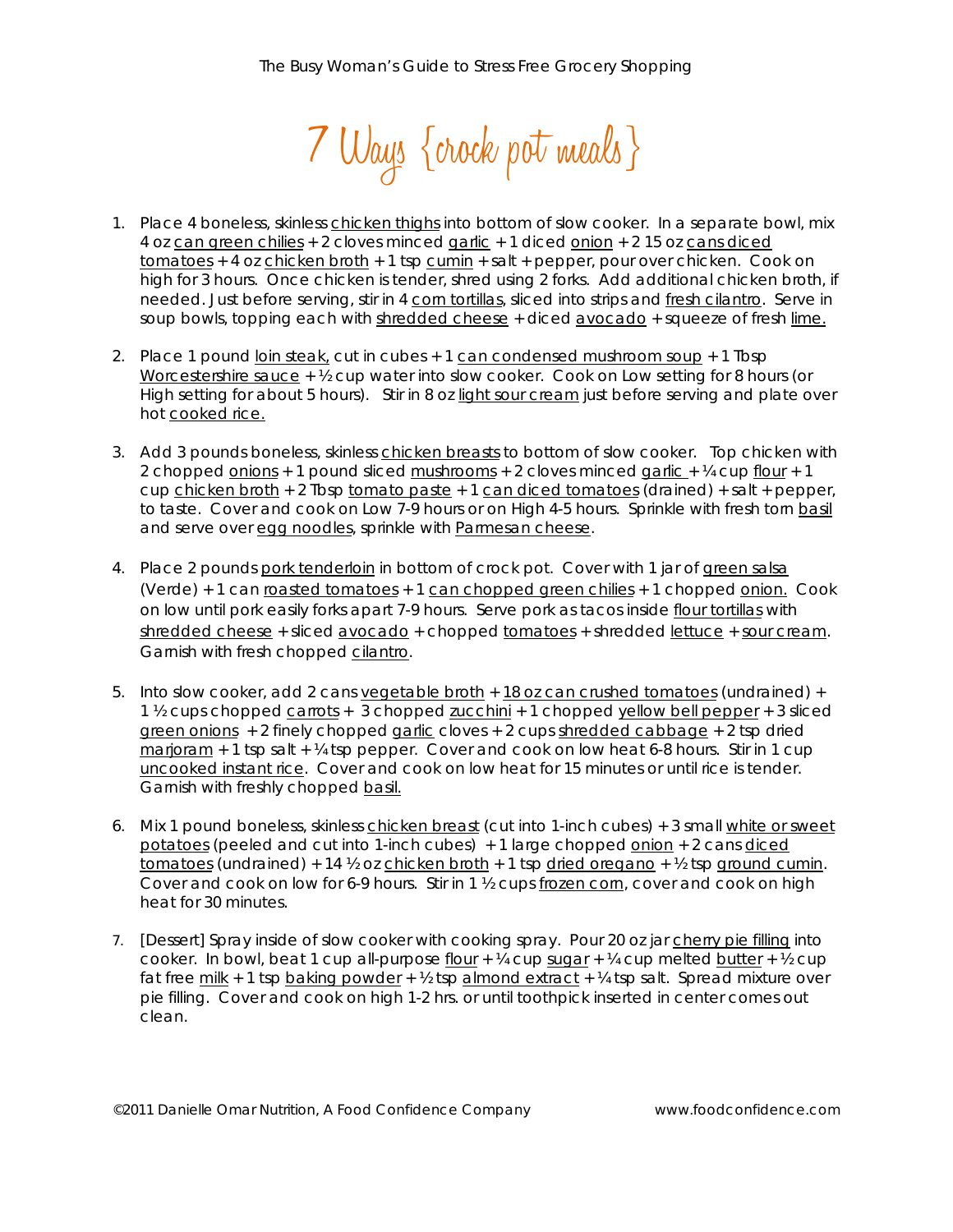

# *Start with fresh, canned, or ready to eat steamed lentils. Serve as your main meal vegetarian dish or as a side to a protein.*

*Note: Brown lentils are most commonly found canned or steamed; green lentils take the longest to cook but hold their shape well, they are best for salads and cold dishes; red lentils will get mushy when cooked and are great for curries or as a thickener for soups.* 

- 1. To a heated soup pot, add 2 Tbsp olive oil + 1 cup each chopped onions + carrots + 1 tsp salt. Cook until onions are soft. Add 1 Tbsp minced fresh ginger + 2 cloves minced garlic + 1 Tbsp curry powder + 1 tsp each ground cumin + coriander. Add 1 ½ cups rinsed red lentils + 3 cups chicken/vegetable stock + 2 bay leaves. Bring to boil; simmer 10 minutes. Add 1 head chopped cauliflower (add more broth if needed, stir gently). Cover, simmer 20-25 minutes, stirring occasionally. Season with salt. Stir in juice of 1 lime + fresh chopped cilantro. Remove bay leaves before serving.
- 2. Whisk together 2  $\frac{1}{2}$  Tbsp lemon juice + 2 Tbsp fresh chopped dill + 1 tsp Dijon mustard + salt + pepper in a large bowl. Gradually whisk in 2½ Tbsp olive oil. Add ½ cup each chopped red bell pepper + diced cucumber +  $\frac{1}{4}$  cup finely chopped red onion + 1  $\frac{1}{2}$  cups cooked brown/green lentils + 1 can salmon, drained & flaked (or 1 cup flaked cooked salmon). Gently toss to combine.
- 3. Sauté 1 Tbsp olive oil + 1 cup chopped  $carrow s + 1$  diced red onion + salt + pepper in large skillet for 15 minutes. Stir in 3 cloves minced garlic + 1 ½ tsp cumin. Add 1 cup cooked brown/green lentils + 1 cup cooked wheat berries (or brown rice) + 1 bunch red/rainbow chard (or any greens) to skillet. Cover, simmer until greens are wilted. Stir in 3 Tbsp lemon juice.
- 4. Toss 1 head chopped cauliflower with 1-2 Tbsp olive oil + salt + pepper, roast at 425 for 30 minutes. In a large bowl, mix cooked cauliflower + 1 cup cooked couscous or brown rice + 1 cup cooked red lentils + ¼ cup chopped fresh parsley. In another bowl, whisk 3 Tbsp lemon  $juice + 1$  clove minced garlic + 1 tsp salt +  $\frac{1}{2}$  tsp pepper + 1 tsp honey/agave. Slowly whisk in ½ cup olive oil. Pour dressing over lentils and rice, toss gently to combine. Serve warm sprinkled with feta cheese or toasted pine nuts.
- 5. Whisk together  $\frac{1}{2}$  cup <u>olive oil</u> +  $\frac{1}{2}$  cup red wine vinegar + 1 Tbsp cumin + 2 tsp chili powder + 2 minced garlic cloves  $+ 4$  tsp cinnamon  $+ 1$  tsp salt. Mix half of dressing with 1 lb. cooked red lentils. Heat 2 Tbsp olive oil in large skillet over high heat. Add 1 large chopped onion, sauté 5 minutes. Add 4 sliced skinless, boneless chicken breasts to pan, cook 3 minutes, then add 1 tsp salt + 1 Tbsp cumin + 2 tsp chili powder + ¼ tsp cinnamon to pan; sauté until chicken is cooked through. Spoon lentils onto plate and cover with sliced chicken and remaining dressing. Top with chopped parsley.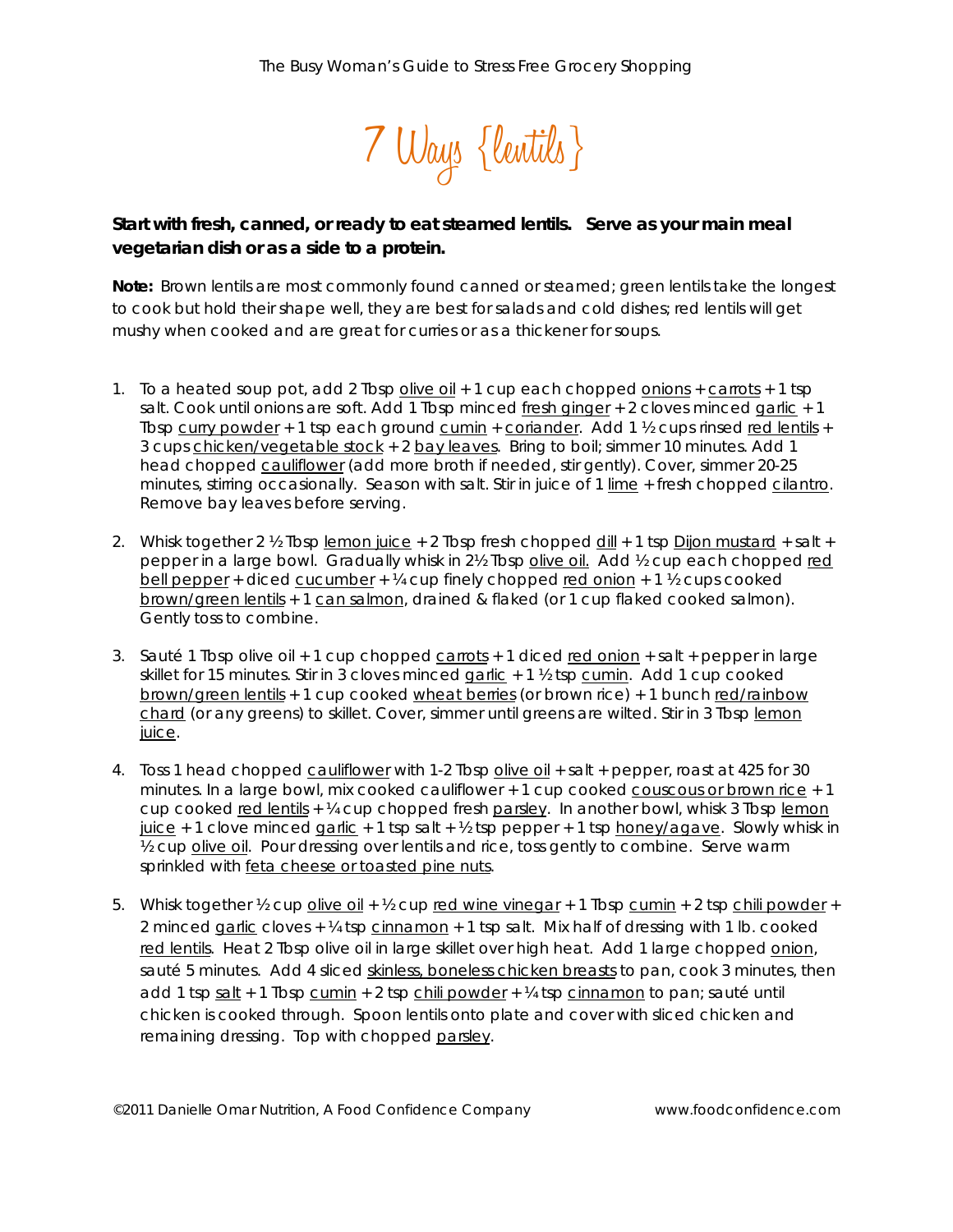- 6. In a medium skillet, heat 2 Tbsp of canola oil. Add 1 finely chopped onion + 3 garlic cloves minced + 3 finely chopped carrots, cook until carrots begin to soften. Stir in 2 tsp cumin +  $\frac{1}{4}$ tsp cayenne pepper and remove from heat. In a large bowl, combine the onion/carrot mixture + 1  $\frac{1}{2}$  cup cooked red lentils +  $\frac{3}{4}$  cup almond flour + 2 Tbsp chopped parsley + 2 beaten eggs + salt + pepper. Form mixture into burgers. Line a baking sheet with foil. Spray the foil and brush tops of burgers with olive oil. Broil 3-4 minutes on one side, flip burgers and brush with oil, broil for 3-4 minutes more. Serve with plain yogurt mixed with a dash of lemon juice + 1 minced  $\frac{q}{q}$  - chopped parsley.
- 7. Combine 2 cups cooked black lentils  $+ 4$  cup feta cheese  $+ 2$  chopped scallions  $+$  handful sliced cherry tomatoes, Toss gently with balsamic vinaigrette + salt + pepper to taste.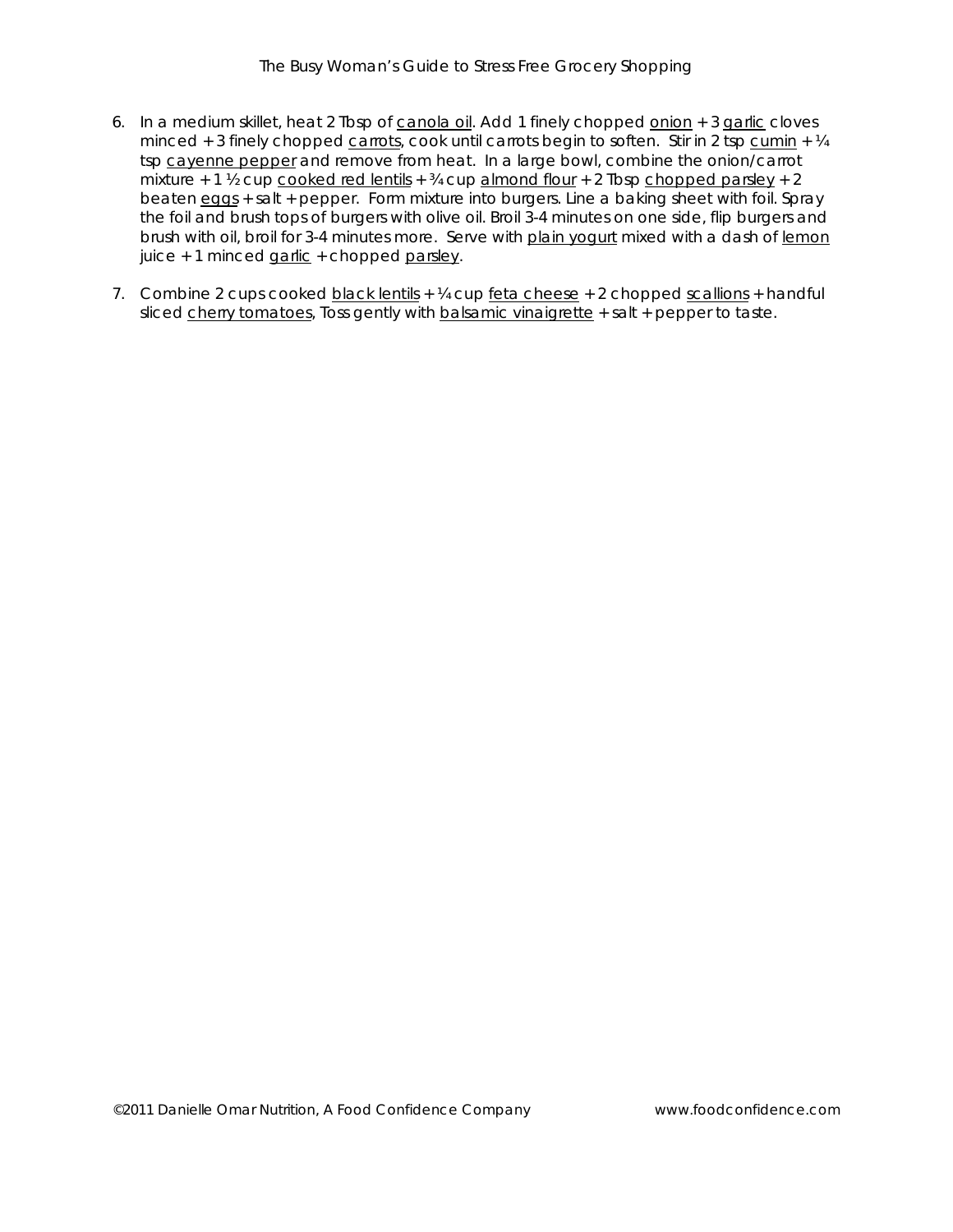7 Ways {vegetable side dishes}

#### *Serve one of these delicious sides with any of your main meal entrees.*

- 1. Cut 1 pound carrots into 1/2 inch strips, microwave or steam until soft. In bowl, combine 2 Tbsp red wine vinegar  $+1$  Tbsp olive oil  $+1$  Tbsp finely chopped garlic  $+$ salt. Mix carrots with dressing, sprinkle with freshly chopped parsley. Serve cold.
- 2. Boil 1 pound peeled and chopped baking potatoes with 1 tsp salt until tender. Drain and return to pot over low heat. Add 1 cup milk + 4 oz softened goat cheese, mash until smooth. Season with salt + pepper + 2 sliced scallions or chives.
- 3. Trim and slice in half 1 pound Brussels sprouts. Add to large bowl. Season with salt + pepper + 2 Tbsp olive oil. Roast at 450 on prepared baking sheet about 20 minutes or until browned and tender. Transfer to serving bowl, top with fresh lemon juice.
- 4. Remove seeds and ribs from 4 red bell peppers; slice lengthwise into  $\frac{1}{2}$  inch strips. Sauté peppers in 2 Tbsp olive oil until softened, about 15 minutes. Add ½ cup sliced Kalamata olives into pan. Stir to combine. Season with salt + pepper and cook 5 minutes more.
- 5. In a small bowl, mix together  $\frac{1}{4}$  cup grated Parmesan cheese +  $\frac{1}{4}$  cup bread crumbs + 2 Tbsp olive oil + salt + pepper. Arrange 1-2 pounds asparagus onto prepared baking sheet, drizzle with olive oil + salt + pepper. Top with breading mixture and bake at 425 for about 20 minutes. Drizzle with fresh lemon juice.
- 6. In a small skillet or toaster oven, toast ⅓ cup chopped walnuts, set aside. To a large pot of boiling salted water, add 1 pound green beans, and cook until crisp-tender, about 6 minutes. Drain and return beans to pan. Add 1 Tbsp butter + salt + pepper + ½ of the walnuts. Mix to combine. Transfer to serving plate and sprinkle with remaining nuts.
- 7. In a large skillet, combine 1 pound sugar snap peas (strings removed)  $+$  <sup>1</sup>/4 cup water + salt, bring to boil until water evaporates. Add 2 tsp butter + ¼ tsp oregano and continue to cook until peas are crisp-tender.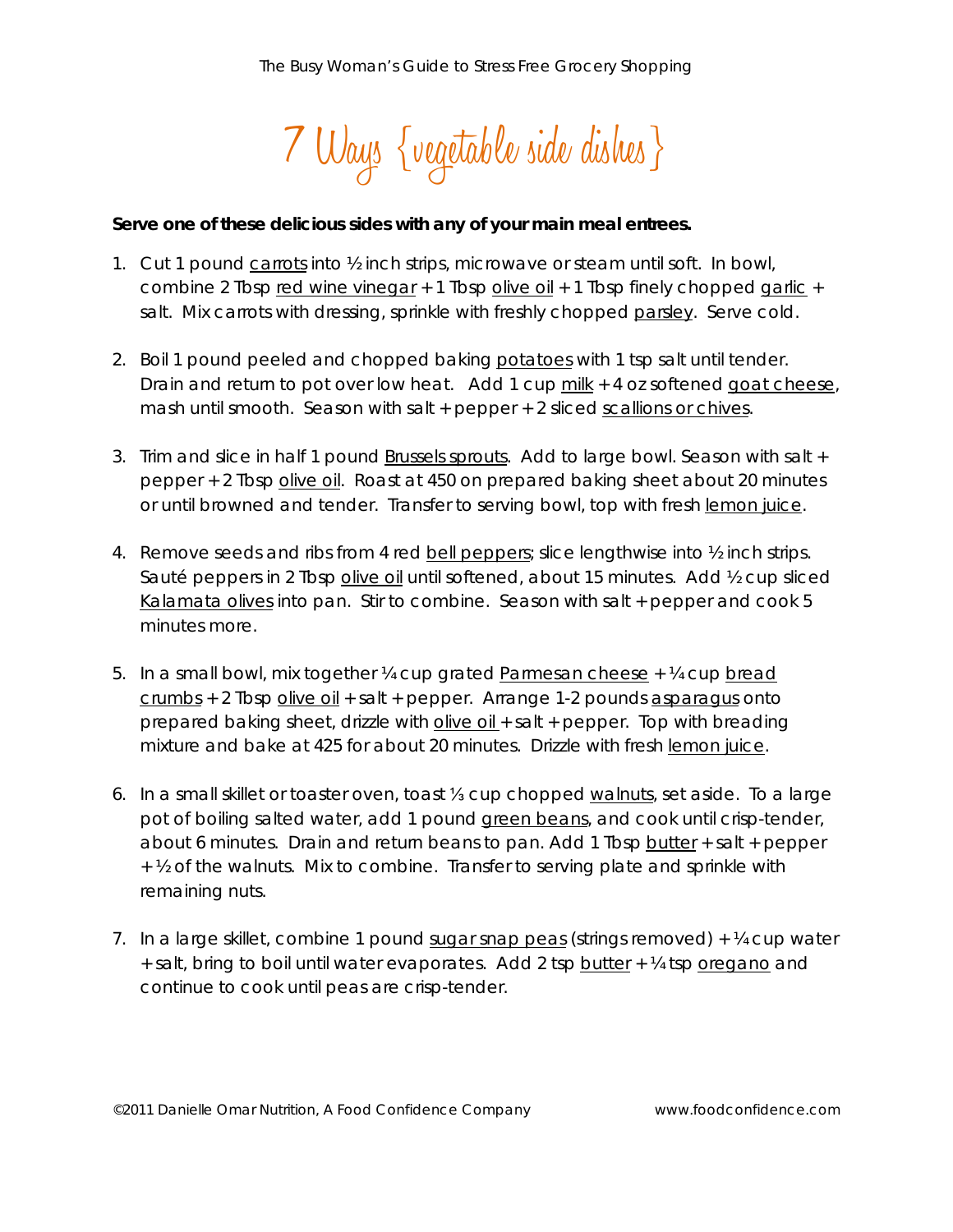

# *Serve up these delicious side dish salads with any of your dinner meals. Many of them are bean-based and can serve as both your veggie and your starch side!*

- 1. Combine 2 Tbsp fresh lemon juice  $+2$  tsp olive oil  $+1$  crushed garlic clove  $+$  1/2 tsp basil + salt + pepper in a small bowl, mix well with a whisk. Combine 1 can green beans + 1 ½ cups sliced cherry tomatoes and toss with the vinaigrette. Add 2 Tbsp pine nuts just before serving.
- 2. Combinechopped romaine lettuce +  $\frac{1}{2}$  cup pinto beans +  $\frac{1}{2}$  cup frozen corn +  $\frac{1}{2}$ diced avocado + sliced red onion + chopped fresh cilantro in a bowl and mix with your favorite light vinaigrette dressing.
- 3. Combine  $\frac{1}{2}$  can black beans (rinsed and drained) + 2 Tbsp vinaigrette +  $\frac{1}{2}$  tsp ground cumin + salt + pepper. Stir in  $\frac{1}{2}$  cup roasted corn + 1 oz diced smoked mozzarella, + handful of halved cherry tomatoes + chopped avocado + sliced red onion + chopped fresh cilantro.
- 4. Cook 1 cup barley or wheat berries according to package directions. Drain in colander and rinse with cold water until cooled (or use leftovers of any grain or rice). Combine 1 can rinsed/drained black beans + 1 pint halved cherry tomatoes + 1/2 cup chopped green bell pepper + 2 oz cubed Monterey Jack cheese with jalapeño peppers + ¼ cup lemon juice + 2 Tbsp olive oil + 1 tsp salt + chopped fresh cilantro. Add barley to black bean mixture; toss gently.
- 5. Combine baby spinach +  $\frac{1}{2}$  can drained mandarin oranges +  $\frac{3}{4}$  cup drained/rinsed black beans + ½ can chopped hearts of palm in a large bowl. Drizzle with vinaigrette, toss gently to coat.
- 6. Thaw 10 oz package frozen lima beans. Transfer to bowl. Stir in 1 ½ Tbsp olive oil + 1 tsp lemon zest + 1 Tbsp lemon juice + salt + pepper. Sprinkle with freshly shaved parmesan cheese.
- 7. In a large bowl, combine 1 pound shredded carrots + 1-2 Tbsp rice vinegar + 1 Tbsp sesame oil + 1 inch piece grated fresh ginger + 2 Tbsp sesame seeds; toss to combine.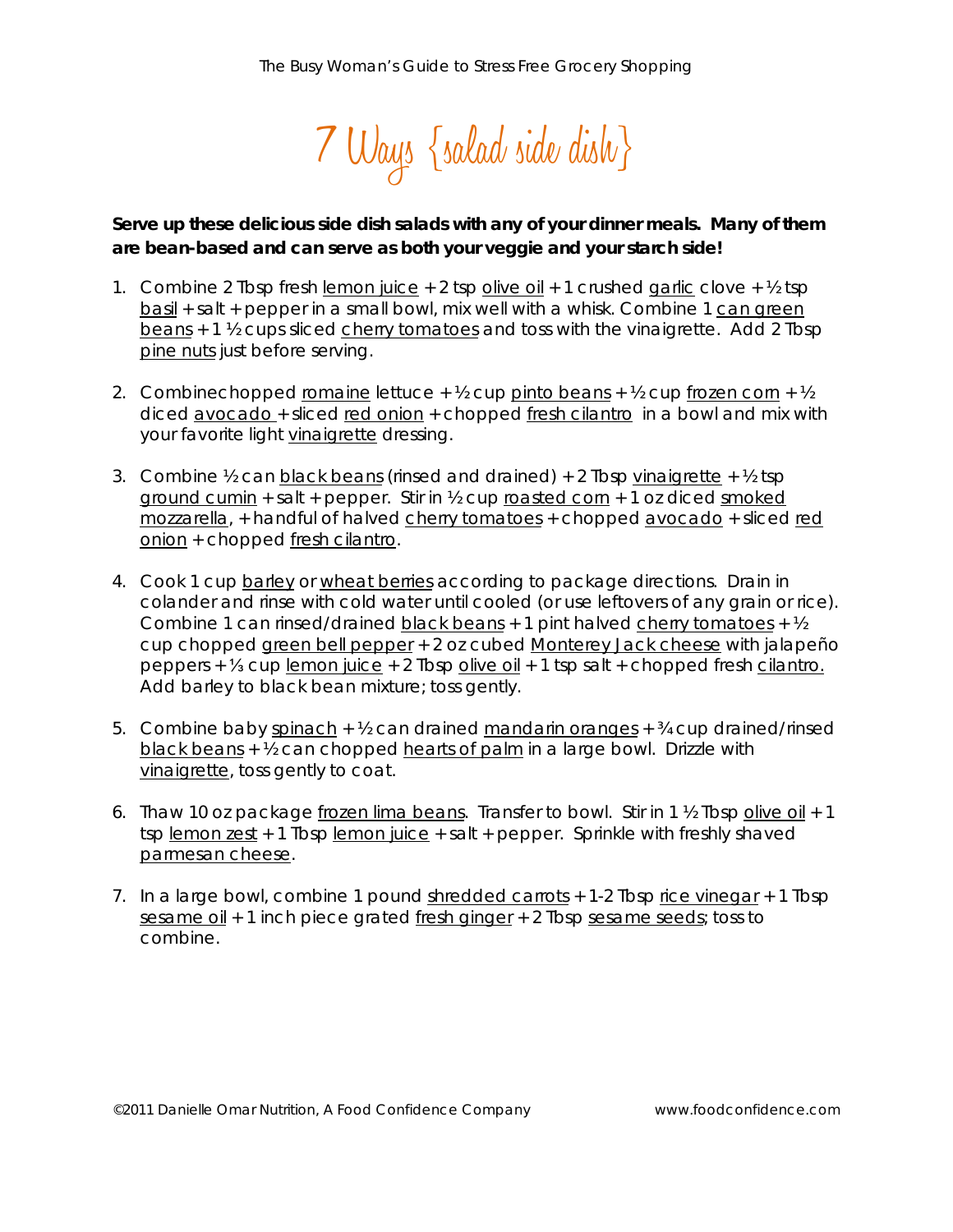

*Snacks are an important part of a healthy lifestyle and are essential for all-day energy. I always recommend creating a snack with protein and produce whenever possible. Below are some of the many possibilities!*

## **Produce + Protein Snacks:**

- 1. Sliced apple + 1 oz nuts (almonds, walnuts, cashews, pistachios, etc.)
- 2. Celery sticks + peanut or almond butter + 2 Tbsp raisins
- 3. Blueberries + low-fat cottage cheese or low-fat Greek yogurt
- 4. Cut-up vegetables + hummus
- 5. Melon cubes sprinkled with 1 Tbsp unsweetened coconut flakes + 1 oz cheese
- 6. Cucumber and tomato slices + canned tuna (use light mayo or vinaigrette dressing)
- 7. Sliced pear + hard-boiled egg

#### **On the Go Snacks:**

- 1. 6 oz fruited Greek Yogurt
- 2. 1 cup high fiber dry cereal  $+$   $\frac{1}{2}$  oz nuts
- 3. 8 oz organic low fat milk + 1 oz almonds
- 4. 1.5 oz trail mix
- 5. 1 slice whole wheat bread + 1 Tbsp peanut butter
- 6. Energy Bar
- 7. Baby carrots + 1 oz pistachios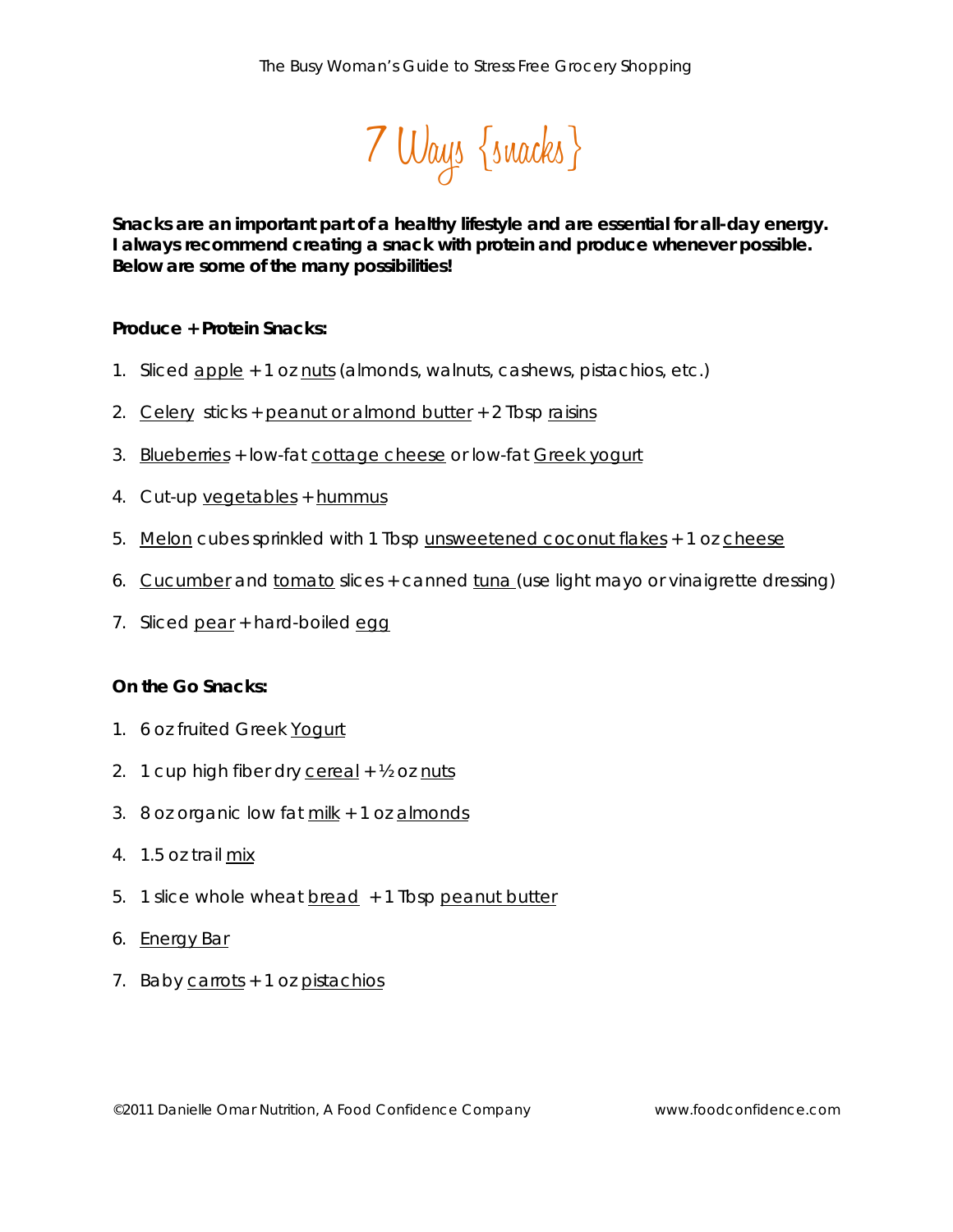**Magazines, Blogs, Websites & Cooking Shows**

| Magazines                                                                                                               |  |
|-------------------------------------------------------------------------------------------------------------------------|--|
| Cooking Light                                                                                                           |  |
| Eating Well <b>Example 2008</b> 2014 2015 2022 2023 2024 2022 2023 2024 2022 2023 2024 2022 2023 2024 2025 2026 2027 20 |  |
| EveryDay Food <b>EveryDay</b> Food                                                                                      |  |
| ExperienceLife<br><u> 1989 - Andrea Albert III, martin a bh</u>                                                         |  |
| <b>Fitness</b>                                                                                                          |  |
| Food and Wine                                                                                                           |  |
| Health<br><u> 1989 - Johann Stein, fransk politik (f. 1989)</u>                                                         |  |
| Prevention                                                                                                              |  |
| Rachel Ray Everyday Management and Contact the Contract of the Contract of the Contract of the Contract of the          |  |
| Real Simple<br><u> 1980 - Johann Barn, fransk politik (f. 1980)</u>                                                     |  |
| Shape<br><u> 1980 - Johann John Stein, fransk politik (f. 1980)</u>                                                     |  |
| The Food Network Magazine                                                                                               |  |
| <b>Weight Watchers</b>                                                                                                  |  |
| Women's/Men's Health                                                                                                    |  |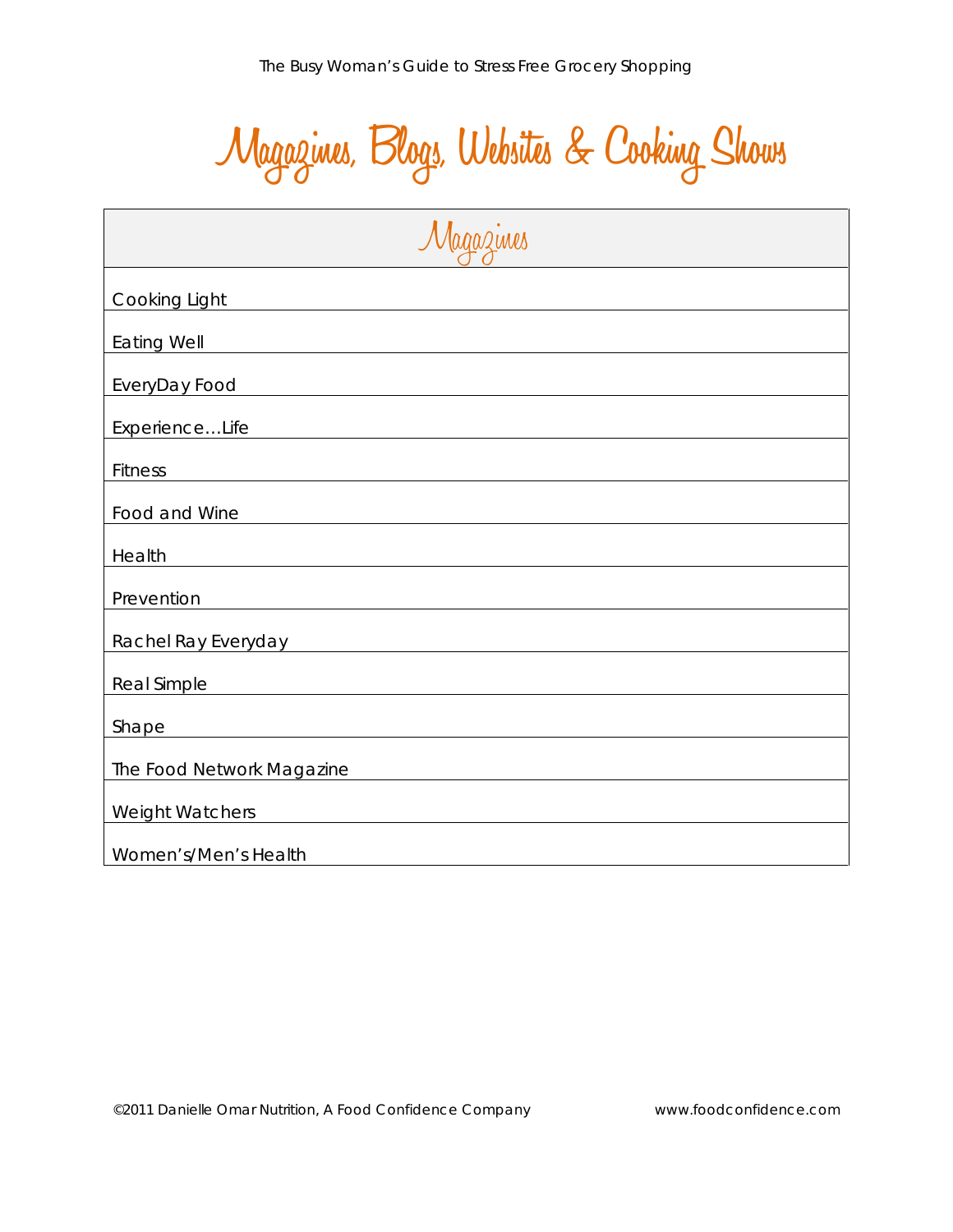| Websites & Food Blogs                   |
|-----------------------------------------|
| http://www.foodconfidence.com           |
| http://www.inspiredrd.com               |
| http://www.chowandchatter.com           |
| http://www.101cookbooks.com             |
| http://www.mangotomato.com              |
| http://blog.foodnetwork.com/healthyeats |
| http://smittenkitchen.com               |
| http://www.foodblogga.blogspot.com      |
| http://prouditaliancook.blogspot.com    |
| http://www.chowmama.com                 |
| http://pinchmysalt.com                  |
| http://www.thenaptimechef.com           |
| http://simplyrecipes.com                |
| http://www.cookinglight.com             |
| http://www.eatingwell.com               |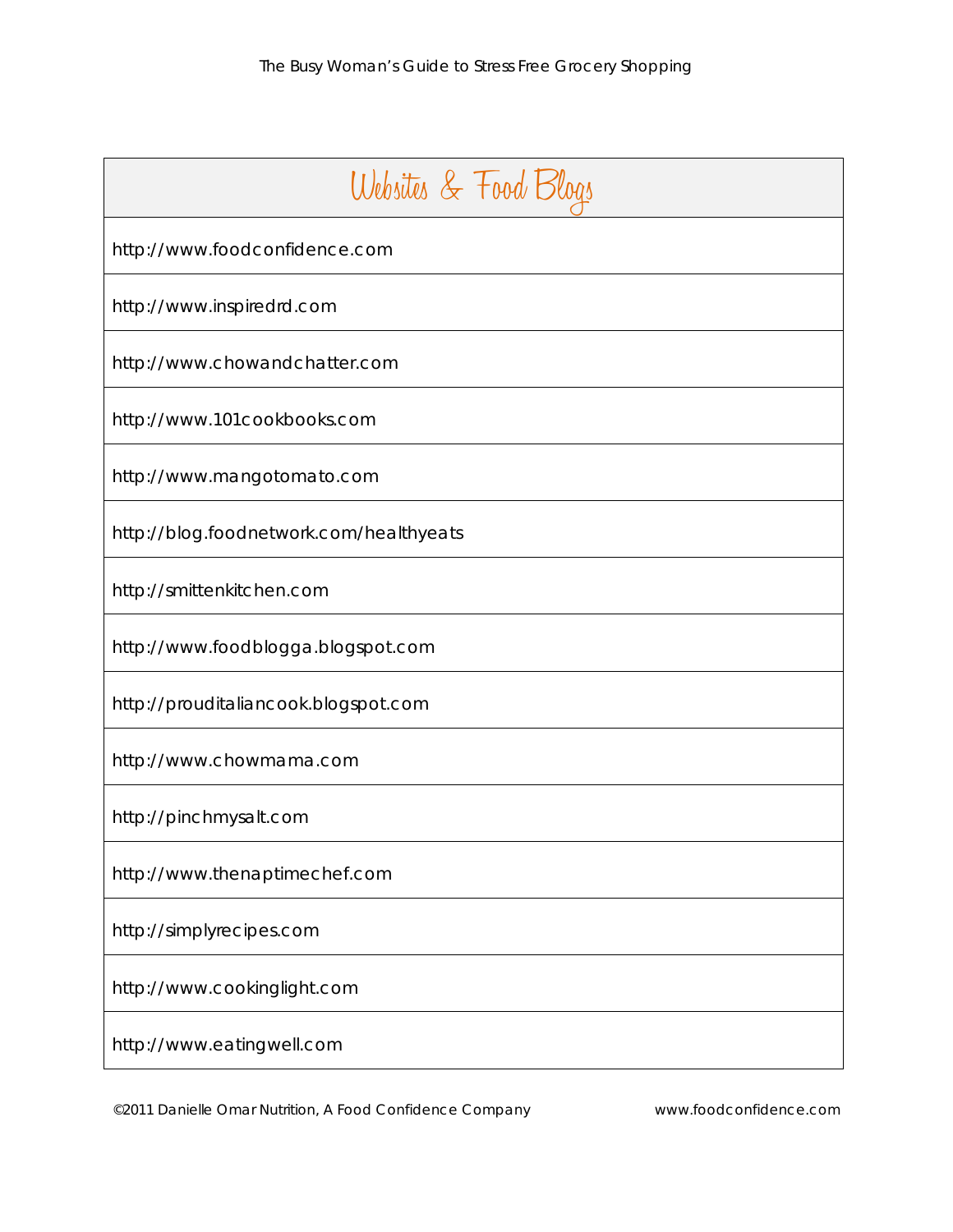[http://www.thekitchn.com](http://www.thekitchn.com/)

[http://www.simplebites.net](http://www.simplebites.net/)

http://www.eastewart.com

<http://www.pbs.org/food/blogs/fresh-tastes>

[http://www.fannetasticfood.com](http://www.fannetasticfood.com/)

<http://nourishedkitchen.com/>

<http://www.weeklygreens.com/>

| Feeding Kids                          |
|---------------------------------------|
| http://www.julienegrin.com            |
| http://www.twopeasandtheirpod.com     |
| http://onehungrymama.com              |
| http://gastrokid.com                  |
| http://www.weelicious.com             |
| http://www.wholesometoddlerfood.com   |
| http://foodwithkidappeal.blogspot.com |
| http://www.cheekykitchen.com          |
| http://www.thenaptimechef.com         |
| http://www.simplebites.net            |
| http://www.superhealthykids.com       |

©2011 Danielle Omar Nutrition, A Food Confidence Company www.foodconfidence.com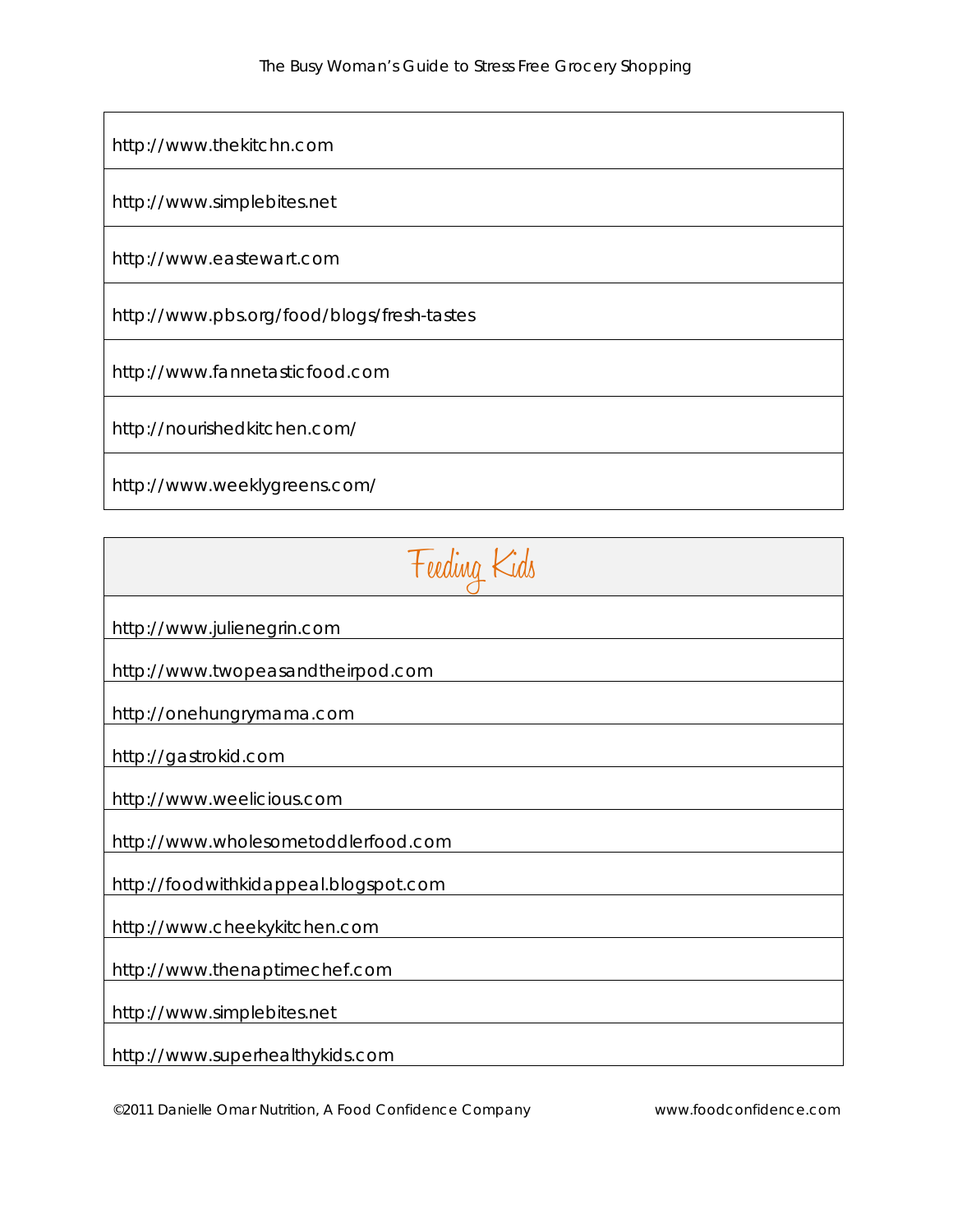| Cooking Shows                                        |  |
|------------------------------------------------------|--|
| 5 Ingredient Fix with Claire Robinson (Food Network) |  |
| Giada At Home (Food Network)                         |  |
| Healthy Appetite with Ellie Krieger (Food Network)   |  |
| \$10 Dinners with (Food Network)                     |  |
| Quick Fix Meals with Robin Miller (Food Network)     |  |
| Everyday Food (PBS)                                  |  |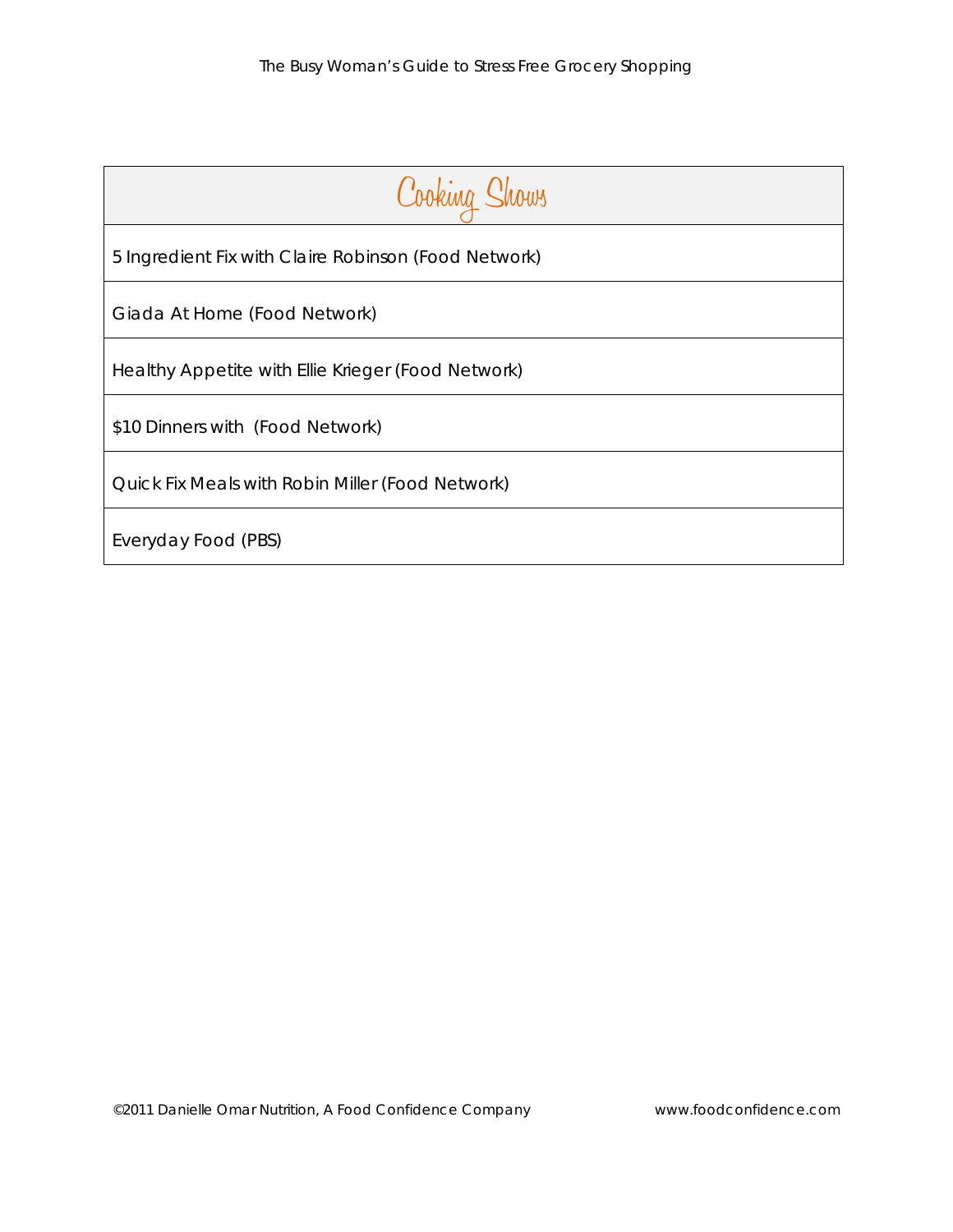**How to Freeze &Thaw Food**

Cooking in bulk and freezing for later is a smart way to plan for a no-hassle meal when you need it most, requiring little prep time.

When deciding to freeze a recipe, choose ingredients that will freeze and reheat well. Soups, stews, and chili, casseroles, lasagna, meatloaf, stocks/broths, tomato and pasta sauce stand up well to freezing. Don't stop at just dinner though; baked goods like cookies, cookie dough, pancakes and breads freeze perfectly well, too!

#### **Below is a step-by step how-to guide for freezing food:**

#### **Step 1: Chill**

Putting hot or warm food directly into the freezer can raise the freezer temperature, causing other foods to thaw and then refreeze, which alters their taste and texture. After cooking, cool the dish in the fridge in a wide, uncovered container. Or, for superfast cooling, transfer the dish into a metal bowl and place the metal bowl inside a larger bowl filled with ice and water until the dish is no longer hot. Place in the fridge until ready to freeze.

*Note: If your dish contains large amounts of oil or fat, you'll find that the fat will rise to the surface of the dish after cooling. Skim this fat off before freezing to lengthen the shelf-life in the freezer.*

#### **Step 2: Store**

Remove the food from the fridge and transfer to a freezer-save container. If using freezer bags, place food in single, double or family size servings into a moisture proof, zip lock bag and wrap tightly, removing all air from the bag before sealing. Label the bag with a permanent marker, noting the date that you froze it and the contents. The best containers and wraps for freezing food should be airtight when sealed, moisture and vapor resistant, durable and able to withstand freezing temperatures. They should not absorb oil, grease, or water and they should be easy to seal, label, and stack.

For wrapping meats, use freezer wrap. Common types of freezer wrap are freezer paper, freezer cellophane, and freezer aluminum foil. Only paper made especially for freezing should be used. Wax paper, plastic wrap, and heavy-duty aluminum foil are not recommended. Re-wrap bulk meat and chicken from the grocery store in an appropriate freezer wrap before freezing. Freezer tape can be used to seal food and for making the package more airtight.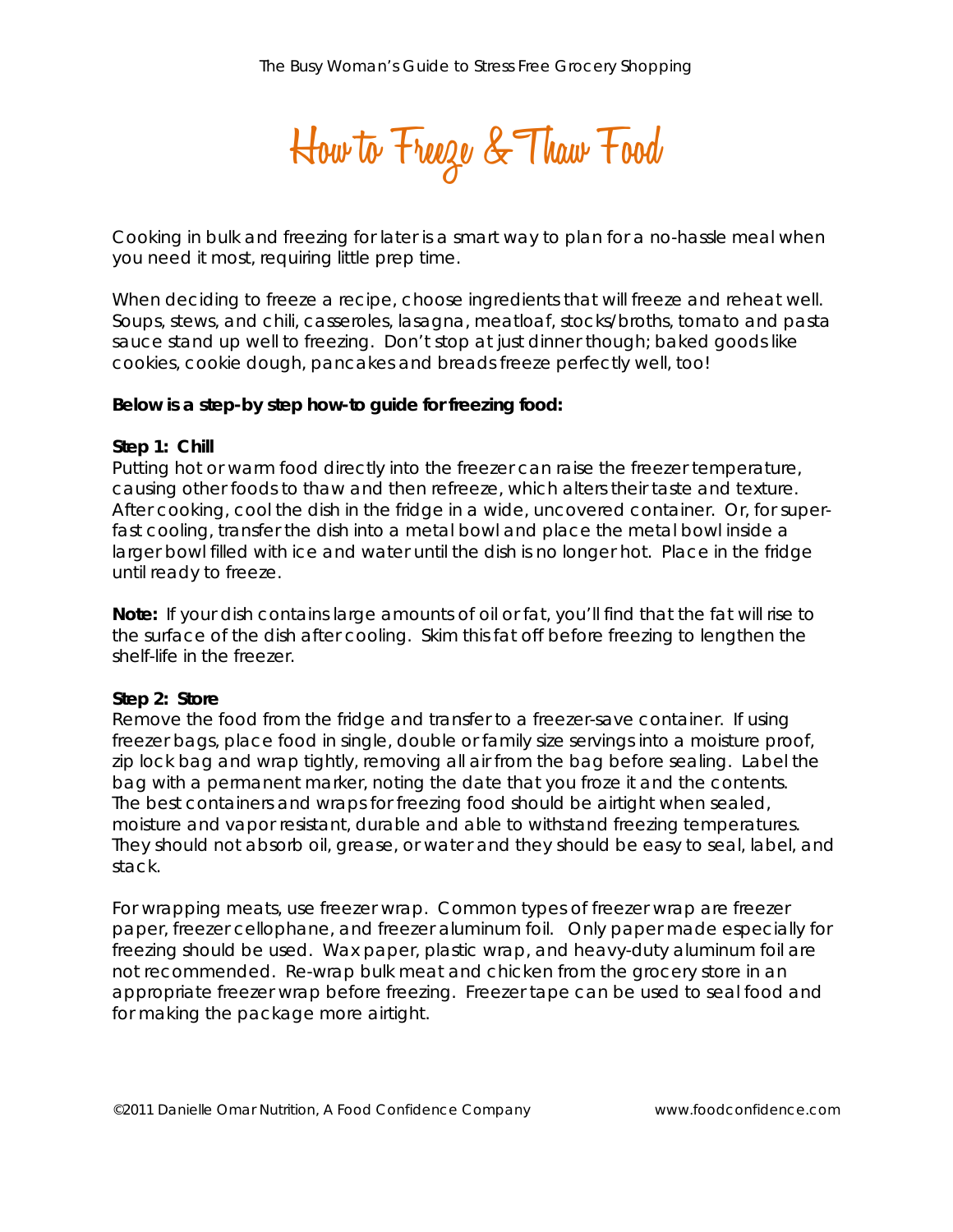**Do not** freeze foods using wax paper, paper cartons, plastic cartons, cardboard ice cream and/or milk cartons, or any container that may crack, or that has a poorly fitting lid.

## **Step 3: Freeze**

You want the food to freeze as quick as possible once hitting the freezer. The quicker it freezes the better it will look and taste when thawed. The fastest way to freeze cooled food is to arrange bags or containers in a single layer with enough room for air to circulate around them. Most cooked dishes will keep for two to three months in the freezer. Keep your freezer temperature at 0° or below.

If previously cooked foods are thawed in the refrigerator, you can refreeze the unused portion. Freeze leftovers within 3-4 days and do not refreeze foods left outside the refrigerator longer than 2 hours, or 1 hour in temperatures above 90 °F.

#### **Step 4: Thaw**

There are several ways to thaw or defrost food from your freezer. You can place the food in the fridge overnight, you can use the defrost setting of the microwave, or you can run under cool water. It is never recommended to thaw food at room temperature.

If using the cool water method (works great for shrimp, scallops and other delicate foods), place the frozen food in its container (if possible) into a large plastic bag, close tightly, and immerse that bag into the cold water. Check the water frequently to be sure it stays cold and does not come in contact with the food. Cook immediately after thawing.

When using the microwave to defrost, remove the packaging and place food on a plate. Most microwave ovens have a defrost option. If yours does not, you can defrost at 50% power, turning food over several times and/or stirring throughout heating. Once the food is defrosted, you want to cook it immediately, as some areas of the food may become very warm and begin to cook during microwaving. Once defrosted, don't let the food sit at room temperature or put it back in the refrigerator.

*Note: Once food is thawed in the refrigerator, it is safe to refreeze without cooking, although there may be some loss of quality due to moisture loss when thawing. It is also safe to freeze cooked foods or thawed meats that were previously frozen.*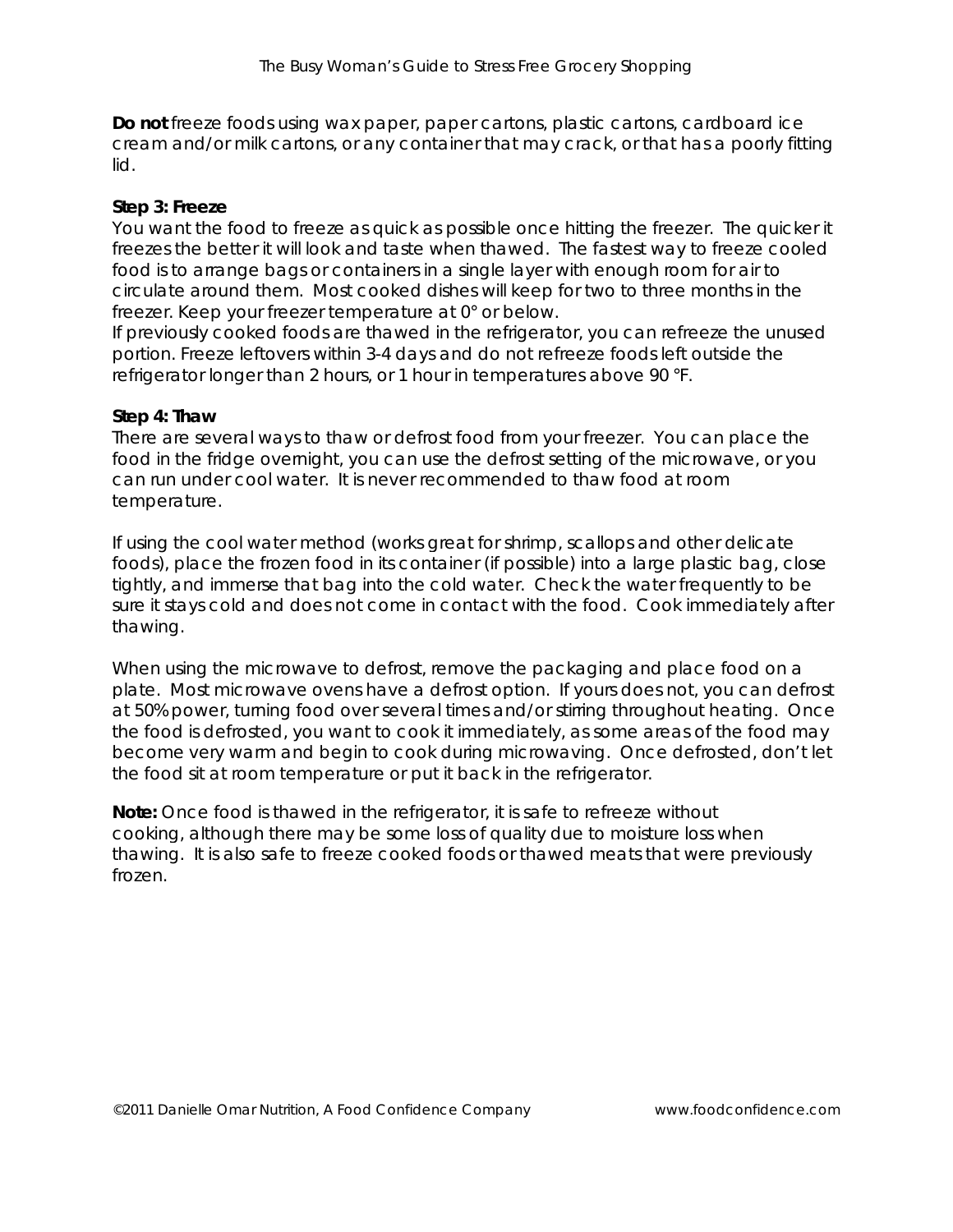

Most of the "7 Ways" recipes include common, frequently used ingredients, but when food substitutions are necessary it's important to know when and how to substitute correctly. I substitute ingredients all the time to make a recipe lower in fat or higher in fiber and you can, too!

Once you start collecting recipes on your own, you will likely come across an ingredient you either don't have stocked, is less healthy, or that you just don't like. When this happens, remember that in addition to taste, factors like moisture level and texture can make a big difference in the final outcome.

Use **Table 1** to make successful substitutions that yield similar taste and flavor as the original ingredient.

Use **Table 2** to make foods healthier (lower in fat and sugar; higher in fiber, etc.).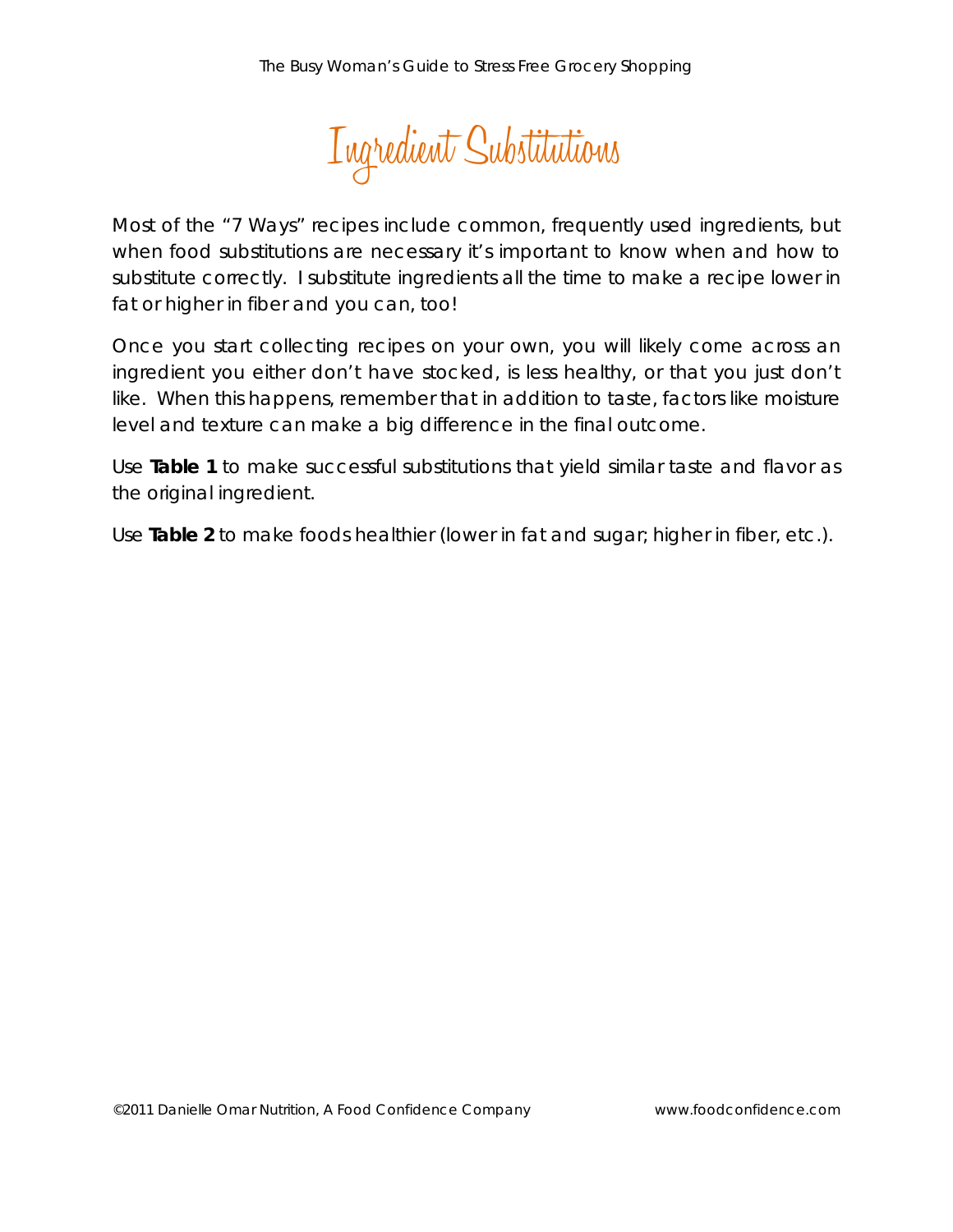

| Ingredient                          | <b>Substitution</b> | Ingredient                                                                                                                                                                                                          |
|-------------------------------------|---------------------|---------------------------------------------------------------------------------------------------------------------------------------------------------------------------------------------------------------------|
| <b>All-Purpose Flour</b>            | 1 cup               | 1 1/2 cups bread crumbs; 1 cup and 2 Tbsp cake flour; 1<br>cup corn meal; % cup potato flour; % cup rice flour; 1<br>cup almond flour                                                                               |
| <b>Allspice</b>                     | 1 tsp               | 1/2 tsp cinnamon + 1/2 tsp ground cloves                                                                                                                                                                            |
| Apple pie spice                     | 1 tsp               | $\frac{1}{2}$ tsp cinnamon + $\frac{1}{4}$ tsp nutmeg + $\frac{1}{8}$ tsp cardamom                                                                                                                                  |
| Arrowroot, as<br>thickener          | 1 Tbsp              | 2 Tbsp all-purpose flour; 1 Tbsp cornstarch                                                                                                                                                                         |
| <b>Baking powder</b>                | 1 tsp               | $\frac{1}{4}$ tsp baking soda + $\frac{1}{2}$ tsp cream of tartar + $\frac{1}{4}$ tsp<br>cornstarch; $\frac{1}{4}$ tsp baking soda + $\frac{5}{8}$ tsp cream of tartar                                              |
|                                     |                     | 1 slice bread; ¼ cup cracker crumbs; % cup rolled oats;                                                                                                                                                             |
| <b>Bread crumbs</b>                 | 1/4 cup             | 1/4 cup almond meal                                                                                                                                                                                                 |
| <b>Brown Sugar</b>                  | 1 cup               | 1 cup granulated sugar; 1 cup granulated sugar + 1/4 cup<br>molasses                                                                                                                                                |
| <b>Butter</b>                       | 1/4 cup             | 3 Tbsp oil                                                                                                                                                                                                          |
|                                     |                     | 1 cup (minus 1 Tbsp) regular milk + 1 Tbsp vinegar/lemon<br>juice (let stand 5 minutes);<br>1 cup regular milk + 1 1/2 tsp cream of tartar;                                                                         |
| <b>Buttermilk</b>                   | 1 cup               | 1 cup plain yogurt                                                                                                                                                                                                  |
| <b>Cake Flour</b>                   | 1 cup               | 1 cup minus 2 Tbsp all-purpose flour                                                                                                                                                                                |
| <b>Chili Sauce</b>                  | 1 cup               | 1 cup tomato sauce + ¼ cup brown sugar + 2 Tbsp<br>vinegar + $\frac{1}{4}$ tsp cinnamon                                                                                                                             |
| <b>Chives</b>                       | 1 Tbsp<br>(chopped) | 1 Tbsp chopped scallions (green part only)                                                                                                                                                                          |
| Chocolate<br>(unsweetened)          | 1 <sub>oz</sub>     | 3 Tbsp cocoa + 1 Tbsp butter or fat; 3 Tbsp carob powder<br>+ 2 Tbsp water                                                                                                                                          |
| <b>Chocolate</b><br>(semisweet)     | 1 <sub>OZ</sub>     | 1 oz unsweetened chocolate + 3 tsp sugar                                                                                                                                                                            |
| Confectioner's or<br>Powdered Sugar | 1 cup               | 34 cup granulated sugar (for uses other than baking)                                                                                                                                                                |
| Cornstarch                          | 1 Tbsp              | 2 Tbsp all-purpose flour; 2 Tbsp tapioca; 1 Tbsp arrowroot                                                                                                                                                          |
| Corn syrup                          | 1 cup               | 1 cup granulated sugar + 1/4 cup water; 1 cup honey                                                                                                                                                                 |
| <b>Cream of tartar</b>              | $\frac{1}{2}$ tsp   | 1 1/2 tsp lemon juice or vinegar                                                                                                                                                                                    |
| Eggs                                | 1 egg               | $\frac{1}{2}$ tsp baking powder + 1 Tbsp vinegar + 1 Tbsp water (in<br>baking); 1 tsp baking powder + 1 $\frac{1}{2}$ Tbsp water + 1 $\frac{1}{2}$ Tbsp<br>oil; 1 tsp baking powder + 1 Tbsp water + 1 Tbsp vinegar |

©2011 Danielle Omar Nutrition, A Food Confidence Company www.foodconfidence.com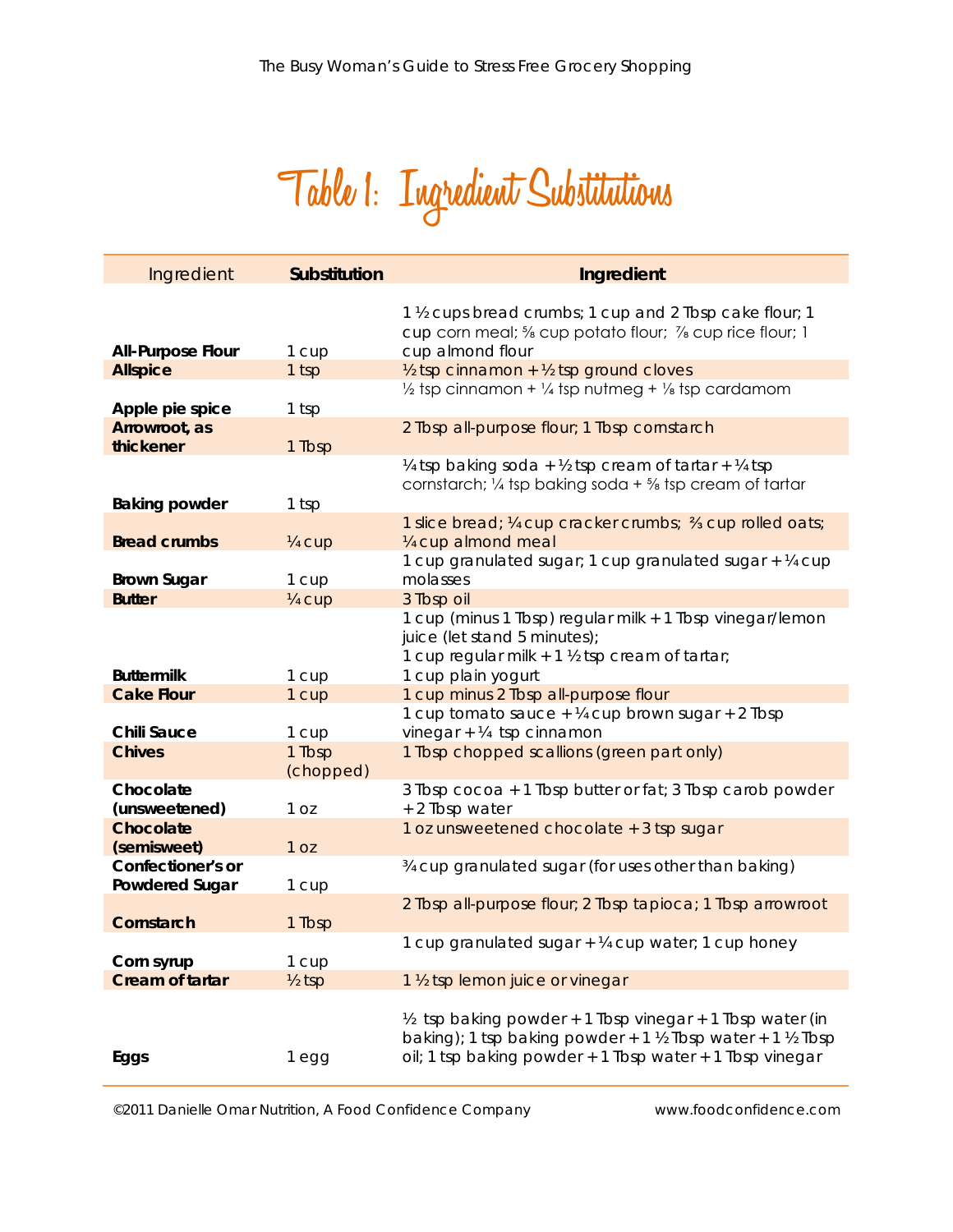| Ingredient            | <b>Substitution</b> | Ingredient                                                                                             |
|-----------------------|---------------------|--------------------------------------------------------------------------------------------------------|
|                       | 1 clove,            | 1/8 tsp garlic powder or instant minced garlic;                                                        |
| Garlic                | small               | 1 tsp garlic salt (reduce salt in recipe)                                                              |
|                       |                     | 1 1/2 Tbsp butter + 1 cup (minus 2 Tbsp) milk; 1 cup                                                   |
| Half & Half           | 1 cup               | evaporated milk                                                                                        |
| <b>Heavy Cream</b>    | 1 cup               | 1/3 cup butter + 3/4 cup milk (will not whip)                                                          |
| Herbs, fresh          | 1 Tbsp              | 1 tsp dried herb                                                                                       |
|                       |                     | 1 ¼ cup sugar + ¼ cup liquid (can use liquid asked for in                                              |
| Honey                 | 1 cup               | recipe or water)                                                                                       |
| Italian seasoning     | $1$ tsp             | $\frac{1}{4}$ tsp basil + $\frac{2}{3}$ tsp dried parsley + pinch oregano                              |
|                       |                     | 1 cup tomato sauce + 1/2 cup sugar + 2 Tbsp vinegar                                                    |
| Ketchup               | 1 cup               |                                                                                                        |
| Lemon juice           | 1 tsp               | 1/ <sub>2</sub> tsp vinegar                                                                            |
| Lemon grass           | 1 Tbsp              | 1 Tbsp lemon peel                                                                                      |
|                       |                     | Bring 2 cups sugar $+1$ cup water to boil, then add $\frac{1}{2}$ tsp                                  |
| Maple syrup           | 2 cups              | maple flavoring                                                                                        |
|                       |                     | 1 cup plain Greek yogurt, sour cream or cottage cheese                                                 |
| Mayonnaise            | 1 cup               | pureed in blender                                                                                      |
|                       |                     | 1/3 cup instant nonfat dry milk + 1 cup (minus 2 Tbsp) water                                           |
| Milk, Skim            | 1 cup               |                                                                                                        |
|                       |                     | 1/2 cup evaporated milk + 1/2 cup water; 1 cup soy or                                                  |
|                       |                     | almond milk; 1 cup water $+1$ $\frac{1}{2}$ tsp butter(for use in                                      |
| Milk, Whole           | 1 cup               | baking)                                                                                                |
|                       |                     | 34 cup sugar + 1 14 tsp cream of tartar (increase liquid in                                            |
| <b>Molasses</b>       | 1 cup               | recipe by 5 Tbsp)                                                                                      |
| Mustard, dry          | 1 tsp               | 1 Tbsp prepared mustard; 1/2 tsp mustard seeds                                                         |
| <b>Nuts</b>           | 1 cup               | 1 cup rolled oats, toasted (for use in baking)                                                         |
| Oil (for sautéing)    | 1/4 cup             | 1/4 cup melted margarine, butter, shortening or lard                                                   |
|                       |                     | 1 1/ <sub>3</sub> tsp onion salt; 1-2 Tbsp instant minced onion; 1 tsp                                 |
| Onion                 | 1 small             | onion powder                                                                                           |
| Onion powder          | 1 tsp               | 1/4 cup fresh onion, minced                                                                            |
| Parsley, fresh        | 1 Tbsp              | 1 tsp parsley flakes                                                                                   |
| <b>Pastry Flour</b>   | 1 cup               | 1 cup minus 2 Tbsp all-purpose or bread flour                                                          |
| Pimento               | 2 Tbsp,             | 3 Tbsp fresh red bell pepper                                                                           |
|                       | chopped             |                                                                                                        |
|                       |                     | $\frac{1}{2}$ tsp cinnamon + $\frac{1}{4}$ tsp ginger + $\frac{1}{8}$ tsp allspice + $\frac{1}{8}$ tsp |
| Pumpkin pie spice     | 1 tsp               | nutmeg                                                                                                 |
| Shortening, melted    | 1 cup               | 1 cup vegetable oil                                                                                    |
| Sweetened             |                     | Mix 1 cup (+ 2 Tbsp) powdered milk + $\frac{1}{2}$ cup warm water                                      |
| <b>Condensed Milk</b> | 1 cup               | + 3/4 cup sugar until sugar dissolves                                                                  |
|                       |                     | 1 cup firmly packed brown sugar; 1 1/3 cup confectioner's                                              |
|                       |                     | sugar (not for baking); 1 cup corn syrup (reduce liquid in                                             |
|                       |                     | recipe by ¼ cup); 1 cup (less 3 Tbsp) honey (reduce liquid                                             |
|                       |                     | in recipe by 3 Tbsp for every cup of honey used); 34 - 1                                               |
|                       |                     | cup maple syrup (reduce liquid in recipe by 3 Tbsp); 1                                                 |
| Sugar                 | 1 cup               | cup molasses + $\frac{1}{2}$ tsp baking soda                                                           |
|                       |                     |                                                                                                        |
|                       | 2 cups,             |                                                                                                        |
| Tomatoes, fresh       | chopped             | 116-oz can chopped tomatoes, drained                                                                   |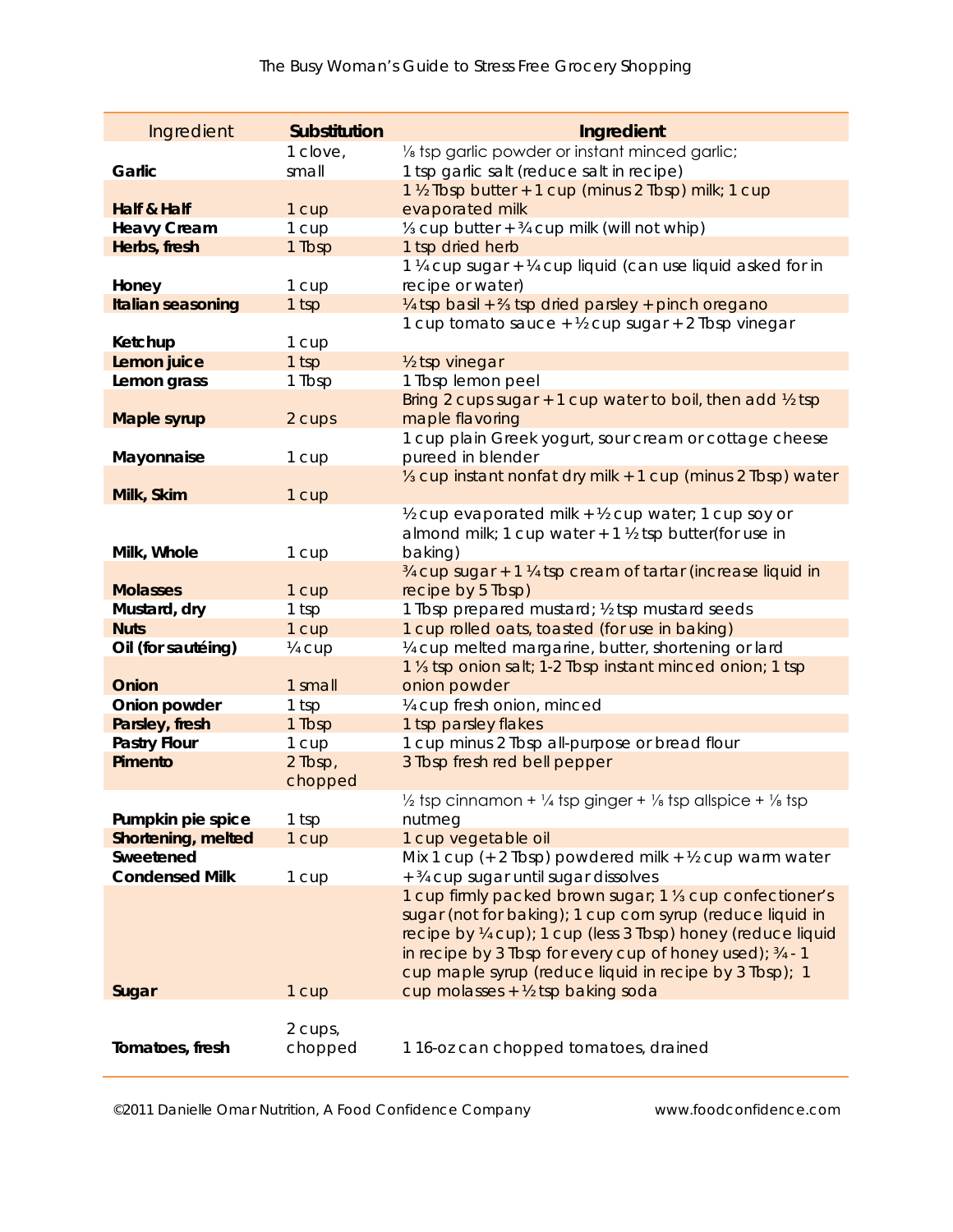| Ingredient       | <b>Substitution</b> | Ingredient                                                                                      |
|------------------|---------------------|-------------------------------------------------------------------------------------------------|
| Tomatoes, canned | 1 cup               | Simmer 1 1/ <sub>3</sub> cups diced tomatoes for 10 minutes                                     |
| Tomato juice     | 1 cup               | $\frac{1}{2}$ cup tomato sauce + $\frac{1}{2}$ cup water                                        |
| Tomato sauce     | 2 cups              | 34 cup tomato paste + 1 cup water                                                               |
| Tomato soup      | 10 oz. can          | 1 cup tomato sauce $+$ $\frac{1}{4}$ cup water                                                  |
| Vanilla bean     | $\frac{1}{2}$ bean  | 1 Tbsp vanilla extract                                                                          |
| Whipped cream    | 1 cup               | $\frac{1}{2}$ cup chilled evaporated milk + $\frac{1}{4}$ tsp lemon juice (whip<br>until stiff) |
| Worcestershire   |                     | 1 tsp bottled steak sauce                                                                       |
| sauce            | 1 tsp               |                                                                                                 |
|                  |                     | 1 cup buttermilk; 1 cup cottage cheese, blend until                                             |
| Yogurt           | 1 cup               | smooth; 1 cup sour cream                                                                        |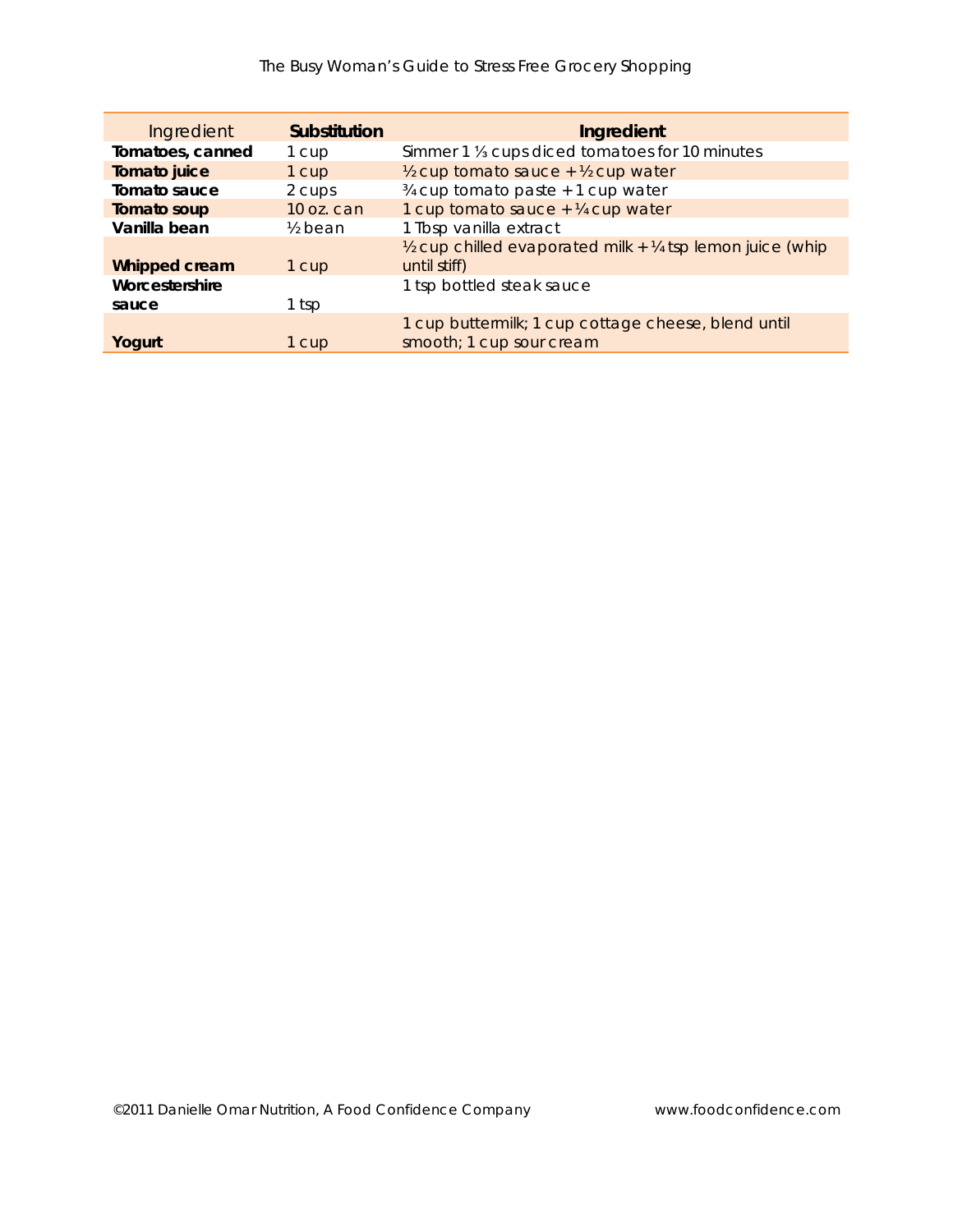# **Table 2:**

# **Ingredient Substitutions for Healthier Recipes**

| Ingredient                                             | Substitution                                                                                                        |
|--------------------------------------------------------|---------------------------------------------------------------------------------------------------------------------|
| Bacon                                                  | Canadian bacon, turkey bacon, smoked turkey or lean<br>prosciutto, bacon bits                                       |
| <b>Bread crumbs</b>                                    | Rolled oats or crushed bran cereal; almond flour                                                                    |
| Butter, margarine, shortening or oil in<br>baked goods | Applesauce or prune puree for half of the butter,<br>shortening or oil                                              |
| Cream                                                  | Fat-free half-and-half, evaporated skim milk                                                                        |
| Cream cheese                                           | Fat-free or low-fat cream cheese, Neufchatel                                                                        |
| <b>Coconut Milk</b>                                    | Light coconut milk                                                                                                  |
|                                                        | Two egg whites or 1/4 cup egg substitute for each whole<br>egg; or 1/4 cup applesauce; or 1 Tbsp ground flax seed + |
| Eggs                                                   | 3 Tbsp water; 1/2 mashed banana + 1/4 tsp baking powder                                                             |
|                                                        | To increase fiber: Substitute whole-wheat flour for 1/2 the                                                         |
|                                                        | all-purpose flour in recipe; or use 1 1/3 cups rolled oats or 1                                                     |
| Flour, all-purpose<br>Ground beef                      | 1/4 cups rye flour.                                                                                                 |
|                                                        | >90% lean ground beef or ground turkey breast                                                                       |
| <b>Mayonnaise</b>                                      | Light mayonnaise; plain low fat Greek yogurt, light sour<br>cream or low fat cottage cheese (pureed in blender)     |
| Milk, evaporated                                       | Evaporated skim milk                                                                                                |
| Milk, whole                                            | 1 - 2% milk, almond milk, soy milk                                                                                  |
| Oil (as used in marinades, dressings<br>or to sauté)   | Water, vinegar, chicken broth                                                                                       |
| Pasta, enriched (white)                                | Whole-wheat pasta                                                                                                   |
| Rice, white                                            | Brown rice, wild rice, quinoa, wheat berries, barley                                                                |
| Sour cream                                             | Light sour cream, plain low-fat Greek yogurt                                                                        |
| Sugar                                                  | Vanilla extract, cinnamon, applesauce                                                                               |
| <b>Table salt</b>                                      | Salt-free seasoning mixes or herb blends                                                                            |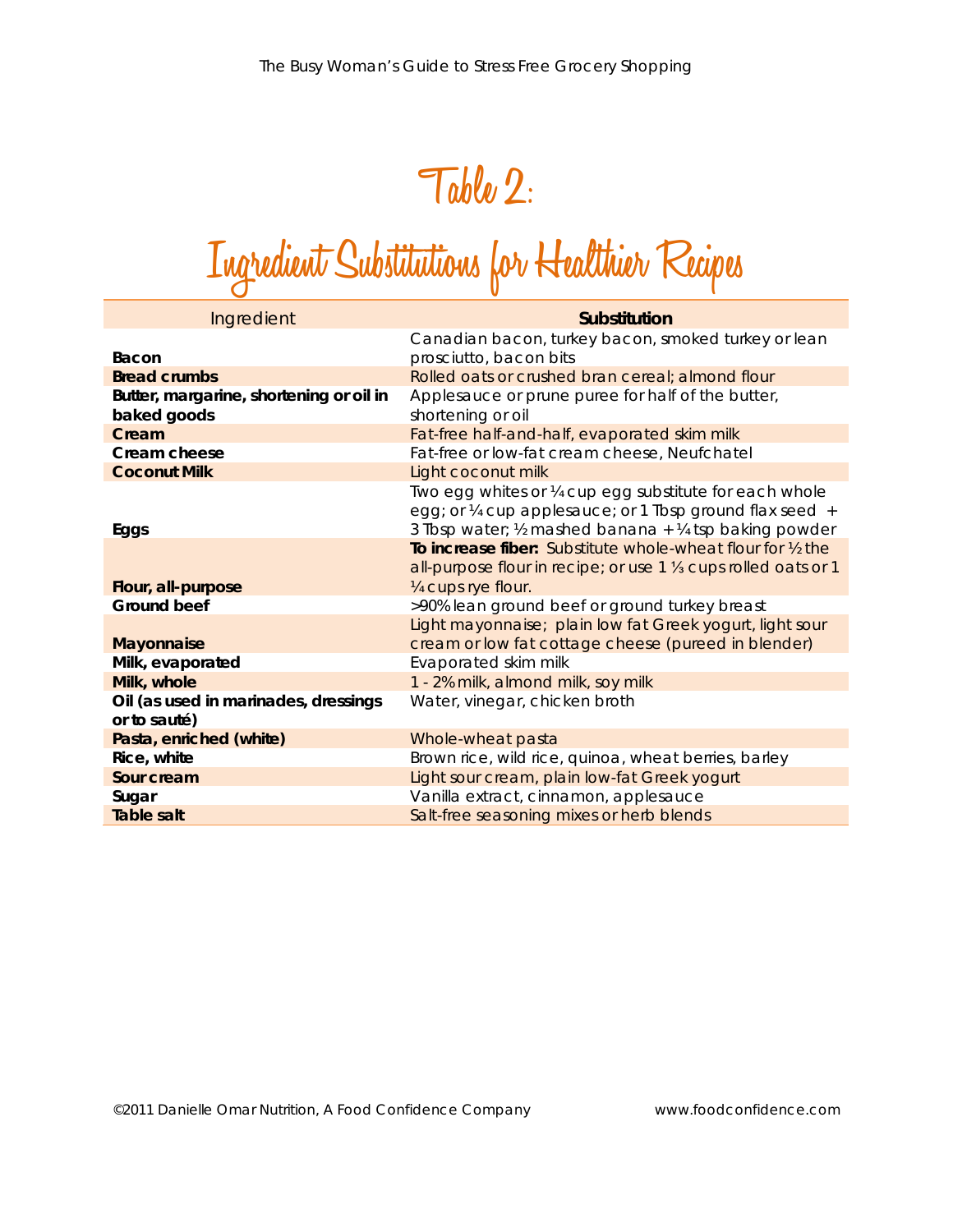**Terms to Know When Cooking** 

*Following a recipe can be daunting when you're not sure what specific cooking terms mean. Knowing when to slice, mince, or chop can make a difference in the outcome of a dish. Use this list as a guide when reading my "7 Ways" recipes and you'll be one step closer to confident cooking!* 

**Al Dente:** An Italian term used when cooking pastas that means tender, yet firm to the bite.

**Baste:** To moisten meat or other foods while cooking; used to add flavor and prevent drying out. Includes marinades, fat drippings, and sauces.

**Blanch:** To cook food in boiling water until about 80% doneness. Great for vegetables; also used to remove outer covering or skin from nuts and fruits.

**Boil:** To cook in water or liquid until surface is agitated and rolling (may also read "rolling boil").

**Braise:** To cook covered, at low temperature, in a small amount of liquid in order to produce a thick sauce.

**Bread:** To coat the surface of a food with flour or breadcrumbs before cooking or frying.

**Broil:** To cook with heat from above.

**Chop:** To divide into small pieces with a knife.

**Coat:** To cover the surface of a food with another substance.

**Cube:** A cube-shaped cut about ½ - 1 inch thick. To cube is to cut into cubes.

**Dice:** A cube-shaped that is smaller than a cube, about ¼ inch.

**Dredge:** To sprinkle or coat lightly with a substance, usually flour, cornmeal, or almond meal.

**Drizzle:** To pour liquid into thin streams.

**Dust:** To sprinkle a fine substance such as sugar or flour gently on a food surface.

**Fine Dice:** A cube-shaped cut about 1/8 inch in size.

©2011 Danielle Omar Nutrition, A Food Confidence Company www.foodconfidence.com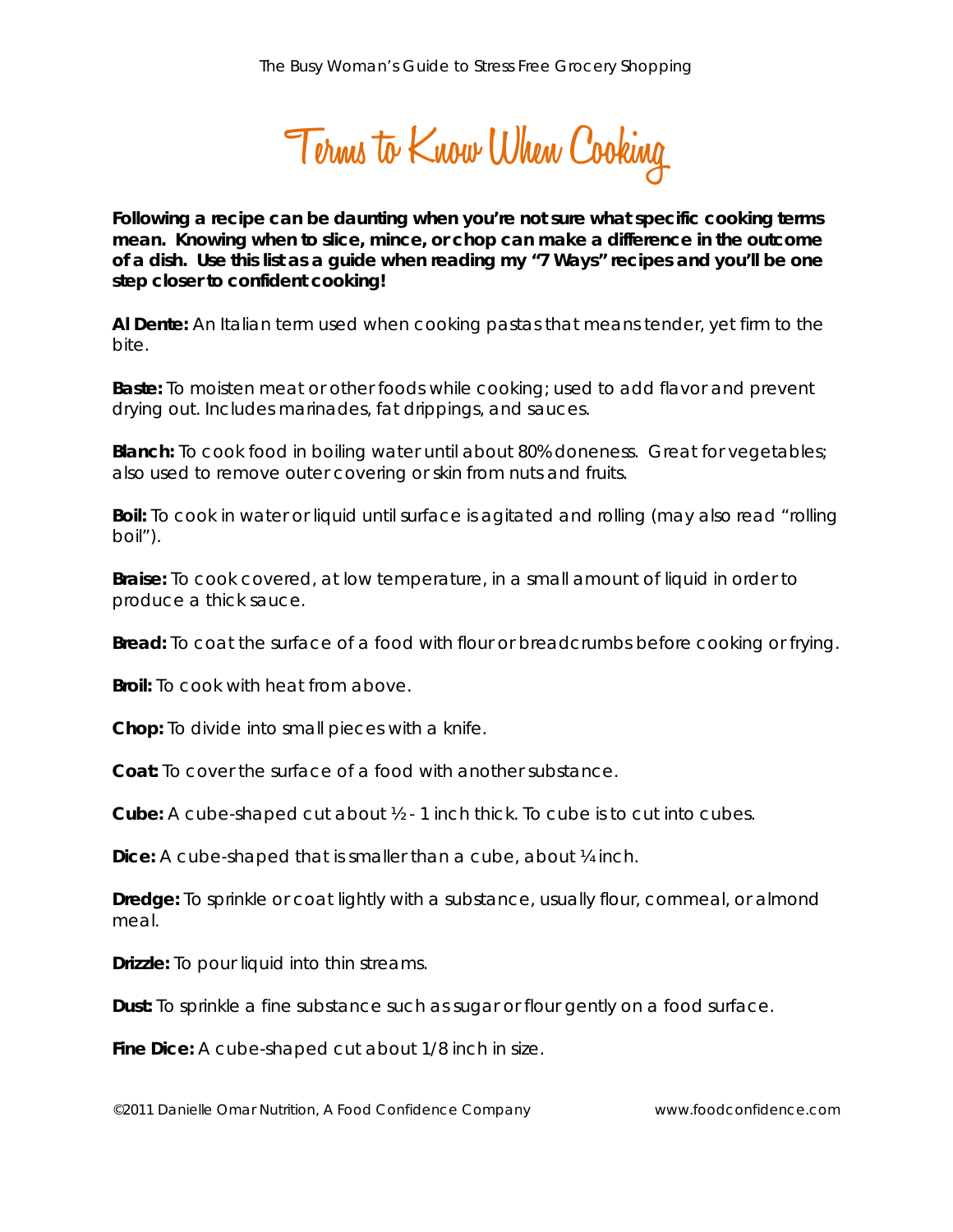**Grate:** To shred food into small pieces using a grater.

**Grill:** To cook on a grate or grill pan with heat coming from below.

**Grind:** To reduce food to fine particles by cutting, crushing, or grinding.

**Hull:** To remove the outer covering from fruits, nuts or seeds.

**Julienne:** To cut meat or vegetables into thin stick-shaped pieces (usually ⅛ x ⅛ x 1½ - 2 inches).

**Mash:** To crush, beat or squeeze food into a soft state using a fork or masher.

**Matchstick Cut:** A long thin cut, usually  $\frac{1}{4}$  x  $\frac{1}{4}$  x 3 inches.

**Mince:** To cut food into very fine pieces using a knife, food grinder, blender or food processor; also refers to garlic, usually from a garlic mincer.

**Parboil:** To simmer in liquid to 50% doneness.

**Pare:** To cut off the outside covering, as in potatoes, apples, etc.

**Peel:** To strip of the outer covering, as in fruit.

**Poach:** To cook submerged in liquid at temperatures between 160° -180º F. Bubbles appear on the bottom of the pan.

**Pot Roast:** Refers to cooking larger cuts of meat by braising.

**Puree**: To mash a cooked product to a fine pulp, usually by forcing it through a sieve or putting it into a blender.

**Reduce:** To boil or simmer a liquid until it reaches a smaller volume through evaporation. A liquid that's been reduced has a greater concentration of flavor and may become thicker; refers mainly to sauces.

**Roast:** To cook by heated air, usually in an oven. Roasting nearly always refers to meats.

**Roll:** To pass a product through a powdery substance; to dredge.

**Scald:** To bring just to boiling, usually for milk or to rinse with boiling water.

**Score:** To make shallow or deep cuts in a decorative pattern with the point of a knife. Food is scored so that it will cook evenly.